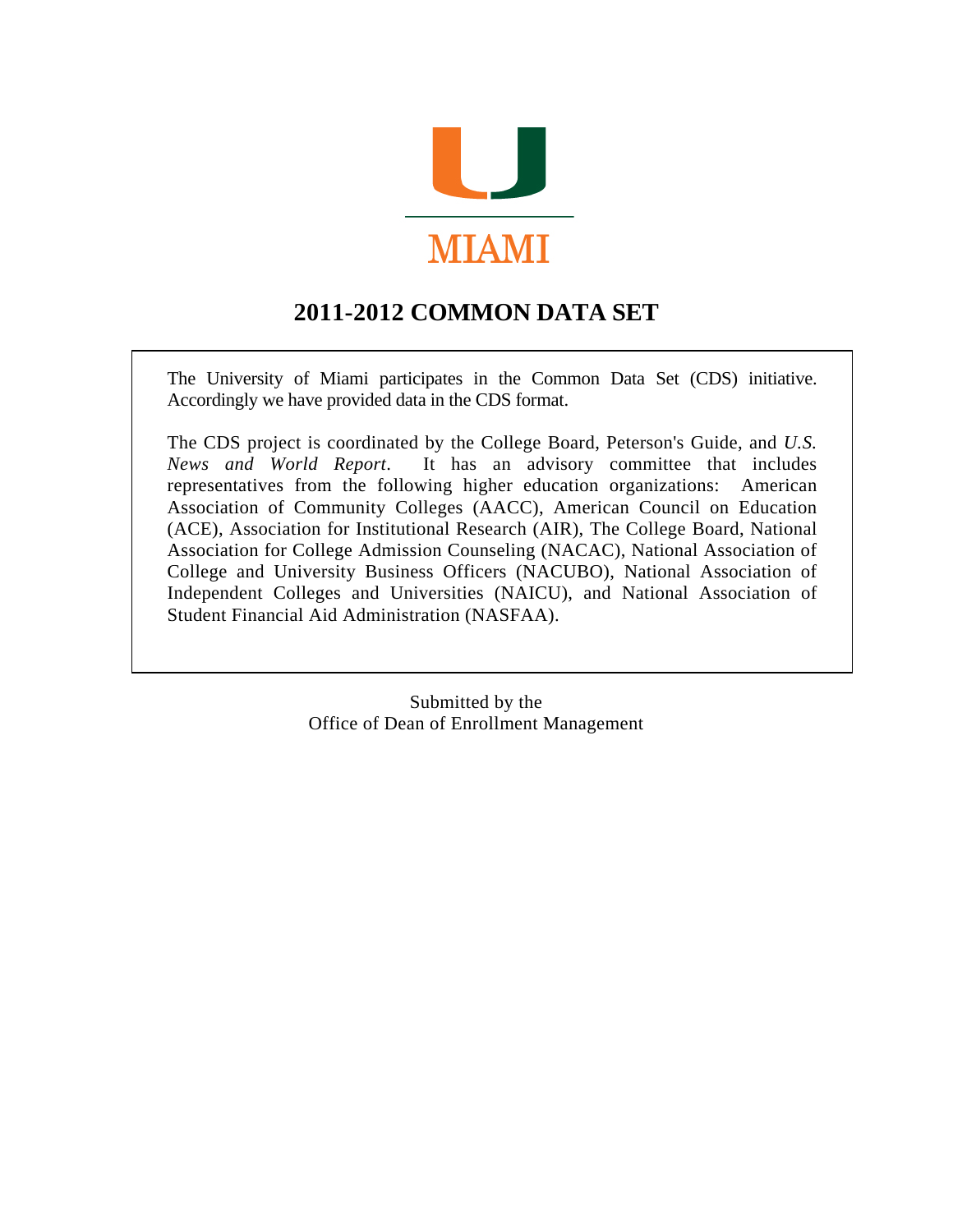## **TABLE OF CONTENTS**

| A. General Information                         | $\mathbf{1}$ |
|------------------------------------------------|--------------|
| <b>B.</b> Enrollment and Persistence           | 2            |
| C. First-Time, First-Year (Freshman) Admission | 6            |
| D. Transfer Admission                          | 12           |
| E. Academic Offerings and Policies             | 14           |
| F. Student Life                                | 15           |
| G. Annual Expenses                             | 17           |
| H. Financial Aid                               | 19           |
| I. Instructional Faculty and Class Size        | 25           |
| J. Degrees Conferred                           | 27           |
| Change to the CDS for 2011-2012                | 28           |
| <b>Common Data Set Definitions</b>             | 29           |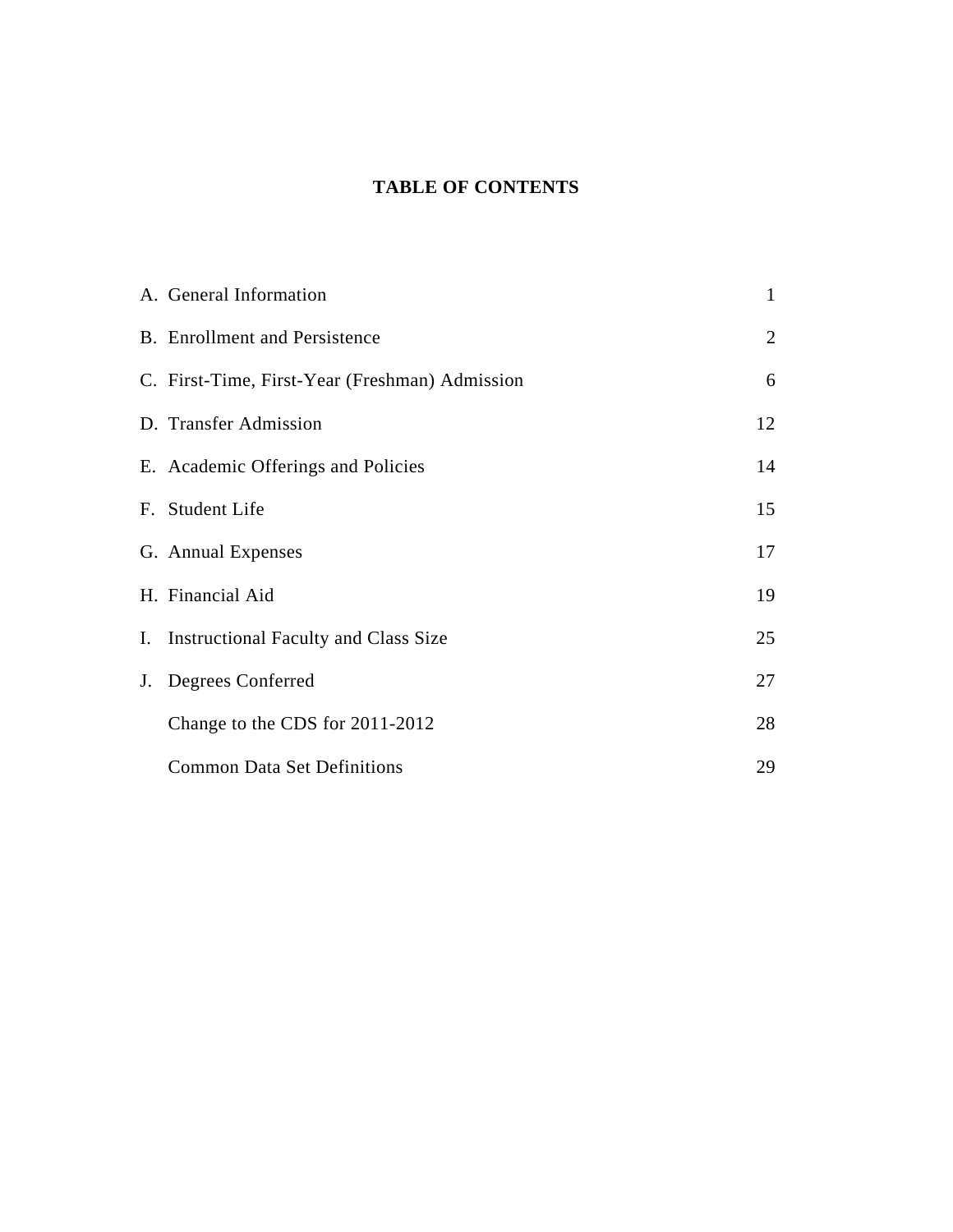#### **A. General Information**

#### **A0 Respondent Information (Not for Publication)**

| Name:                                                                              | <b>Edward Gillis</b>                           |   |    |
|------------------------------------------------------------------------------------|------------------------------------------------|---|----|
| Title:                                                                             | <b>Dean of Enrollment Management</b>           |   |    |
| Office:                                                                            | <b>Office of Dean of Enrollment Management</b> |   |    |
| Mailing Address:                                                                   | <b>132F Ashe Administration Building,</b>      |   |    |
|                                                                                    | <b>1252 Memorial Drive.</b>                    |   |    |
| City/State/Zip/Country:                                                            | Coral Gables, FL 33146, U.S.A.                 |   |    |
| Phone:                                                                             | (305) 284-4472                                 |   |    |
| Fax:                                                                               | (305) 284-6605                                 |   |    |
| E-mail Address:                                                                    | eqillis@miami.edu                              |   |    |
| Are your responses to the CDS posted for reference on your institution's Web site? |                                                |   | No |
|                                                                                    |                                                | χ |    |
| If yes, please provide the URL of the corresponding Web page:                      |                                                |   |    |
| http://www.miami.edu/index.php/pira/pira_content/69101/                            |                                                |   |    |

**A0A** We invite you to indicate if there are items on the CDS for which you cannot use the requested analytic convention, cannot provide data for the cohort requested, whose methodology is unclear, or about which you have questions or comments in general. This information will not be published but will help the publishers further refine CDS items.

#### **A1 Address Information**

| Name of College/University:          | <b>University of Miami</b>         |
|--------------------------------------|------------------------------------|
| Mailing Address:                     | P.O. Box 248025                    |
| City/State/Zip/Country:              | Coral Gables, FL 33124             |
| Street Address (if different):       |                                    |
| City/State/Zip/Country:              |                                    |
| Main Phone Number:                   | (305) 284-2211                     |
| WWW Home Page Address:               | www.miami.edu                      |
| <b>Admissions Phone Number:</b>      | (305) 284-4323                     |
| Admissions Toll-Free Phone Number:   | n.a.                               |
| Admissions Office Mailing Address:   | P.O. Box 248025                    |
| City/State/Zip/Country:              | <b>Coral Gables, FL 33124-4616</b> |
| <b>Admissions Fax Number:</b>        | (305) 284-6605                     |
| <b>Admissions E-mail Address:</b>    | admission@miami.edu                |
| If there is a separate URL for your  | www.miami.edu/apply                |
| school's online application, please  |                                    |
| specify:                             |                                    |
|                                      | P.O. Box 249117                    |
| If you have a mailing address other  | <b>Coral Gables, FL 33124-5226</b> |
| than the above to which applications |                                    |
| should be sent, please provide:      |                                    |
|                                      |                                    |

#### **A2 Source of institutional control** (Check only one)**:**

| Public              |  |
|---------------------|--|
| Private (nonprofit) |  |
| Proprietary         |  |

#### **A3 Classify your undergraduate institution:**

| Coeducational college |  |
|-----------------------|--|
| Men's college         |  |
| Women's college       |  |

#### **A4 Academic year calendar:**

| Semester                       |  |
|--------------------------------|--|
| Quarter                        |  |
| Trimester                      |  |
| $4 - 1 - 4$                    |  |
| Continuous                     |  |
| Differs by program (describe): |  |
|                                |  |
| Other (describe):              |  |
|                                |  |

## **A5 Degrees offered by your institution:** Certificate **X**

| Certilicate                |   |
|----------------------------|---|
| Diploma                    |   |
| Associate                  |   |
| Transfer Associate         |   |
| <b>Terminal Associate</b>  |   |
| Bachelor's                 |   |
| Postbachelor's certificate | X |
| Master's                   | x |
| Post-master's certificate  | x |
| Doctoral degree            |   |
| research/scholarship       |   |
| Doctoral degree -          |   |
| professional practice      |   |
| Doctoral degree -- other   |   |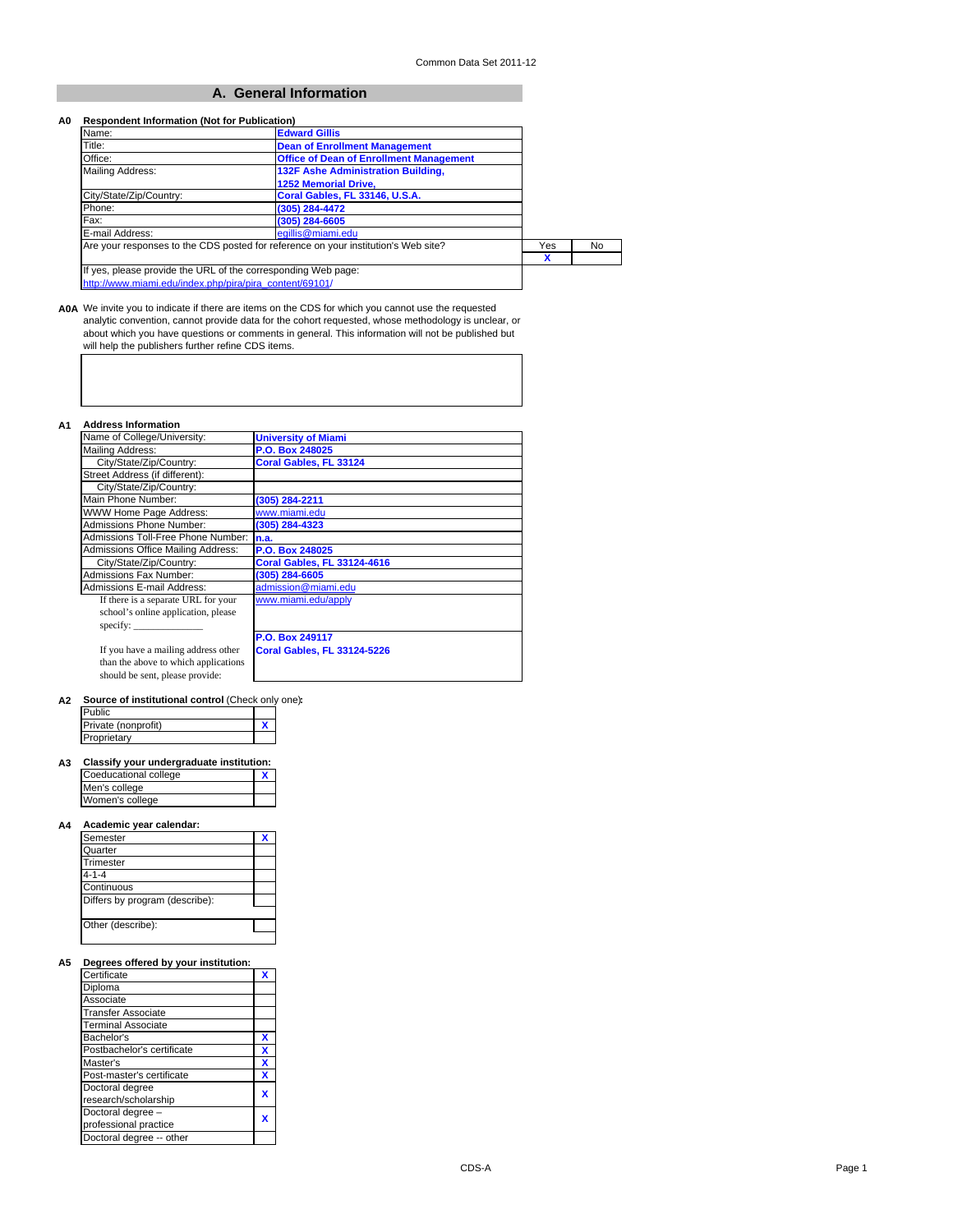## **B. ENROLLMENT AND PERSISTENCE**

**B1 Institutional Enrollment - Men and Women Provide numbers of students for each of the following categories as of the institution's official fall reporting date or as of October 15, 2011. Note: Report students formerly designated as "first professional" in the graduate cells.**

|                                   | <b>FULL-TIME</b> |       | <b>PART-TIME</b> |        |
|-----------------------------------|------------------|-------|------------------|--------|
|                                   | Men              | Women | <b>Men</b>       | Women  |
| <b>Undergraduates</b>             |                  |       |                  |        |
| Degree-seeking, first-time        |                  |       |                  |        |
| freshmen                          | 1,092            | 1,047 | 23               | 10     |
| Other first-year, degree-seeking  | 308              | 219   | 18               | 21     |
| All other degree-seeking          | 3,359            | 3,607 | 179              | 261    |
| Total degree-seeking              | 4,759            | 4,873 | 220              | 292    |
| All other undergraduates enrolled |                  |       |                  |        |
| in credit courses                 | 85               | 116   | 70               | 94     |
| Total undergraduates              | 4,844            | 4,989 | 290              | 386    |
| Graduate                          |                  |       |                  |        |
| Degree-seeking, first-time        | 764              | 727   | 96               | 218    |
| All other degree-seeking          | 1,756            | 1,656 | 118              | 209    |
| All other graduates enrolled in   |                  |       |                  |        |
| credit courses                    | 0                |       | 5                | 10     |
| Total graduate                    | 2520             | 2383  | 219              | 437    |
| Total all undergraduates          |                  |       |                  | 10,509 |
| Total all graduate                |                  |       |                  | 5,559  |
| <b>GRAND TOTAL ALL STUDENTS</b>   |                  |       |                  | 16,068 |

**B2 Enrollment by Racial/Ethnic Category. Provide numbers of undergraduate students for each of the following categories as of the institution's official fall reporting date or as of October 15, 2011. Include international students only in the category "Nonresident aliens." Complete the "Total Undergraduates" column only if you cannot provide data for the first two columns. Report as your institution reports to IPEDS: persons who are Hispanic should be reported only on the Hispanic line, not under any race, and persons who are non-Hispanic multi-racial should be reported only under "Two or more races."** 

|                                                 | Degree-Seeking<br>First-Time<br><b>First Year</b> | Degree-Seeking<br>Undergraduates<br>(include first-time<br>first-year) | Total<br>Undergraduates<br>(both degree- and<br>non-degree-<br>seeking) |
|-------------------------------------------------|---------------------------------------------------|------------------------------------------------------------------------|-------------------------------------------------------------------------|
| Nonresident aliens                              | 267                                               | 1,109                                                                  |                                                                         |
| Hispanic                                        | 382                                               | 2,414                                                                  |                                                                         |
| Black or African American, non-Hispanic         | 131                                               | 701                                                                    |                                                                         |
| White, non-Hispanic                             | 1,041                                             | 4,506                                                                  |                                                                         |
| American Indian or Alaska Native, non-Hispanic  |                                                   | 23                                                                     |                                                                         |
| Asian, non-Hispanic                             | 151                                               | 574                                                                    |                                                                         |
| Native Hawaiian or other Pacific Islander, non- |                                                   |                                                                        |                                                                         |
| Hispanic                                        |                                                   | 11                                                                     |                                                                         |
| Two or more races, non-Hispanic                 | 68                                                | 197                                                                    |                                                                         |
| Race and/or ethnicity unknown                   | 127                                               | 609                                                                    |                                                                         |
| <b>TOTAL</b>                                    | 2,172                                             | 10,144                                                                 | $\mathbf{0}$                                                            |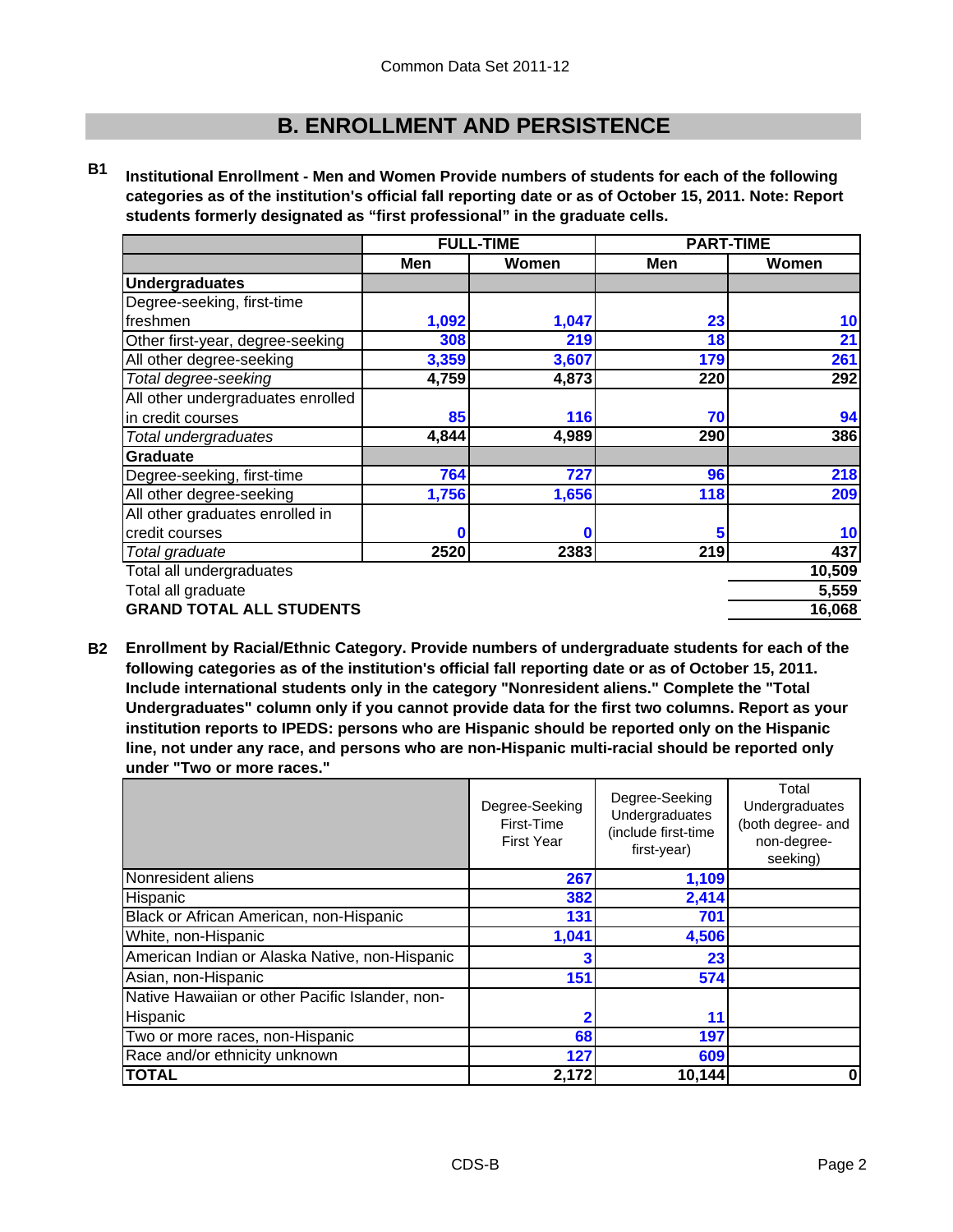### **Persistence**

### **B3 Number of degrees awarded from July 1, 2010 to June 30, 2011**

| Certificate/diploma             |       |
|---------------------------------|-------|
| Associate degrees               |       |
| Bachelor's degrees              | 2,383 |
| Postbachelor's certificates     | 36    |
| Master's degrees                | 876   |
| Post-Master's certificates      |       |
| Doctoral degrees -              |       |
| research/scholarship            | 166   |
| Doctoral degrees - professional |       |
| practice                        |       |
| Doctoral degrees - other        |       |

## **Graduation Rates**

The items in this section correspond to data elements collected by the IPEDS Web-based Data Collection System's Graduation Rate Survey (GRS). For complete instructions and definitions of data elements, see the IPEDS GRS instructions and glossary on the 2011 Web-based survey.

### **For Bachelor's or Equivalent Programs**

Please provide data for the Fall 2005 cohort if available. If Fall 2005 cohort data are not available, provide data for the Fall 2004 cohort.

### *Fall 2005 Cohort*

Report for the cohort of full-time first-time bachelor's (or equivalent) degree-seeking undergraduate students who entered in Fall 2005. Include in the cohort those who entered your institution during the summer term preceding Fall 2005.

| <b>B4</b>      | Initial 2005 cohort of first-time, full-time bachelor's (or equivalent) degree-seeking<br>undergraduate students; total all students:                                                                                                                                           | 2,262 |
|----------------|---------------------------------------------------------------------------------------------------------------------------------------------------------------------------------------------------------------------------------------------------------------------------------|-------|
| <b>B5</b>      | Of the initial 2005 cohort, how many did not persist and did not graduate for the<br>following reasons: death, permanent disability, service in the armed forces, foreign aid<br>service of the federal government, or official church missions; total allowable<br>exclusions: |       |
|                |                                                                                                                                                                                                                                                                                 |       |
| <b>B6</b>      | Final 2005 cohort, after adjusting for allowable exclusions: (subtract question B5 from<br>question B4)                                                                                                                                                                         |       |
|                |                                                                                                                                                                                                                                                                                 | 2,258 |
| <b>B7</b>      | Of the initial 2005 cohort, how many completed the program in four years or less (by<br>August 31, 2009):                                                                                                                                                                       |       |
|                |                                                                                                                                                                                                                                                                                 | 1,480 |
| B <sub>8</sub> | Of the initial 2005 cohort, how many completed the program in more than four years<br>but in five years or less (after August 31, 2009 and by August 31, 2010):                                                                                                                 | 244   |
| <b>B9</b>      | Of the initial 2005 cohort, how many completed the program in more than five years but<br>in six years or less (after August 31, 2010 and by August 31, 2011):                                                                                                                  |       |
|                |                                                                                                                                                                                                                                                                                 | 35    |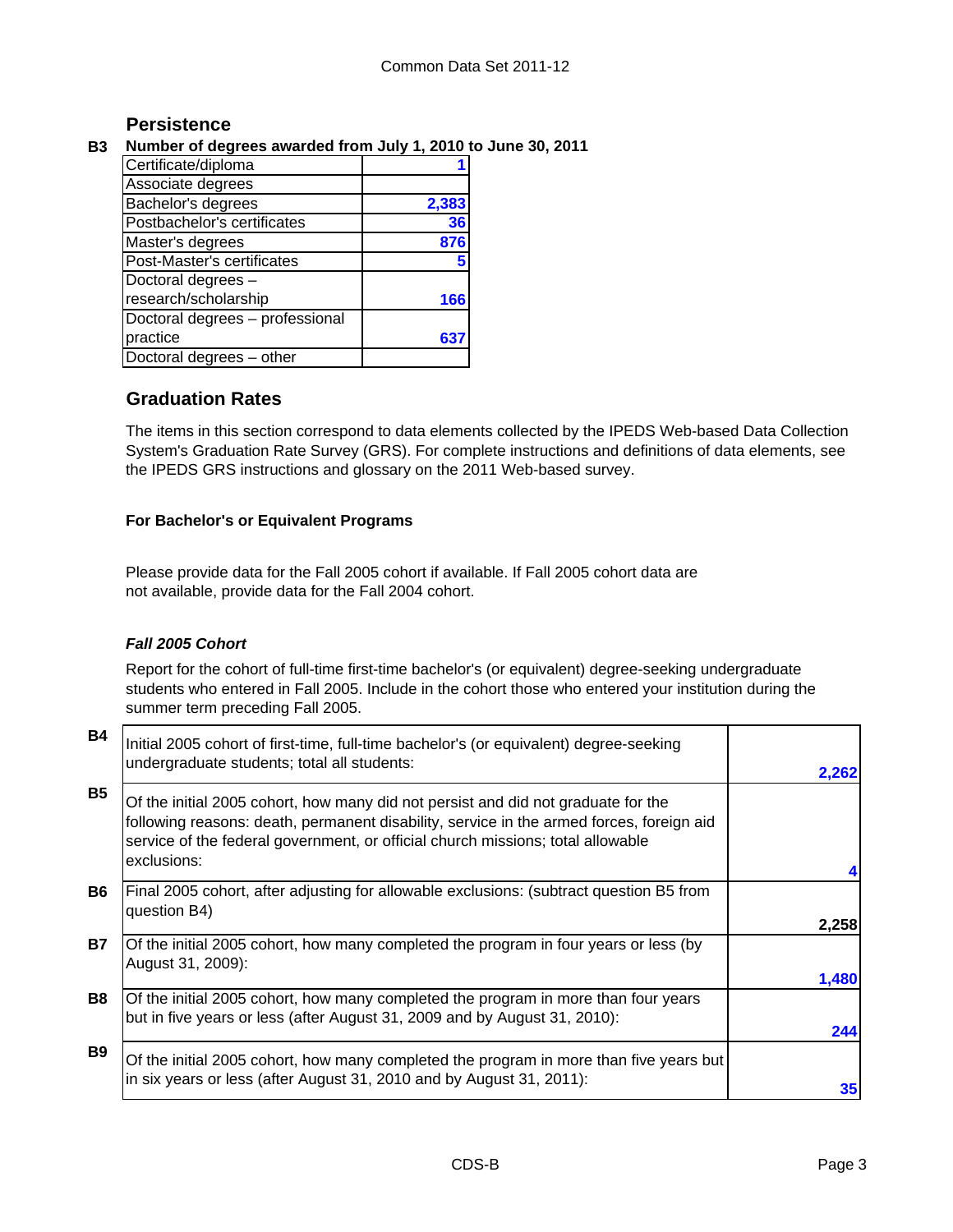| <b>B10</b> Total graduating within six years (sum of questions B7, B8, and B9):     |            |
|-------------------------------------------------------------------------------------|------------|
|                                                                                     | 1.7591     |
| B11 Six-year graduation rate for 2005 cohort (question B10 divided by question B6): |            |
|                                                                                     | <b>78%</b> |

### *Fall 2004 Cohort*

Report for the cohort of full-time first-time bachelor's (or equivalent) degree-seeking undergraduate students who entered in Fall 2004. Include in the cohort those who entered your institution during the summer term preceding Fall 2004.

| <b>B4</b>  | Initial 2004 cohort of first-time, full-time bachelor's (or equivalent) degree-seeking<br>undergraduate students; total all students:                                                                                                                                           |         |
|------------|---------------------------------------------------------------------------------------------------------------------------------------------------------------------------------------------------------------------------------------------------------------------------------|---------|
| <b>B5</b>  | Of the initial 2004 cohort, how many did not persist and did not graduate for the<br>following reasons: death, permanent disability, service in the armed forces, foreign aid<br>service of the federal government, or official church missions; total allowable<br>exclusions: |         |
| <b>B6</b>  | Final 2004 cohort, after adjusting for allowable exclusions: (subtract question B5 from<br>question B4)                                                                                                                                                                         | 0       |
| <b>B7</b>  | Of the initial 2004 cohort, how many completed the program in four years or less (by<br>August 31, 2008):                                                                                                                                                                       |         |
| B8         | Of the initial 2004 cohort, how many completed the program in more than four years<br>but in five years or less (after August 31, 2008 and by August 31, 2009):                                                                                                                 |         |
| <b>B</b> 9 | Of the initial 2004 cohort, how many completed the program in more than five years but<br>in six years or less (after August 31, 2009 and by August 31, 2010):                                                                                                                  |         |
| <b>B10</b> | Total graduating within six years (sum of questions B7, B8, and B9):                                                                                                                                                                                                            | 0       |
| <b>B11</b> | Six-year graduation rate for 2004 cohort (question B10 divided by question B6):                                                                                                                                                                                                 | #DIV/0! |

### **For Two-Year Institutions**

Please provide data for the 2008 cohort if available. If 2008 cohort data are not available, provide data for the 2007 cohort.

#### *2008 Cohort*

| <b>B12</b> Initial 2008 cohort, total of first-time, full-time degree/certificate-seeking students:                                                                                                                                                                                        |  |
|--------------------------------------------------------------------------------------------------------------------------------------------------------------------------------------------------------------------------------------------------------------------------------------------|--|
| <b>B13</b> Of the initial 2008 cohort, how many did not persist and did not graduate for the<br>following reasons: death, permanent disability, service in the armed forces, foreign aid<br>service of the federal government, or official church missions; total allowable<br>exclusions: |  |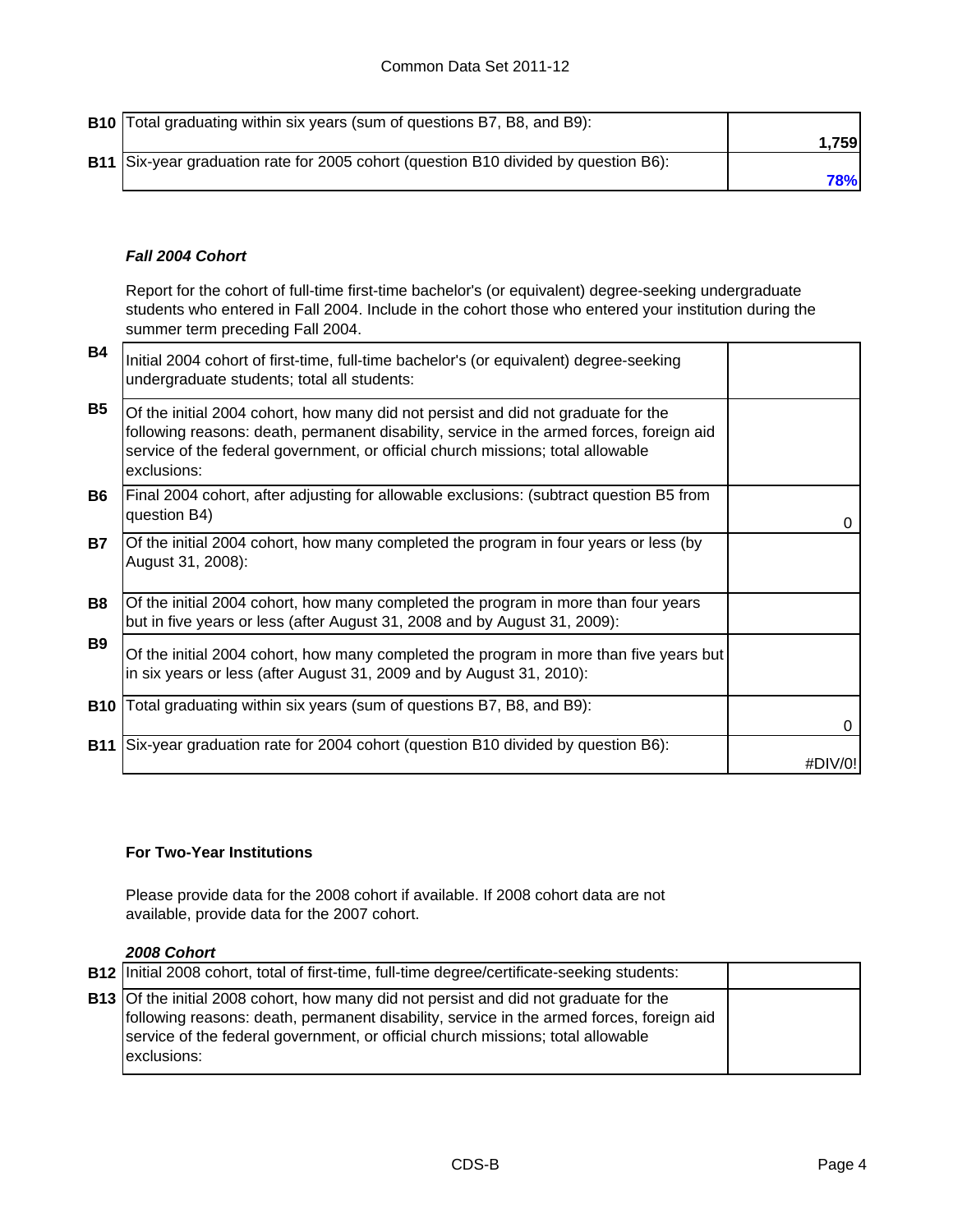|            | <b>B14</b> Final 2008 cohort, after adjusting for allowable exclusions (Subtract question B13 from<br>question B12): | 01 |
|------------|----------------------------------------------------------------------------------------------------------------------|----|
|            | <b>B15</b> Completers of programs of less than two years duration (total):                                           |    |
|            | <b>B16</b> Completers of programs of less than two years within 150 percent of normal time:                          |    |
|            | <b>B17</b> Completers of programs of at least two but less than four years (total):                                  |    |
|            | <b>B18</b> Completers of programs of at least two but less than four-years within 150 percent of<br>normal time:     |    |
| <b>B19</b> | Total transfers-out (within three years) to other institutions:                                                      |    |
| <b>B20</b> | Total transfers to two-year institutions:                                                                            |    |
| <b>B21</b> | Total transfers to four-year institutions:                                                                           |    |

### *2007 Cohort*

|            | B12   Initial 2007 cohort, total of first-time, full-time degree/certificate-seeking students:                                                                                                                                                                                             |   |
|------------|--------------------------------------------------------------------------------------------------------------------------------------------------------------------------------------------------------------------------------------------------------------------------------------------|---|
|            | <b>B13</b> Of the initial 2007 cohort, how many did not persist and did not graduate for the<br>following reasons: death, permanent disability, service in the armed forces, foreign aid<br>service of the federal government, or official church missions; total allowable<br>exclusions: |   |
|            | B14   Final 2007 cohort, after adjusting for allowable exclusions (Subtract question B13 from<br>question B12):                                                                                                                                                                            | 0 |
| <b>B15</b> | Completers of programs of less than two years duration (total):                                                                                                                                                                                                                            |   |
| <b>B16</b> | Completers of programs of less than two years within 150 percent of normal time:                                                                                                                                                                                                           |   |
|            | <b>B17</b> Completers of programs of at least two but less than four years (total):                                                                                                                                                                                                        |   |
|            | <b>B18</b> Completers of programs of at least two but less than four-years within 150 percent of<br>normal time:                                                                                                                                                                           |   |
| <b>B19</b> | Total transfers-out (within three years) to other institutions:                                                                                                                                                                                                                            |   |
| <b>B20</b> | Total transfers to two-year institutions:                                                                                                                                                                                                                                                  |   |
|            | <b>B21</b> Total transfers to four-year institutions:                                                                                                                                                                                                                                      |   |

### **Retention Rates**

Report for the cohort of all full-time, first-time bachelor's (or equivalent) degree-seeking undergraduate students who entered in Fall 2010 (or the preceding summer term). The initial cohort may be adjusted for students who departed for the following reasons: death, permanent disability, service in the armed forces, foreign aid service of the federal government or official church missions. No other adjustments to the initial cohort should be made.

| <b>B22</b> For the cohort of all full-time bachelor's (or equivalent) degree-seeking undergraduate |     |
|----------------------------------------------------------------------------------------------------|-----|
| students who entered your institution as freshmen in Fall 2010 (or the preceding                   |     |
| summer term), what percentage was enrolled at your institution as of the date your                 |     |
| linstitution calculates its official enrollment in Fall 2011?                                      | 91% |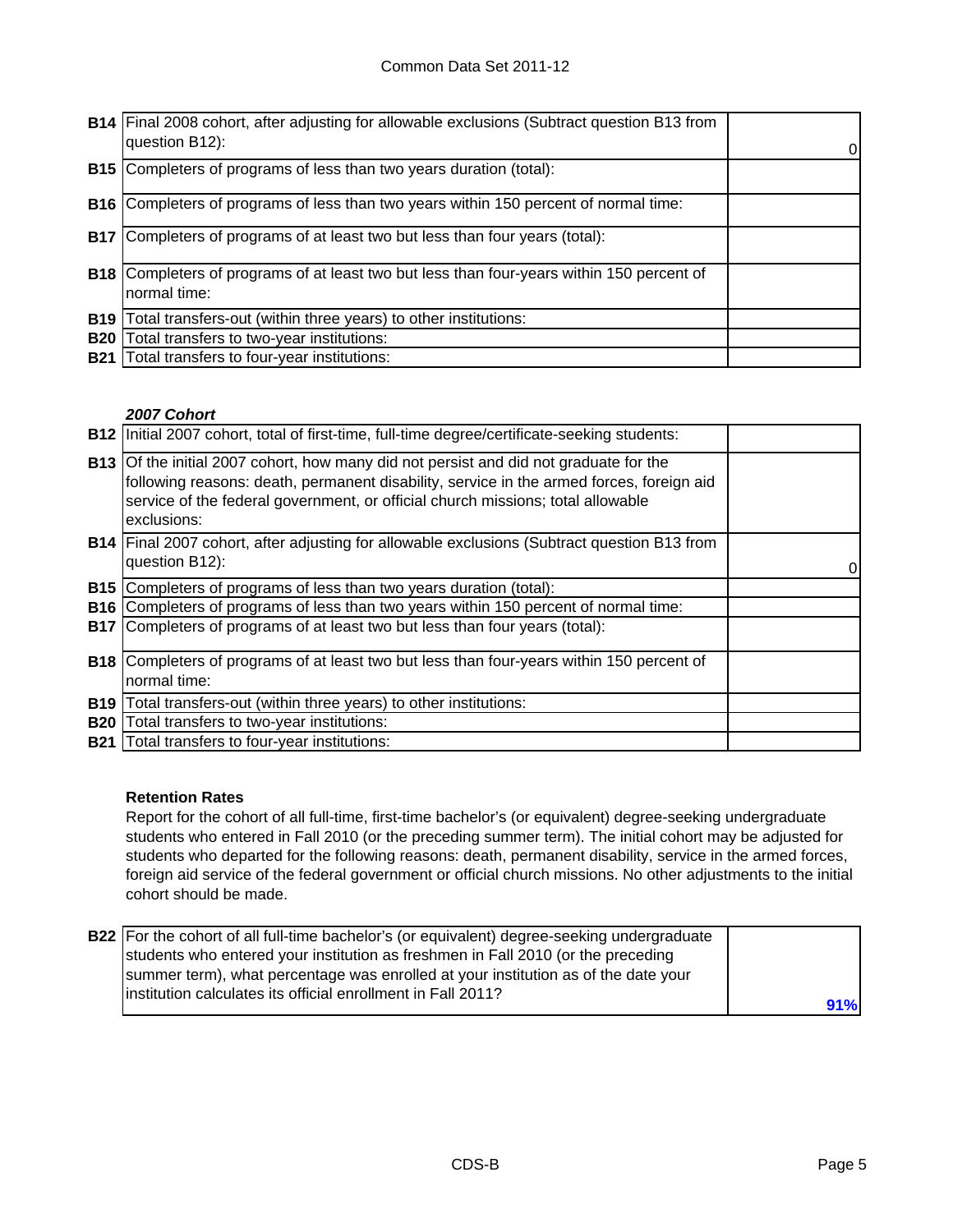### **C. FIRST-TIME, FIRST-YEAR (FRESHMAN) ADMISSION**

#### **Applications**

**C1 First-time, first-year, (freshmen) students: Provide the number of degree-seeking, first-time, first-year students who applied, were admitted, and enrolled (full- or part-time) in Fall 2011. Include early decision, early action, and students who began studies during summer in this cohort. Applicants should include only those students who fulfilled the requirements for consideration for admission (i.e., who completed actionable applications) and who have been notified of one of the following actions: admission, nonadmission, placement on waiting list, or application withdrawn (by applicant or institution). Admitted applicants should include wait-listed students who were subsequently offered admission.**

| Total first-time, first-year (freshman) men who applied                 | 13,099 |
|-------------------------------------------------------------------------|--------|
| Total first-time, first-year (freshman) women who applied               | 14,646 |
| Total first-time, first-year (freshman) with unknown gender who applied |        |
|                                                                         |        |
| Total first-time, first-year (freshman) men who were admitted           | 5,240  |
| Total first-time, first-year (freshman) women who were admitted         | 5,395  |
|                                                                         |        |
| Total full-time, first-time, first-year (freshman) men who enrolled     | 1,092  |
| Total part-time, first-time, first-year (freshman) men who enrolled     | 23     |
|                                                                         |        |
| Total full-time, first-time, first-year (freshman) women who enrolled   | 1,047  |
| Total part-time, first-time, first-year (freshman) women who enrolled   | 10     |

**C2 Freshman wait-listed students (students who met admission requirements but whose final admission was contingent on space availability)**

|                                                                     |    | Yes  | No |
|---------------------------------------------------------------------|----|------|----|
| Do you have a policy of placing students on a waiting list?         |    |      |    |
| If yes, please answer the questions below for Fall 2011 admissions: |    |      |    |
| Number of qualified applicants offered a placed on waiting list     |    | n.a. |    |
| Number accepting a place on the waiting list                        |    | n.a. |    |
| Number of wait-listed students admitted                             |    | n.a. |    |
| Is your waiting list ranked?                                        | No |      |    |

If yes, do you release that information to students?

Do you release that information to school counselors?

#### **Admission Requirements**

#### **C3 High school completion requirement**

| High school diploma is required and GED is accepted     | <b>Yes</b> |
|---------------------------------------------------------|------------|
| High school diploma is required and GED is not accepted |            |
| High school diploma or equivalent is not required       |            |

#### **C4 Does your institution require or recommend a general college-preparatory program for degree-seeking students?**

| Require                       |  |
|-------------------------------|--|
| Recommend                     |  |
| Neither require nor recommend |  |

**C5 Distribution of high school units required and/or recommended.** Specify the distribution of academic high school course units required and/or recommended of all or most degree-seeking students using Carnegie units (one unit equals one year of study or its equivalent). If you use a different system for calculating units, please convert.

|                      | <b>Units</b>    | <b>Units</b> |
|----------------------|-----------------|--------------|
|                      | <b>Required</b> | Recommended  |
| Total academic units |                 | 20           |
| English              |                 |              |
| Mathematics          |                 |              |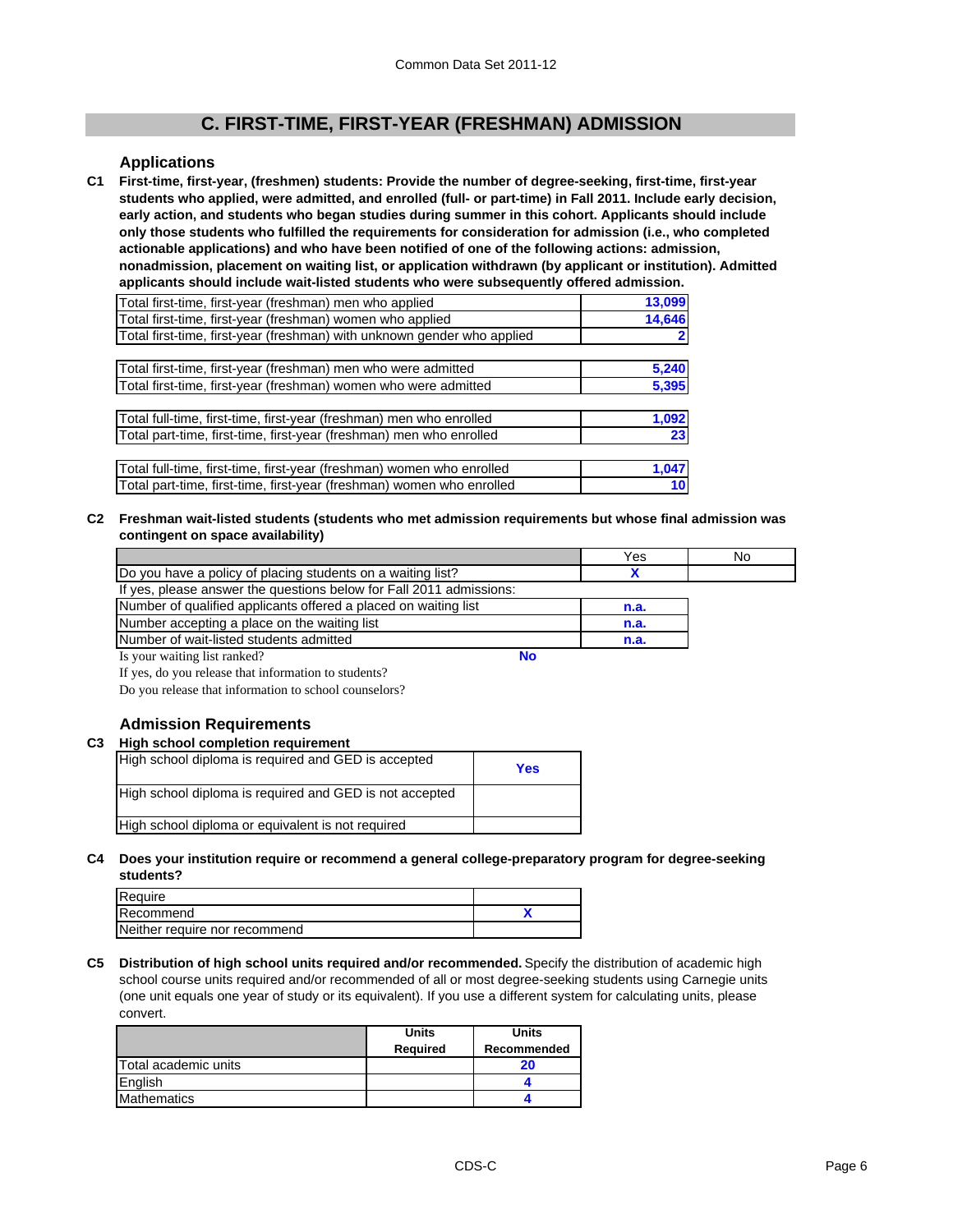| Science                       |  |
|-------------------------------|--|
| Of these, units that must be  |  |
| lab                           |  |
| Foreign language              |  |
| Social studies                |  |
| History                       |  |
| Academic electives            |  |
| <b>Computer Science</b>       |  |
| <b>Visual/Performing Arts</b> |  |
| Other (specify)               |  |

#### **Basis for Selection**

**C6** Do you have an open admission policy, under which virtually all secondary school graduates or students with GED equivalency diplomas are admitted without regard to academic record, test scores, or other qualifications? If so, check which applies: **No**

| Open admission policy as described above for all students         | n.a. |
|-------------------------------------------------------------------|------|
| Open admission policy as described above for most students, but-- |      |
| selective admission for out-of-state students                     | n.a. |
| selective admission to some programs                              | n.a. |
| other (explain)                                                   |      |
|                                                                   |      |

#### **C7 Relative importance of each of the following academic and nonacademic factors in first-time, first-year, degree-seeking (freshman) admission decisions.**

|                                   | <b>Very Important</b> | Important | <b>Considered</b> | <b>Not Considered</b> |
|-----------------------------------|-----------------------|-----------|-------------------|-----------------------|
| Academic                          |                       |           |                   |                       |
| Rigor of secondary school record  | X                     |           |                   |                       |
| Class rank                        | χ                     |           |                   |                       |
| Academic GPA                      | X                     |           |                   |                       |
| Standardized test scores          | X                     |           |                   |                       |
| <b>Application Essay</b>          | X                     |           |                   |                       |
| Recommendation(s)                 |                       |           |                   |                       |
| Nonacademic                       |                       |           |                   |                       |
| Interview                         |                       |           |                   | X                     |
| <b>Extracurricular activities</b> | X                     |           |                   |                       |
| Talent/ability                    |                       |           | X                 |                       |
| Character/personal qualities      | $\mathbf x$           |           |                   |                       |
| First generation                  |                       |           | X                 |                       |
| Alumni/ae relation                |                       |           | χ                 |                       |
| Geographical residence            |                       |           | χ                 |                       |
| State residency                   |                       |           |                   | X                     |
| Religious affiliation/commitment  |                       |           |                   | X                     |
| Racial/ethnic status              |                       |           | X                 |                       |
| Volunteer work                    | X                     |           |                   |                       |
| Work experience                   | X                     |           |                   |                       |
| Level of applicant's interest     |                       |           | X                 |                       |

## **SAT and ACT Policies**

#### **C8 Entrance exams**

|                                                                                                                                                                    | Yes | N٥ |
|--------------------------------------------------------------------------------------------------------------------------------------------------------------------|-----|----|
| <b>C8A Does your institution make use of SAT, ACT, or SAT Subject Test scores in</b><br>admission decisions for first-time, first-year, degree-seeking applicants? |     |    |

If yes, place check marks in the appropriate boxes below to reflect your institution's policies for use in admission for Fall 2013.

| <b>Consider if</b><br>Require for Some<br>Require<br>Recommend<br>Submitted | <b>ADMISSION</b> |  |  |  |          |
|-----------------------------------------------------------------------------|------------------|--|--|--|----------|
|                                                                             |                  |  |  |  | Not Used |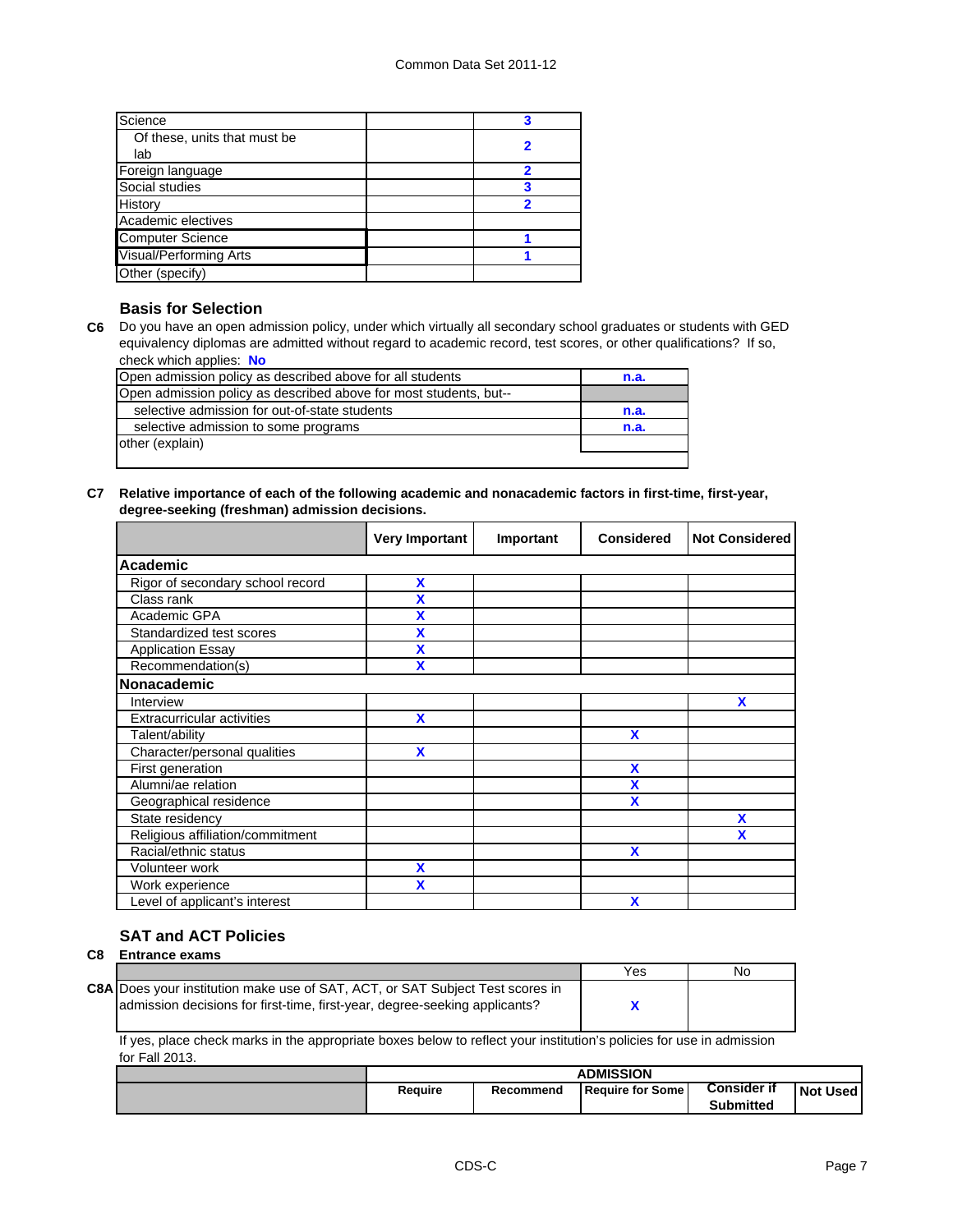| <b>SAT or ACT</b>                |  |  |  |
|----------------------------------|--|--|--|
| <b>ACT only</b>                  |  |  |  |
| SAT only                         |  |  |  |
| SAT and SAT Subject Tests or ACT |  |  |  |
| <b>SAT Subject Tests only</b>    |  |  |  |

**C8B** If your institution will make use of the ACT in admission decisions for first-time, first-year, degree-seeking applicants for Fall 2013, please indicate which ONE of the following applies: (regardless of whether the writing score will be used in the admissions process):

ACT with Writing Component required

|  |  | ACT with Writing component recommended         |  |
|--|--|------------------------------------------------|--|
|  |  | ACT with or without Writing component accepted |  |

**C8C** Please indicate how your institution will use the SAT or ACT writing component; check all that apply:

|                                        | <b>SAT</b> essay | <b>ACT</b> essay |
|----------------------------------------|------------------|------------------|
| For admission                          |                  |                  |
| For placement                          |                  |                  |
| For advising                           |                  |                  |
| In place of an application essay       |                  |                  |
| As a validity check on the application |                  |                  |
| essay                                  |                  |                  |
| No college policy as of now            |                  |                  |
| Not using essay component              |                  |                  |
|                                        |                  |                  |

**C8D In addition**, does your institution use applicants' test scores for academic advising?

| 'es |  |
|-----|--|
|     |  |
|     |  |

| <b>C8E</b> Latest date by which SAT or ACT scores must be received for fall-term | Jan 1            |  |
|----------------------------------------------------------------------------------|------------------|--|
| Latest date by which SAT Subject Test scores must be received for fall-term      | Nov <sub>1</sub> |  |
| ladmission                                                                       |                  |  |

#### **C8F** If necessary, use this space to clarify your test policies (e.g., if tests are recommended for some students, or if **SAT subject exams in Math and one Science for Dual Degree Honors program in Medicine.**

**C8G** Please indicate which tests your institution uses for placement (e.g., state tests):

| <b>SAT</b>                |  |  |
|---------------------------|--|--|
| <b>ACT</b>                |  |  |
| <b>SAT Subject Tests</b>  |  |  |
| <b>AP</b>                 |  |  |
| <b>CLEP</b>               |  |  |
| <b>Institutional Exam</b> |  |  |
| State Exam (specify):     |  |  |

#### **Freshman Profile**

Provide percentages for ALL enrolled, degree-seeking, full-time and part-time, first-time, first-year (freshman) students enrolled in Fall 2011, including students who began studies during summer, international students/nonresident aliens, and students admitted under special arrangements.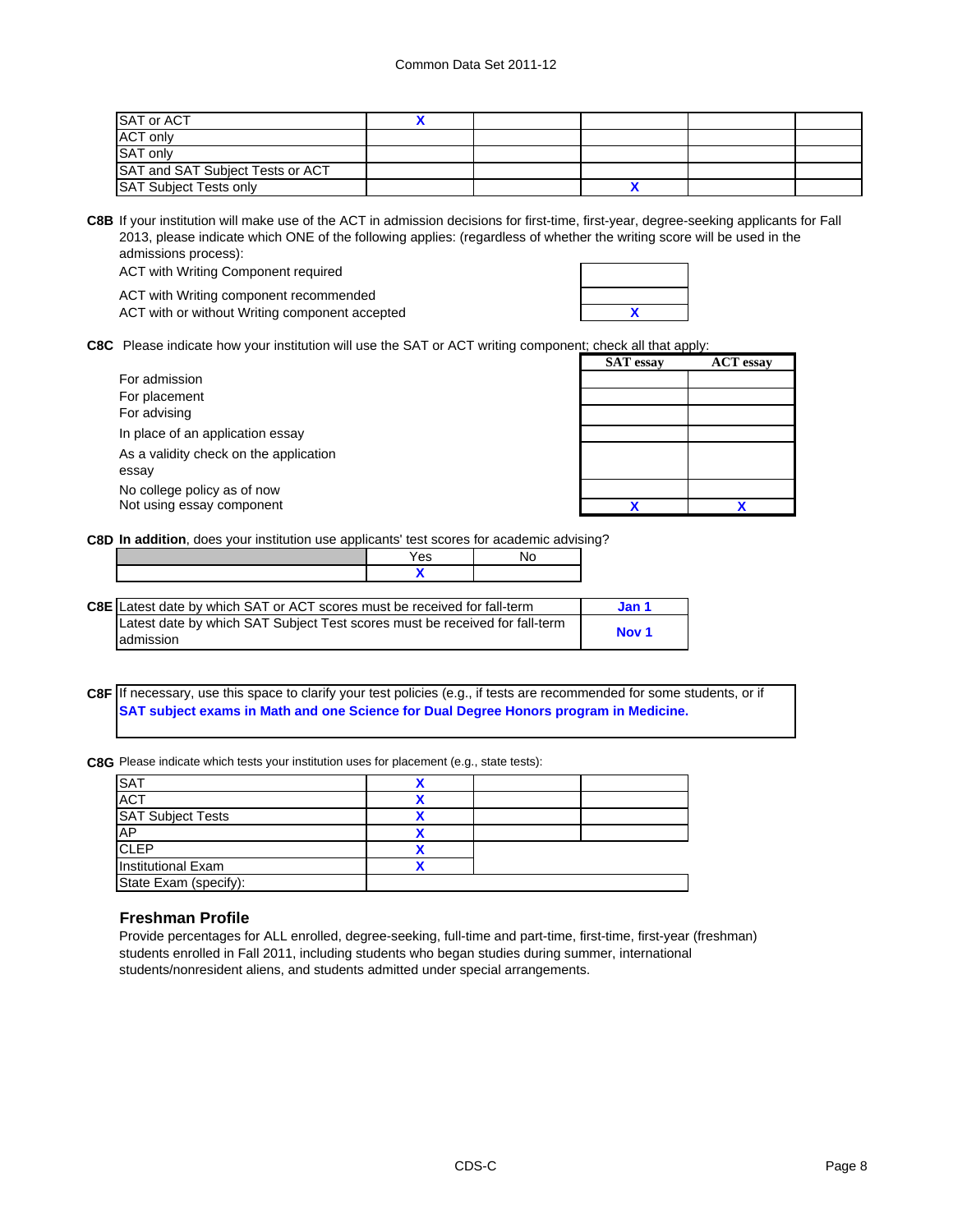**C9 Percent and number of first-time, first-year (freshman) students enrolled in Fall 2011 who submitted national standardized (SAT/ACT) test scores. Include information for ALL enrolled, degree-seeking, firsttime, first-year (freshman) students who submitted test scores. Do not include partial test scores (e.g., mathematics scores but not critical reading for a category of students) or combine other standardized test results (such as TOEFL) in this item. Do not convert SAT scores to ACT scores and vice versa. The 25th percentile is the score that 25 percent scored at or below; the 75th percentile score is the one that 25 percent scored at or above.**

| Percent<br>scores<br>submitting<br>SΑ   | con/<br>JZ 70 | ∵submittina SA<br>scores<br><b>INumber</b>      | . |
|-----------------------------------------|---------------|-------------------------------------------------|---|
| Percent<br>scores<br>submitting<br>' AL | 79 70         | <b>INumber</b><br>scores<br>∵submittina<br>` AL |   |

|                             | 25th Percentile | 75th Percentile |
|-----------------------------|-----------------|-----------------|
| <b>SAT Critical Reading</b> | 600             | 690             |
| <b>SAT Math</b>             | 630             | 710             |
| <b>SAT Writing</b>          | 600             | 690             |
| <b>SAT Essay</b>            | 8               | 10              |
| <b>ACT Composite</b>        | 28              | 32              |
| <b>ACT Math</b>             | 27              | 32              |
| <b>ACT</b> English          | 28              | 34              |
| <b>ACT Writing</b>          | n.a.            | n.a.            |

Percent of first-time, first-year (freshman) students with scores in each range:

|                         | <b>SAT Critical</b>  |                    |                    |
|-------------------------|----------------------|--------------------|--------------------|
|                         | Reading              | <b>SAT Math</b>    | <b>SAT Writing</b> |
| 700-800                 | 24%                  | 35%                | 23%                |
| 600-699                 | 55%                  | 53%                | 54%                |
| 500-599                 | <b>18%</b>           | <b>10%</b>         | <b>20%</b>         |
| 400-499                 | 2%                   | 1%                 | 2%                 |
| 300-399                 | 0%                   | 0%                 | 1%                 |
| 200-299                 | 0%                   | 0%                 | 0%                 |
| Totals should = $100\%$ | 100%                 | 100%               | 100%               |
|                         | <b>ACT Composite</b> | <b>ACT</b> English | <b>ACT Math</b>    |
| 30-36                   | 54%                  | 65%                | 46%                |
| 24-29                   | 41%                  | 30%                | 48%                |
| 18-23                   | 4%                   | 4%                 | 5%                 |
| $12 - 17$               | 1%                   | 1%                 | 2%                 |
| $6 - 11$                | 0%                   | 0%                 | 0%                 |
| Below 6                 | 0%                   | 0%                 | 0%                 |
| Totals should = $100\%$ | 100%                 | 100%               | 100%               |

**C10** Percent of all degree-seeking, first-time, first-year (freshman) students who had high school class rank within each of the following ranges (report information for those students from whom you collected high school rank information).

| Percent in top tenth of high school graduating class                                              | 72% |                       |  |
|---------------------------------------------------------------------------------------------------|-----|-----------------------|--|
| Percent in top quarter of high school graduating class                                            | 92% |                       |  |
| Percent in top half of high school graduating class                                               | 98% | $\mathsf{Top}$ half + |  |
| Percent in bottom half of high school graduating class                                            | 2%  | bottom half = $100\%$ |  |
| Percent in bottom quarter of high school graduating class                                         | 0%  |                       |  |
| Percent of total first-time, first-year (freshmen) students who submitted high school class rank: |     | 32%                   |  |

**C11** Percentage of all enrolled, degree-seeking, first-time, first-year (freshman) students who had high school gradepoint averages within each of the following ranges (using 4.0 scale). Report information only for those students from whom you collected high school GPA.

| nonn mioni you conceted ingh concer or fur |     |
|--------------------------------------------|-----|
| Percent who had GPA of 3.75 and higher     | 76% |
| Percent who had GPA between 3.50 and 3.74  | 13% |
| Percent who had GPA between 3.25 and 3.49  | 7%  |
| Percent who had GPA between 3.00 and 3.24  | 3%  |
| Percent who had GPA between 2.50 and 2.99  | 1%  |
|                                            |     |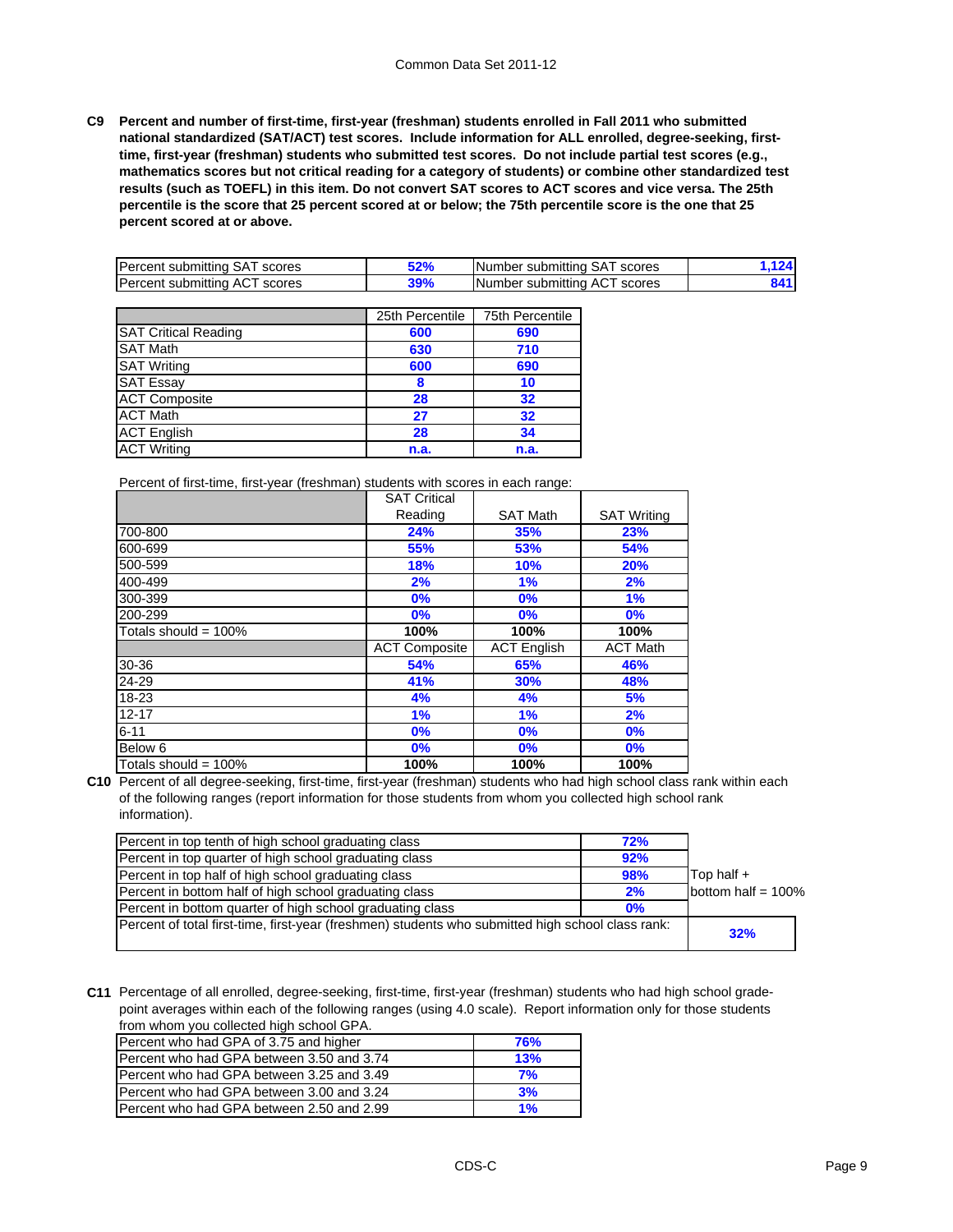| Percent who had GPA between 2.0 and 2.49  | $0\%$ |
|-------------------------------------------|-------|
| IPercent who had GPA between 1.0 and 1.99 | $0\%$ |
| Percent who had GPA below 1.0             | 0%    |
| Totals should = $100\%$                   | 100%  |

| C12 Average high school GPA of all degree-seeking, first-time,<br>first-year (freshman) students who submitted GPA: | 4.2 |     |
|---------------------------------------------------------------------------------------------------------------------|-----|-----|
| Percent of total first-time, first-year (freshman) students who submitted high<br>school GPA:                       |     | 72% |

### **Admission Policies**

**C13 Application Fee**

|                                                         | Yes  | No |
|---------------------------------------------------------|------|----|
| Does your institution have an application<br>fee?       |      |    |
| Amount of application fee:                              | \$70 |    |
|                                                         | Yes  | No |
| Can it be waived for applicants with<br>financial need? |      |    |

If you have an application fee and an on-line application option, please

| Same fee: | <b>Yes</b> |  |
|-----------|------------|--|
| Free:     |            |  |
| Reduced:  |            |  |
|           |            |  |

|                                                                              | Yes | N٥ |
|------------------------------------------------------------------------------|-----|----|
| Can on-line application fee be waived for<br>applicants with financial need? |     |    |

#### **C14 Application closing date**

|                                           | Yes   | No |
|-------------------------------------------|-------|----|
| Does your institution have an application |       |    |
| closing date?                             |       |    |
| Application closing date (fall):          | Jan 1 |    |
| Priority date:                            |       |    |

| C15 |                                                                                                             | تت | Νc |
|-----|-------------------------------------------------------------------------------------------------------------|----|----|
|     | fall?<br>Are<br>accepted<br>the<br>than<br>l for terms other ∶<br>tır<br>first-vear<br>st-tıme.<br>students |    |    |
|     |                                                                                                             |    |    |

#### **C16 Notification to applicants of admission decision sent** *(fill in one only)*

| On a rolling basis beginning (date): |                 |
|--------------------------------------|-----------------|
| $By$ (date):                         | <b>April 15</b> |
| Other:                               |                 |

#### **C17 Reply policy for admitted applicants** *(fill in one only)*

| .                                                             |         |       |
|---------------------------------------------------------------|---------|-------|
| Must reply by (date):                                         | May 1   |       |
| No set date:                                                  |         |       |
| Must reply by May 1 or within<br>weeks if notified thereafter | 2 weeks |       |
| Other:                                                        |         |       |
| Deadline for housing deposit (MM/DD):                         |         | May 1 |
| Amount of housing deposit:                                    |         | \$250 |
| Refundable if student does not enroll?                        |         |       |
| Yes, in full                                                  |         |       |
| Yes, in part                                                  |         |       |
| No                                                            |         |       |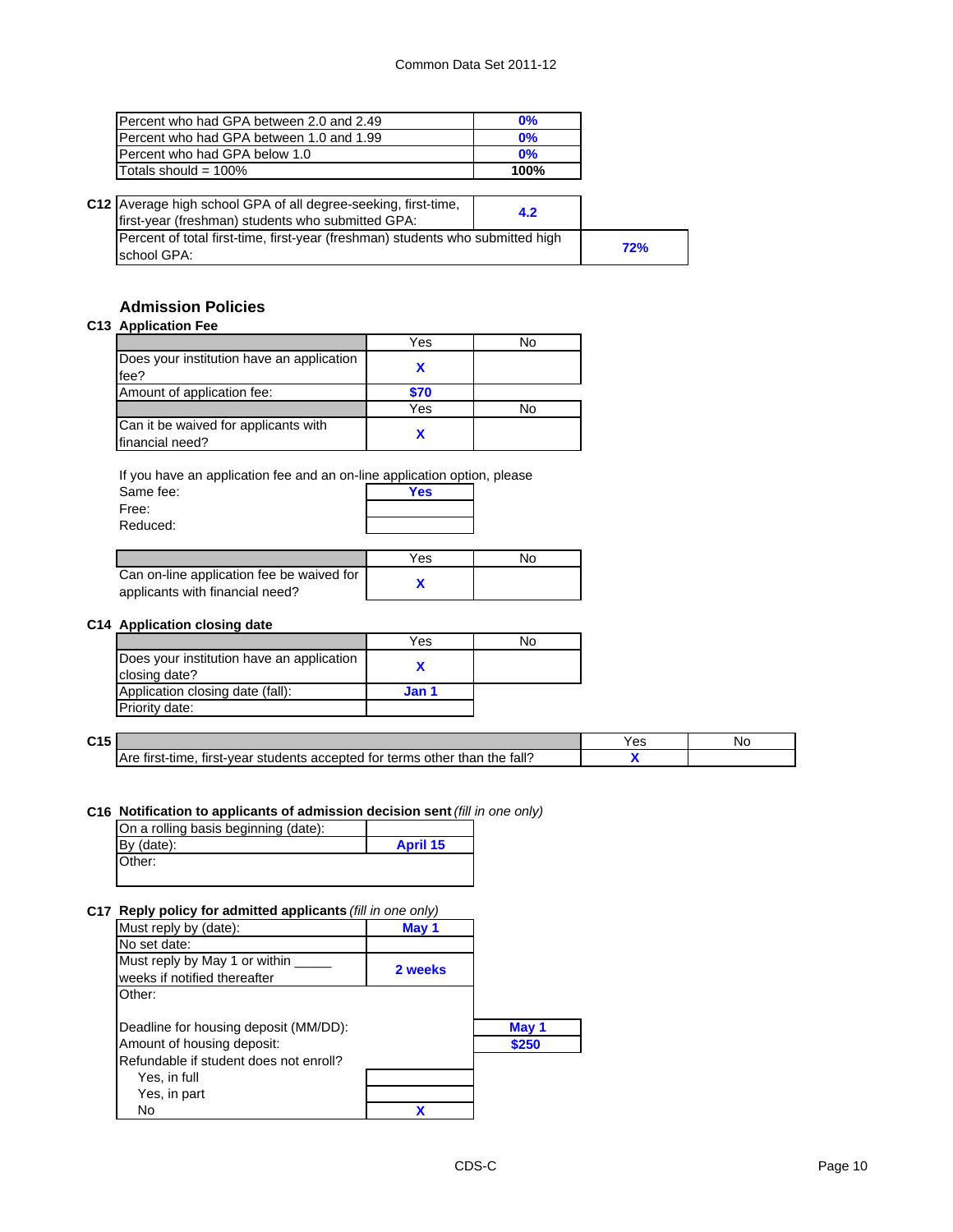#### **C18 Deferred admission**

|                                                                              |      | Yes | NΟ |
|------------------------------------------------------------------------------|------|-----|----|
| Does your institution allow students to postpone enrollment after admission? |      |     |    |
| If yes, maximum period of postponement:                                      | vear |     |    |

#### **C19 Early admission of high school students**

|                                                                                      | Yes | Nο |
|--------------------------------------------------------------------------------------|-----|----|
| Does your institution allow high school students to enroll as full-time, first-time, |     |    |
| first-year (freshman) students one year or more before high school                   |     |    |
| graduation?                                                                          |     |    |
|                                                                                      |     |    |

#### **C20 Common Application** (Initiated during 2006-2007 cycle)

Question removed from CDS.

#### **Early Decision and Early Action Plans**

#### **C21 Early Decision**

|                                                                                                                                                                                                                                                                                                                                             | Yes              | No |
|---------------------------------------------------------------------------------------------------------------------------------------------------------------------------------------------------------------------------------------------------------------------------------------------------------------------------------------------|------------------|----|
| Does your institution offer an early decision plan (an admission plan that<br>permits students to apply and be notified of an admission decision well in<br>advance of the regular notification date and that asks students to commit to<br>attending if accepted) for first-time, first-year (freshman) applicants for fall<br>enrollment? | x                |    |
| If "yes," please complete the following:                                                                                                                                                                                                                                                                                                    |                  |    |
| First or only early decision plan closing date                                                                                                                                                                                                                                                                                              | Nov <sub>1</sub> |    |
| First or only early decision plan notification date                                                                                                                                                                                                                                                                                         | <b>Dec 15</b>    |    |
| Other early decision plan closing date                                                                                                                                                                                                                                                                                                      |                  |    |
| Other early decision plan notification date                                                                                                                                                                                                                                                                                                 |                  |    |
| For the Fall 2011 entering class:                                                                                                                                                                                                                                                                                                           |                  |    |
| Number of early decision applications received by your institution                                                                                                                                                                                                                                                                          | 693              |    |
| Number of applicants admitted under early decision plan                                                                                                                                                                                                                                                                                     | 225              |    |
| Please provide significant details about your early decision plan:                                                                                                                                                                                                                                                                          |                  |    |

#### **C22 Early action**

|                                                                               | Yes              | No |
|-------------------------------------------------------------------------------|------------------|----|
| Do you have a nonbinding early action plan whereby students are notified of   |                  |    |
| an admission decision well in advance of the regular notification date but do |                  |    |
| not have to commit to attending your college?                                 |                  |    |
| If "yes," please complete the following:                                      |                  |    |
| Early action closing date                                                     | Nov <sub>1</sub> |    |
| Early action notification date                                                | Feb <sub>1</sub> |    |
|                                                                               |                  |    |

Is your early action plan a "restrictive" plan under which you limit students from applying to other early plans?

| es |  |
|----|--|
|    |  |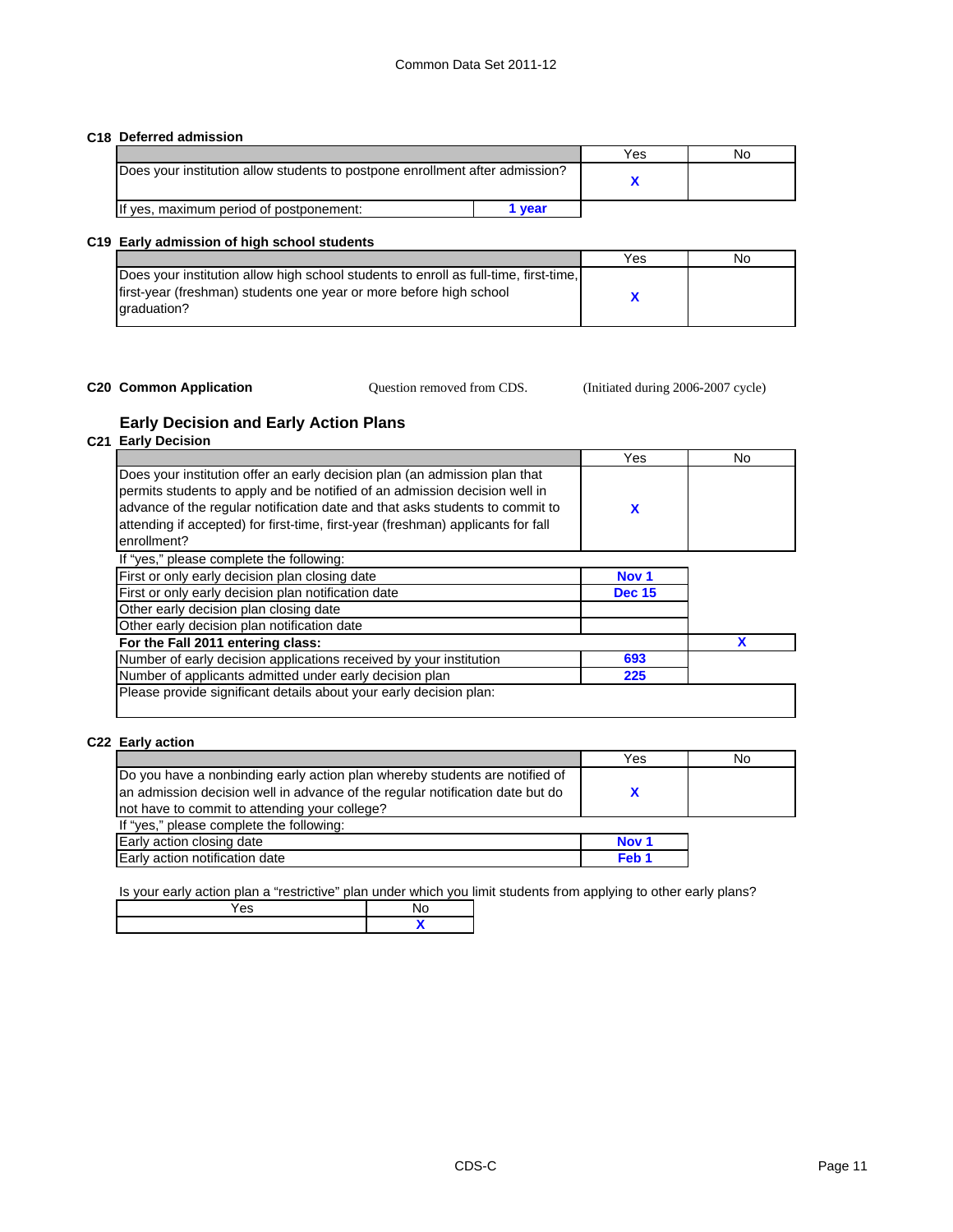# **D. TRANSFER ADMISSION**

## **Fall Applicants**

| D1 |                                                                                                                                                             | Yes | N٥ |
|----|-------------------------------------------------------------------------------------------------------------------------------------------------------------|-----|----|
|    | Does your institution enroll transfer students? (If no,<br>please skip to Section E)                                                                        |     |    |
|    | If yes, may transfer students earn advanced standing credit<br>by transferring credits earned from course work completed<br>at other colleges/universities? |     |    |

**D2** Provide the number of students who applied, were admitted, and enrolled as degree-seeking transfer students in Fall 2011.

|       | Applicants | Admitted   | Enrolled   |
|-------|------------|------------|------------|
|       |            | Applicants | Applicants |
| Men   | 1,394      | 760        | 286        |
| Women | 1.653      | 969        | 322        |
| Total | 3.047      | 1.729      | 608        |

## **Application for Admission**

**D3** Indicate terms for which transfers may enroll:

| Winter |  |
|--------|--|
| Spring |  |
| Summer |  |

| D4 |                                                                                                                         | Yes | N٥ |
|----|-------------------------------------------------------------------------------------------------------------------------|-----|----|
|    | Must a transfer applicant have a minimum number of<br>credits completed or else must apply as an entering<br>Ifreshman? |     |    |
|    | If yes, what is the minimum number of credits and the unit<br>of measure?                                               |     |    |

**D5** Indicate all items required of transfer students to apply for admission:

|                                                         | Required of All | Recommended<br>of All | Recommended<br>of Some | Required of Some | Not Required |
|---------------------------------------------------------|-----------------|-----------------------|------------------------|------------------|--------------|
| High school transcript                                  |                 |                       |                        | X                |              |
| College transcript(s)                                   | v               |                       |                        |                  |              |
| Essay or personal<br>statement                          |                 |                       |                        |                  |              |
| Interview                                               |                 |                       |                        |                  |              |
| Standardized test scores                                |                 |                       |                        | x                |              |
| Statement of good standing<br>from prior institution(s) | v               |                       |                        |                  |              |

- **D6 n.a.** If a minimum high school grade point average is required of transfer applicants, specify (on a 4.0 scale):
- **D7 n.a.** If a minimum college grade point average is required of transfer applicants, specify (on a 4.0 scale):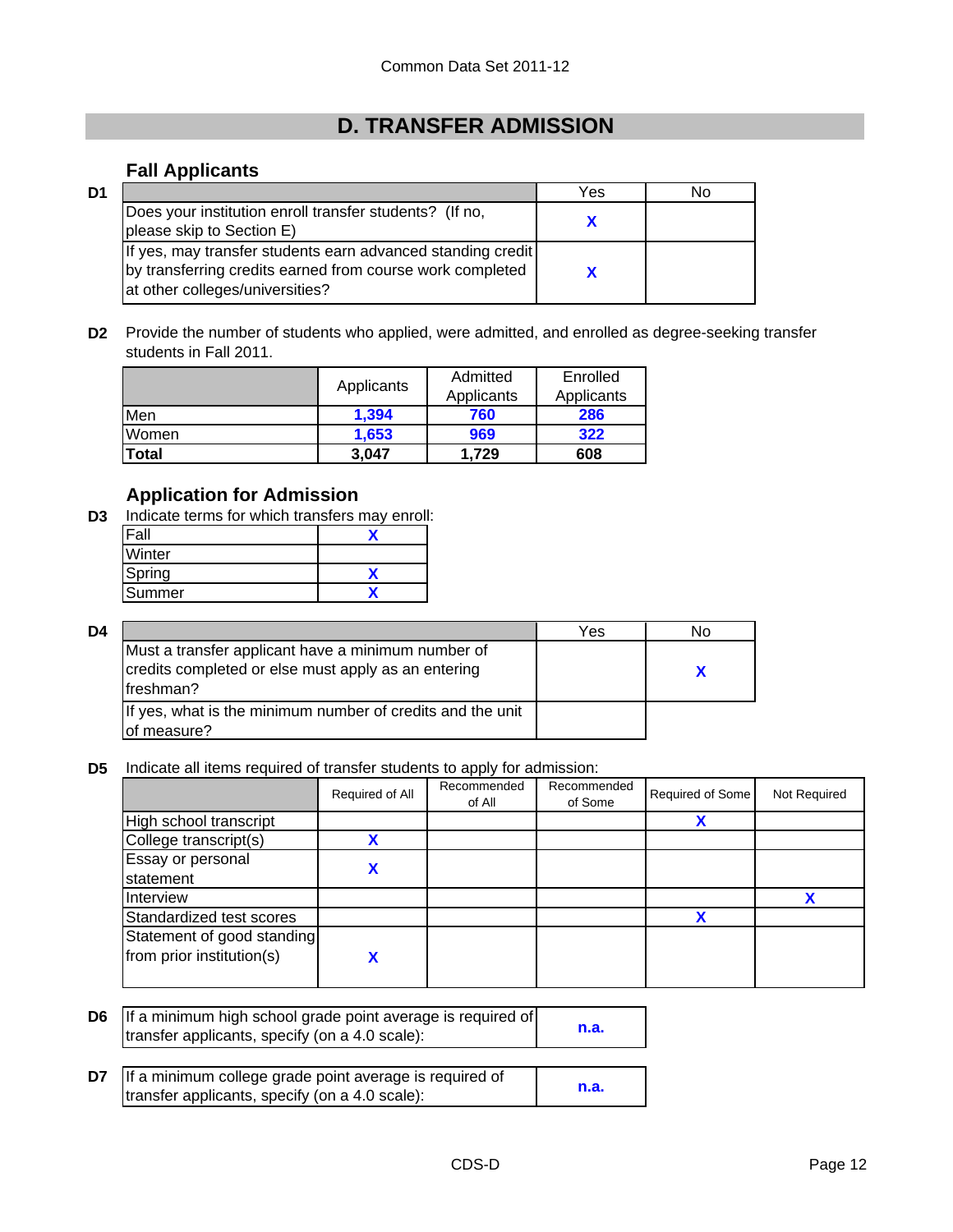**D8**

List any other application requirements specific to transfer applicants:

**D9** List application priority, closing, notification, and candidate reply dates for transfer students. If applications are reviewed on a continuous or rolling basis, place a check mark in the "Rolling admission" column.

|        | <b>Priority Date</b> | <b>Closing Date</b> | <b>Notification Date</b> | <b>Reply Date</b> | <b>Rolling</b><br><b>Admission</b> |
|--------|----------------------|---------------------|--------------------------|-------------------|------------------------------------|
| Fall   | Mar 1                |                     | Mar 1                    | May 1             |                                    |
| Winter |                      |                     |                          |                   |                                    |
| Spring | Nov <sub>1</sub>     |                     | Nov <sub>1</sub>         | <b>Dec 15</b>     |                                    |
| Summer |                      |                     |                          |                   |                                    |

| D10 |                                                      | Yes | No |
|-----|------------------------------------------------------|-----|----|
|     | Does an open admission policy, if reported, apply to |     |    |
|     | Itransfer students?                                  |     |    |

**D11** Describe additional requirements for transfer admission, if applicable:

### **Transfer Credit Policies**

| <b>D12</b> Report the lowest grade earned for any course that may be |        |
|----------------------------------------------------------------------|--------|
| transferred for credit:                                              | 2.0(C) |

| D <sub>13</sub> |                                                  | Number | Unit Tvpe |
|-----------------|--------------------------------------------------|--------|-----------|
|                 | Maximum number of credits or courses that may be |        |           |
|                 | transferred from a two-year institution:         | n.a.   | n.a.      |

| D14 |                                                                                               | Number | Unit Type |
|-----|-----------------------------------------------------------------------------------------------|--------|-----------|
|     | Maximum number of credits or courses that may be<br>transferred from a four-year institution: | n.a.   |           |

| <b>D15</b> Minimum number of credits that transfers must complete at |      |
|----------------------------------------------------------------------|------|
| your institution to earn an associate degree:                        | n.a. |

| D16 Minimum number of credits that transfers must complete at |    |
|---------------------------------------------------------------|----|
| your institution to earn a bachelor's degree:                 | 45 |

**D17** Describe other transfer credit policies: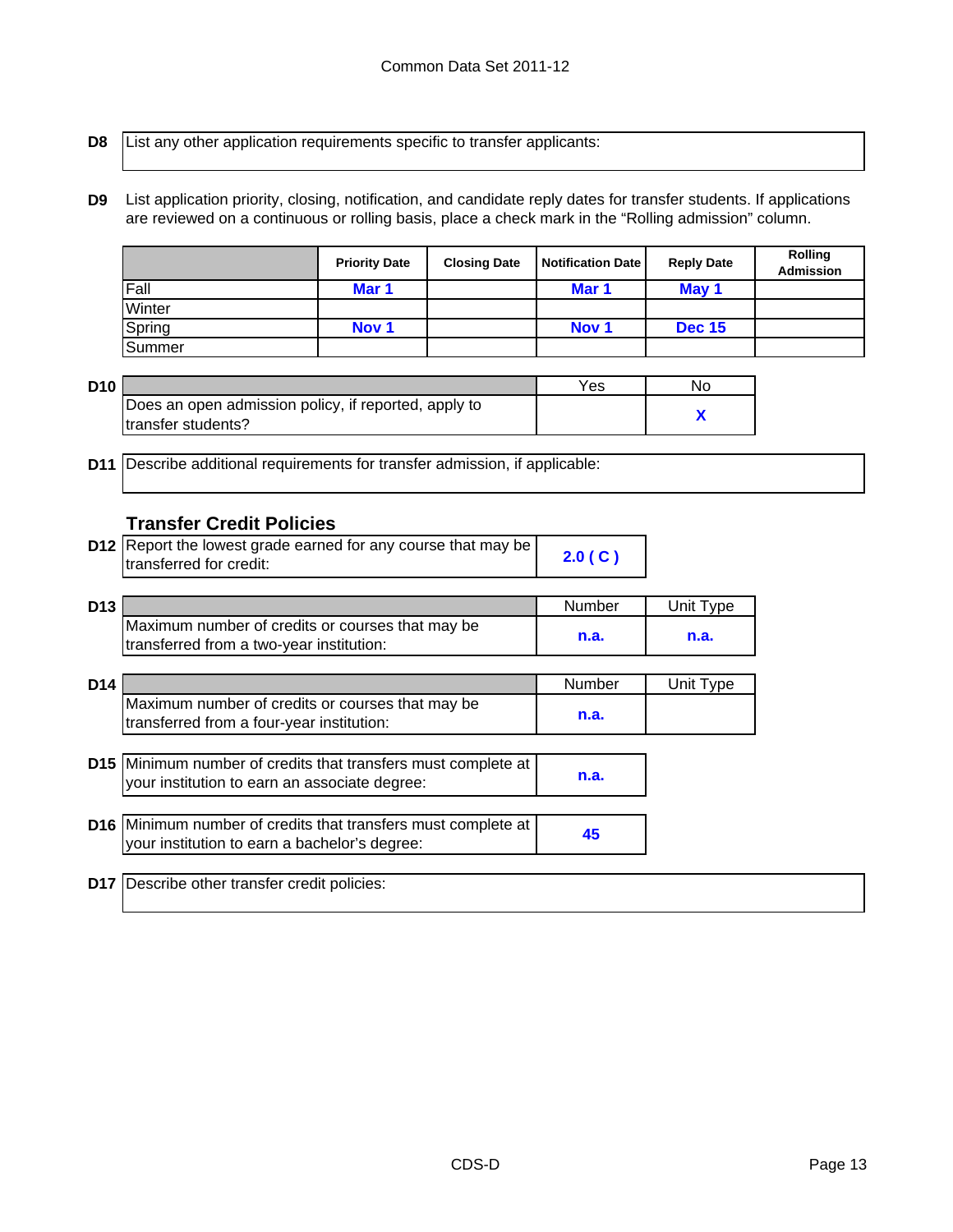# **E. ACADEMIC OFFERINGS AND POLICIES**

**E1 Special study options:** Identify those programs available at your institution. Refer to the glossary for definitions.

| Accelerated program                 | X |
|-------------------------------------|---|
| Cooperative education program       | χ |
| Cross-registration                  |   |
| Distance learning                   | X |
| Double major                        | χ |
| Dual enrollment                     | x |
| English as a Second Language (ESL)  | X |
| Exchange student program (domestic) |   |
| External degree program             |   |
| Honors Program                      | X |
| Independent study                   | X |
| Internships                         | X |
| Liberal arts/career combination     | X |
| Student-designed major              | X |
| Study abroad                        | χ |
| Teacher certification program       | χ |
| Weekend college                     | x |
| Other (specify):                    |   |
|                                     |   |

**E2 This question has been removed from the Common Data Set.**

#### **E3 Areas in which all or most students are required to complete some course**

| work prior to graduation:         |   |
|-----------------------------------|---|
| Arts/fine arts                    | v |
| Computer literacy                 |   |
| English (including composition)   | v |
| Foreign languages                 |   |
| History                           | χ |
| <b>Humanities</b>                 | χ |
| <b>Mathematics</b>                | χ |
| Philosophy                        | χ |
| Sciences (biological or physical) | v |
| Social science                    | v |
| Other (describe):                 |   |
|                                   |   |

**Library Collections: The CDS Publishers will collect library data again when a new Academic Libraries Survey is in place.**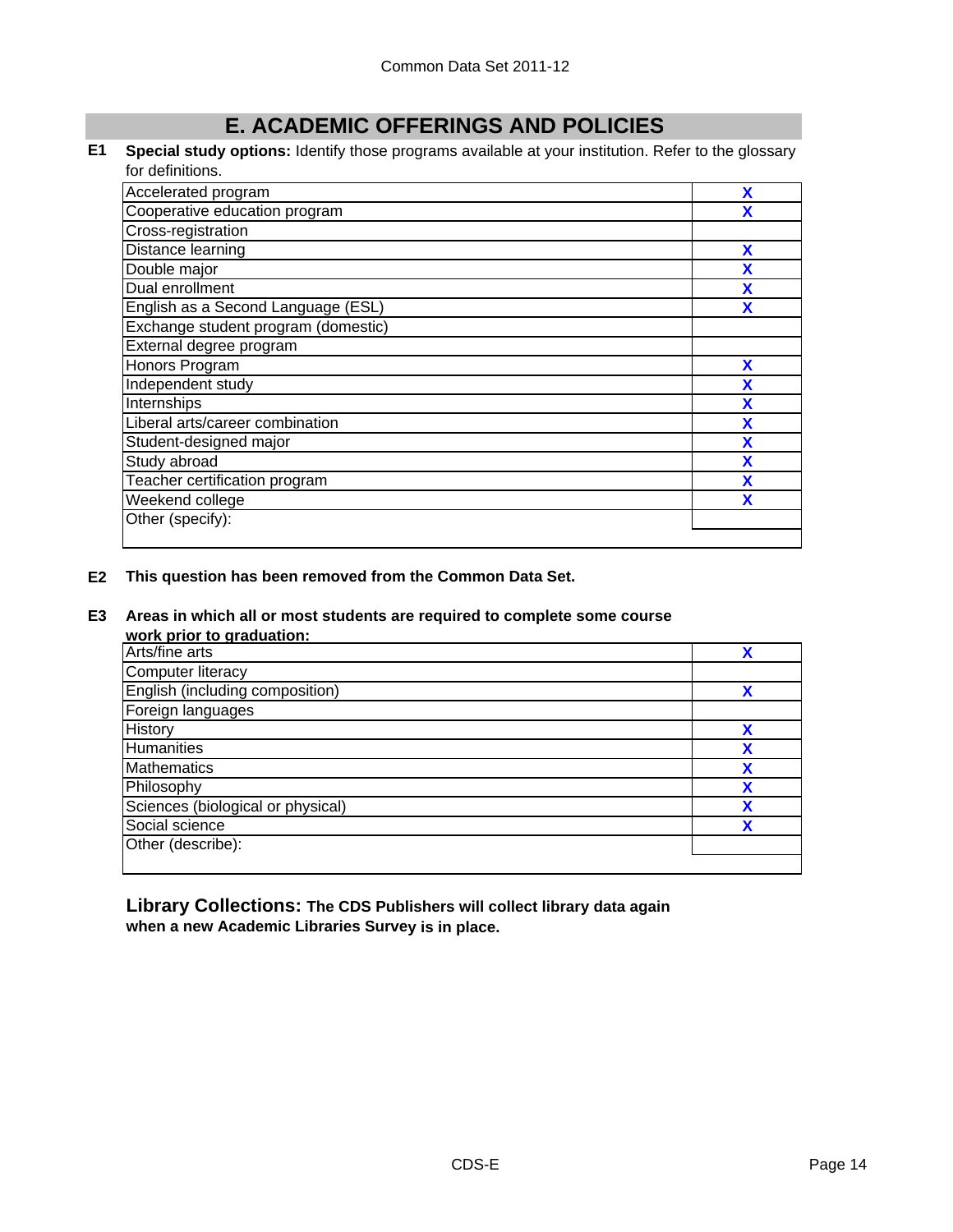# **F. STUDENT LIFE**

**F1** Percentages of first-time, first-year (freshman) degree-seeking students and degree-seeking undergraduates enrolled in Fall 2011 who fit the following categories:

|                                                                                                                       | First-time, first-year<br>(freshman)<br>students | Undergraduates |
|-----------------------------------------------------------------------------------------------------------------------|--------------------------------------------------|----------------|
| Percent who are from out of state (exclude<br>international/nonresident aliens from the numerator<br>and denominator) | 62%                                              | 51%            |
| Percent of men who join fraternities                                                                                  | n.a.                                             | 12%            |
| Percent of women who join sororities                                                                                  | n.a.                                             | 13%            |
| Percent who live in college-owned, -operated, or -<br>affiliated housing                                              | 84%                                              | 41%            |
| Percent who live off campus or commute                                                                                | <b>16%</b>                                       | 59%            |
| Percent of students age 25 and older                                                                                  | $0\%$                                            | 5%             |
| Average age of full-time students                                                                                     | 18.1                                             | 20.0           |
| Average age of all students (full- and part-time)                                                                     | 18.1                                             | 20.6           |

**F2 Activities offered** Identify those programs available at your institution.

| <b>Campus Ministries</b>     | X                       |
|------------------------------|-------------------------|
| Choral groups                | X                       |
| Concert band                 | X                       |
| Dance                        | X                       |
| Drama/theater                | X                       |
| <b>International Student</b> | X                       |
| Organization                 |                         |
| Jazz band                    | $\overline{\mathbf{X}}$ |
| Literary magazine            | $\overline{\mathbf{X}}$ |
| Marching band                | $\overline{\mathbf{X}}$ |
| Model UN                     | $\overline{\textbf{X}}$ |
| Music ensembles              | $\overline{\textbf{X}}$ |
| Musical theater              | $\overline{\mathbf{X}}$ |
| Opera                        | X                       |
| Pep band                     | $\overline{\mathbf{X}}$ |
| Radio station                | X                       |
| Student government           | X                       |
| Student newspaper            | X                       |
| Student-run film society     | $\overline{\mathbf{X}}$ |
| Symphony orchestra           | X                       |
| <b>Television station</b>    | X                       |
| Yearbook                     | X                       |

**F3 ROTC** (program offered in cooperation with Reserve Officers' Training Corps)

|                            | On Campus | At Cooperating<br>Institution | Name of Cooperating<br>Institution |
|----------------------------|-----------|-------------------------------|------------------------------------|
| Armv ROTC is offered:      |           |                               | <b>Florida International Univ.</b> |
| Naval ROTC is offered:     |           |                               |                                    |
| Air Force ROTC is offered: |           |                               |                                    |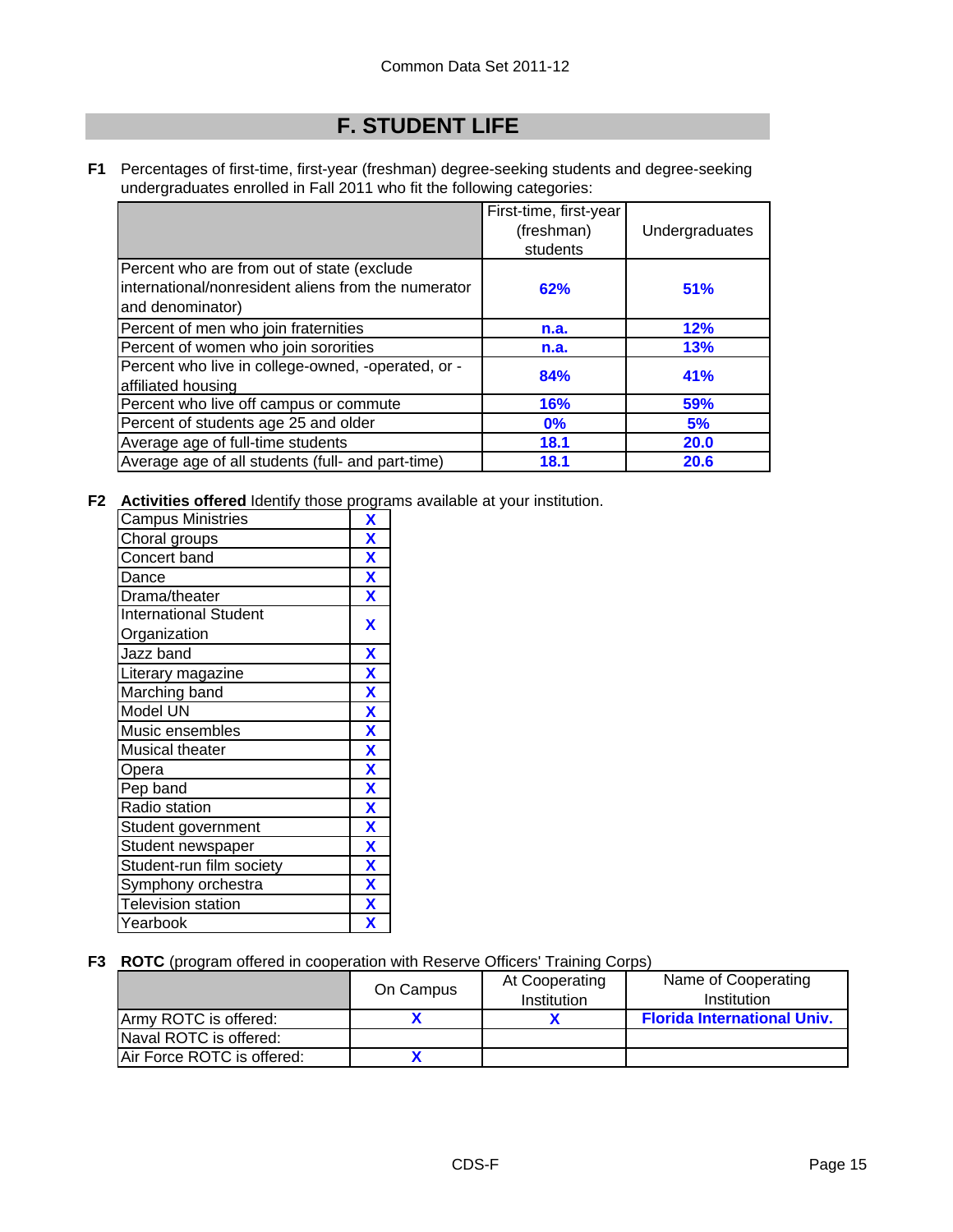**F4 Housing:** Check all types of college-owned, -operated, or -affiliated housing available for undergraduates at your institution.

| unuergraduates at your mistitution.           |   |
|-----------------------------------------------|---|
| Coed dorms                                    | x |
| Men's dorms                                   |   |
| Women's dorms                                 |   |
| Apartments for married students               |   |
| Apartments for single students                | X |
| Special housing for disabled<br>students      | x |
| Special housing for international<br>students |   |
| Fraternity/sorority housing                   | x |
| Cooperative housing                           |   |
| Theme housing                                 | x |
| Wellness housing                              |   |
| Other housing options (specify):              |   |
|                                               |   |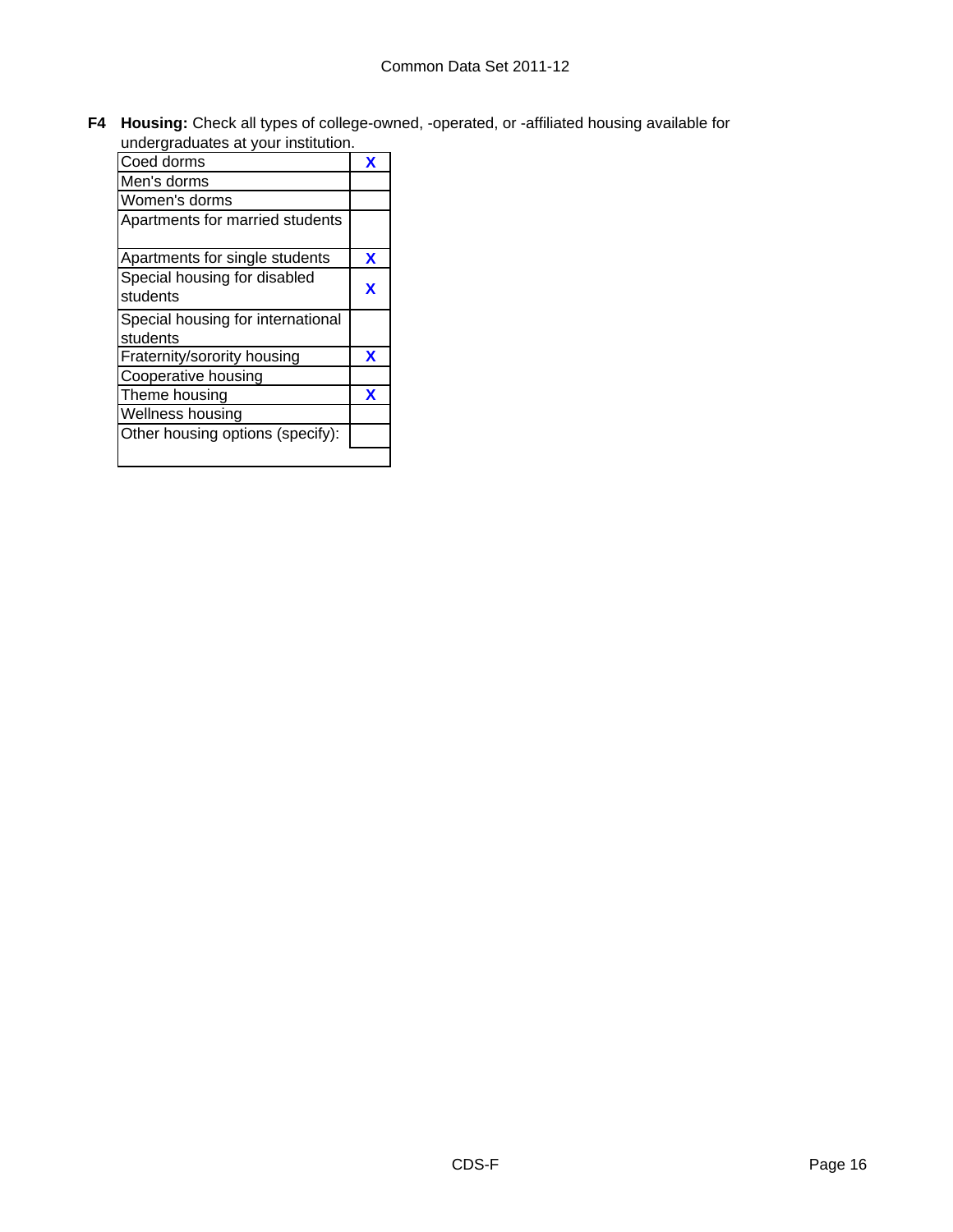## **G. ANNUAL EXPENSES**

**G0** Please provide the URL of your institution's net price calculator: **Provide 2012-2013 academic year costs of attendance for the following categories that are applicable to your institution. http://public.cgcent.miami.edu/AttendanceCalculator/**

Check here if your institution's 2012-2013 academic year costs of attendance are not available at this time and provide an approximate date (i.e., month/day) when your institution's final 2012-2013 academic year costs of attendance will be available:

**G1 Undergraduate full-time tuition, required fees, room and board List the typical tuition, required fees, and room and board for a full-time undergraduate student for the FULL 2012-2013 academic year (30 semester or 45 quarter hours for institutions that derive annual tuition by multiplying credit hour cost by number of credits). A full academic year refers to the period of time generally extending from September to June; usually equated to two semesters, two trimesters, three quarters, or the period covered by a four-one-four plan. Room and board is defined as double occupancy and 19 meals per week or the maximum meal plan. Required fees include only charges that all full-time students must pay that are not included in tuition (e.g., registration, health, or activity fees.) Do not include optional fees (e.g., parking, laboratory use).**

| First-Year                                               |          | Undergraduates |
|----------------------------------------------------------|----------|----------------|
|                                                          |          |                |
|                                                          | \$39,980 | \$39,980       |
|                                                          |          |                |
|                                                          |          |                |
|                                                          |          |                |
|                                                          |          |                |
|                                                          |          |                |
|                                                          |          |                |
|                                                          |          |                |
|                                                          |          |                |
|                                                          | \$39,980 | \$39,980       |
|                                                          | \$1,240  | \$1,240        |
|                                                          |          |                |
|                                                          |          |                |
|                                                          | \$11,882 | \$11,882       |
|                                                          |          |                |
|                                                          | \$6,914  | \$6,914        |
|                                                          |          |                |
|                                                          | \$4,968  | \$4,968        |
| $C$ omprehensive tuition and room and hoard fee (if your |          |                |

| Comprehensive tuition and room and board fee (if your |  |
|-------------------------------------------------------|--|
| college cannot provide separate tuition and room and  |  |
| board fees):                                          |  |

Other: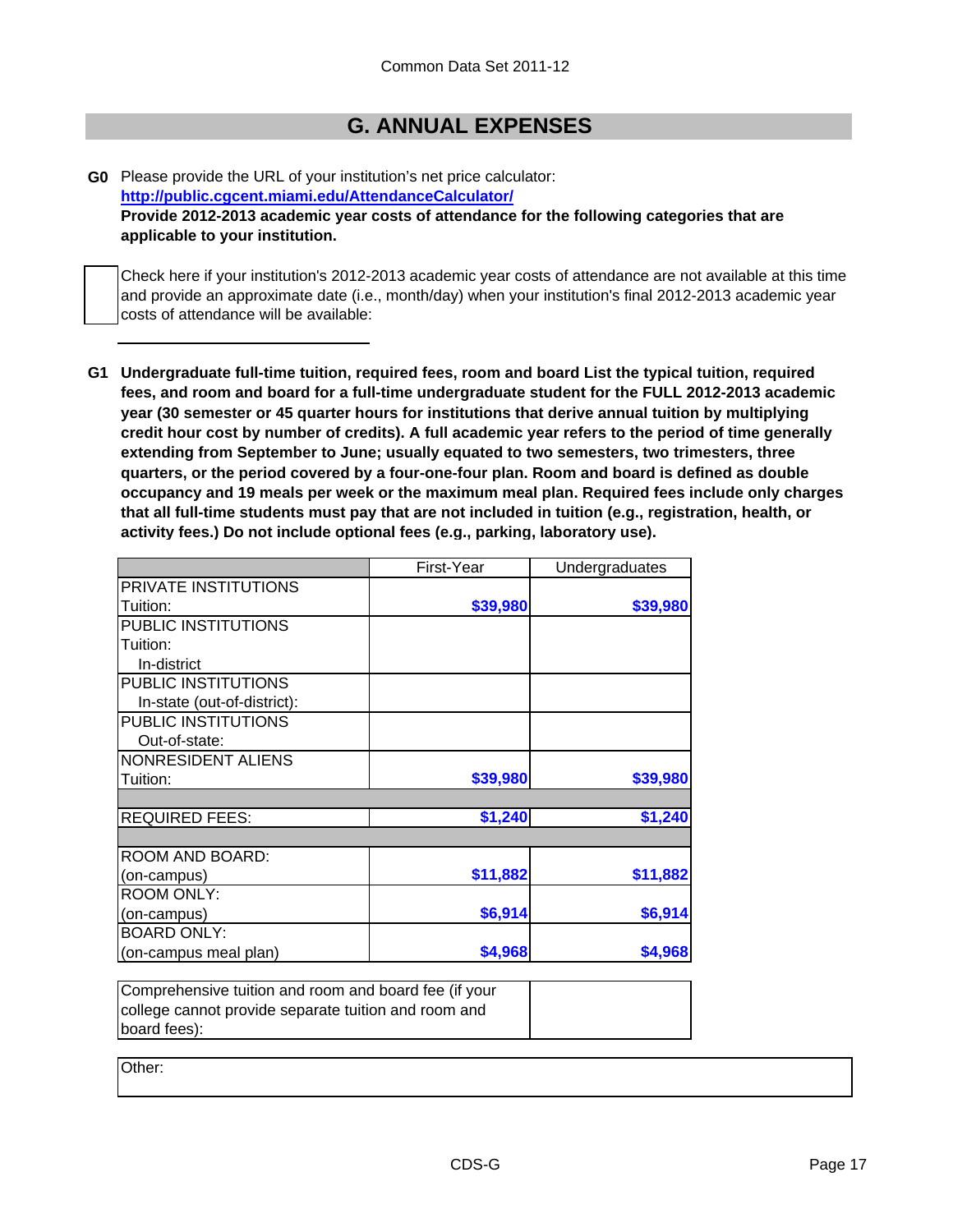| G <sub>2</sub> |                                                                                                           | Minimum           | Maximum |
|----------------|-----------------------------------------------------------------------------------------------------------|-------------------|---------|
|                | Number of credits per term a student can take for the<br>stated full-time tuition                         | $12 \ \mathsf{ }$ | 20      |
| G <sub>3</sub> |                                                                                                           | Yes               | No.     |
|                | Do tuition and fees vary by year of study (e.g., sophomore,<br>junior, senior)?                           |                   | X       |
| G <sub>4</sub> |                                                                                                           | Yes               | No      |
|                | Do tuition and fees vary by undergraduate instructional<br>program?                                       |                   | X       |
|                |                                                                                                           | $\%$              |         |
|                | If yes, what percentage of full-time undergraduates pay<br>more than the tuition and fees reported in G1? |                   |         |

**G5** Provide the estimated expenses for a typical full-time undergraduate student:

|                                 | <b>Residents</b> | Commuters        | Commuters            |
|---------------------------------|------------------|------------------|----------------------|
|                                 |                  | (living at home) | (not living at home) |
| Books and supplies              | \$900            | \$900            | \$900                |
| Room only                       |                  |                  | n.a.                 |
| Board only                      |                  | \$6,150          | n.a.                 |
| Room and board total (if your   |                  |                  |                      |
| college cannot provide separate |                  |                  |                      |
| room and board figures for      |                  |                  |                      |
| commuters not living at home):  |                  |                  | \$10,350             |
| Transportation                  | \$1,250          | \$2,020          | \$2,660              |
| Other expenses                  | \$3,530          | \$3,750          | \$4,200              |

**G6** Undergraduate per-credit-hour charges (tuition only)

| IPRIVATE INSTITUTIONS:      |         |
|-----------------------------|---------|
|                             | \$1,660 |
| <b>PUBLIC INSTITUTIONS</b>  |         |
| In-district:                |         |
| <b>PUBLIC INSTITUTIONS</b>  |         |
| In-state (out-of-district): |         |
| <b>PUBLIC INSTITUTIONS</b>  |         |
| Out-of-state:               |         |
| NONRESIDENT ALIENS:         |         |
|                             |         |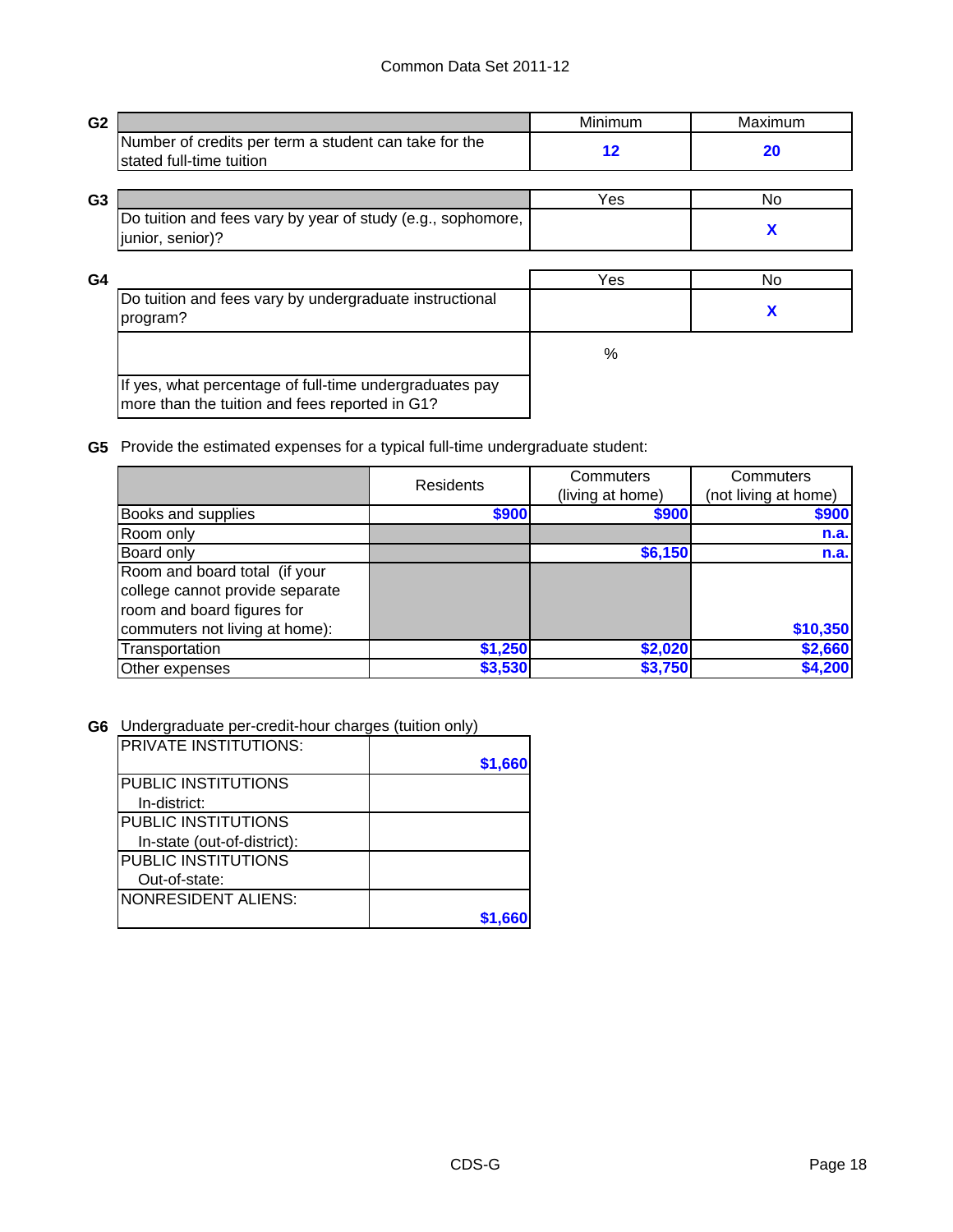# **H. FINANCIAL AID**

## **Aid Awarded to Enrolled Undergraduates**

Enter total dollar amounts awarded to enrolled full-time and less than full-time degree-seeking undergraduates (using the same cohort reported in CDS Question B1, "total degree-seeking" undergraduates) in the following categories. (Note: If the data being reported are final figures for the 2010- 2011 academic year (see the next item below), use the 2010-2011 academic year's CDS Question B1 cohort.) Include aid awarded to international students (i.e., those not qualifying for federal aid). Aid that is non-need-based but that was used to meet need should be reported in the need-based aid columns. (For a suggested order of precedence in assigning categories of aid to cover need, see the entry for "non-needbased scholarship or grant aid" on the last page of the definitions section.)

| H1 |                                                                                                | 2011-2012<br>estimated | 2010-2011<br>final |
|----|------------------------------------------------------------------------------------------------|------------------------|--------------------|
|    | Indicate the academic year for which data are reported for items H1,<br>H2, H2A, and H6 below: |                        |                    |

**H3** Which needs-analysis methodology does your institution use in awarding institutional aid?

| Federal methodology (FM)       |  |
|--------------------------------|--|
| Institutional methodology (IM) |  |
| <b>Both FM and IM</b>          |  |

| _<br>٠ |
|--------|
|        |

|                                                                                                                                                                                   | Need-based \$<br>(Include non-need-<br>based aid used to<br>meet need.) | Non-need-<br>based \$<br>(Exclude non-need-<br>based aid used to<br>meet need.) |
|-----------------------------------------------------------------------------------------------------------------------------------------------------------------------------------|-------------------------------------------------------------------------|---------------------------------------------------------------------------------|
| <b>Scholarships/Grants</b>                                                                                                                                                        |                                                                         |                                                                                 |
| Federal                                                                                                                                                                           | \$10,488,777                                                            | \$87,061                                                                        |
| State (i.e., all states, not only the state in which your institution is<br>located)                                                                                              | \$8,981,888                                                             | \$8,530,735                                                                     |
| Institutional: Endowed scholarships, annual gifts and tuition funded<br>grants, awarded by the college, excluding athletic aid and tuition<br>waivers (which are reported below). | \$69,448,551                                                            | \$46,035,421                                                                    |
| Scholarships/grants from external sources (e.g., Kiwanis, National<br>Merit) not awarded by the college                                                                           | \$2,051,670                                                             | \$1,336,388                                                                     |
| <b>Total Scholarships/Grants</b>                                                                                                                                                  | \$90,970,886                                                            | \$55,989,605                                                                    |
| <b>Self-Help</b>                                                                                                                                                                  |                                                                         |                                                                                 |
| Student loans from all sources (excluding parent loans)                                                                                                                           | \$34,822,545                                                            | \$18,155,119                                                                    |
| <b>Federal Work-Study</b>                                                                                                                                                         | \$3,289,452                                                             |                                                                                 |
| State and other (e.g., institutional) work-study/employment (Note:                                                                                                                |                                                                         |                                                                                 |
| Excludes Federal Work-Study captured above.)                                                                                                                                      | \$1,646,599                                                             | \$550,945                                                                       |
| <b>Total Self-Help</b>                                                                                                                                                            | \$39,758,596                                                            | \$18,706,064                                                                    |
| <b>Other</b>                                                                                                                                                                      |                                                                         |                                                                                 |
| Parent Loans                                                                                                                                                                      | \$8,533,182                                                             | \$11,627,930                                                                    |
| <b>Tuition Waivers</b><br>Reporting is optional. Report tuition waivers in this row if you choose to report them. Do<br>not report tuition waivers elsewhere.                     | \$8,829,291                                                             | \$12,485,075                                                                    |
| <b>Athletic Awards</b>                                                                                                                                                            | \$5,080,458                                                             | \$5,903,020                                                                     |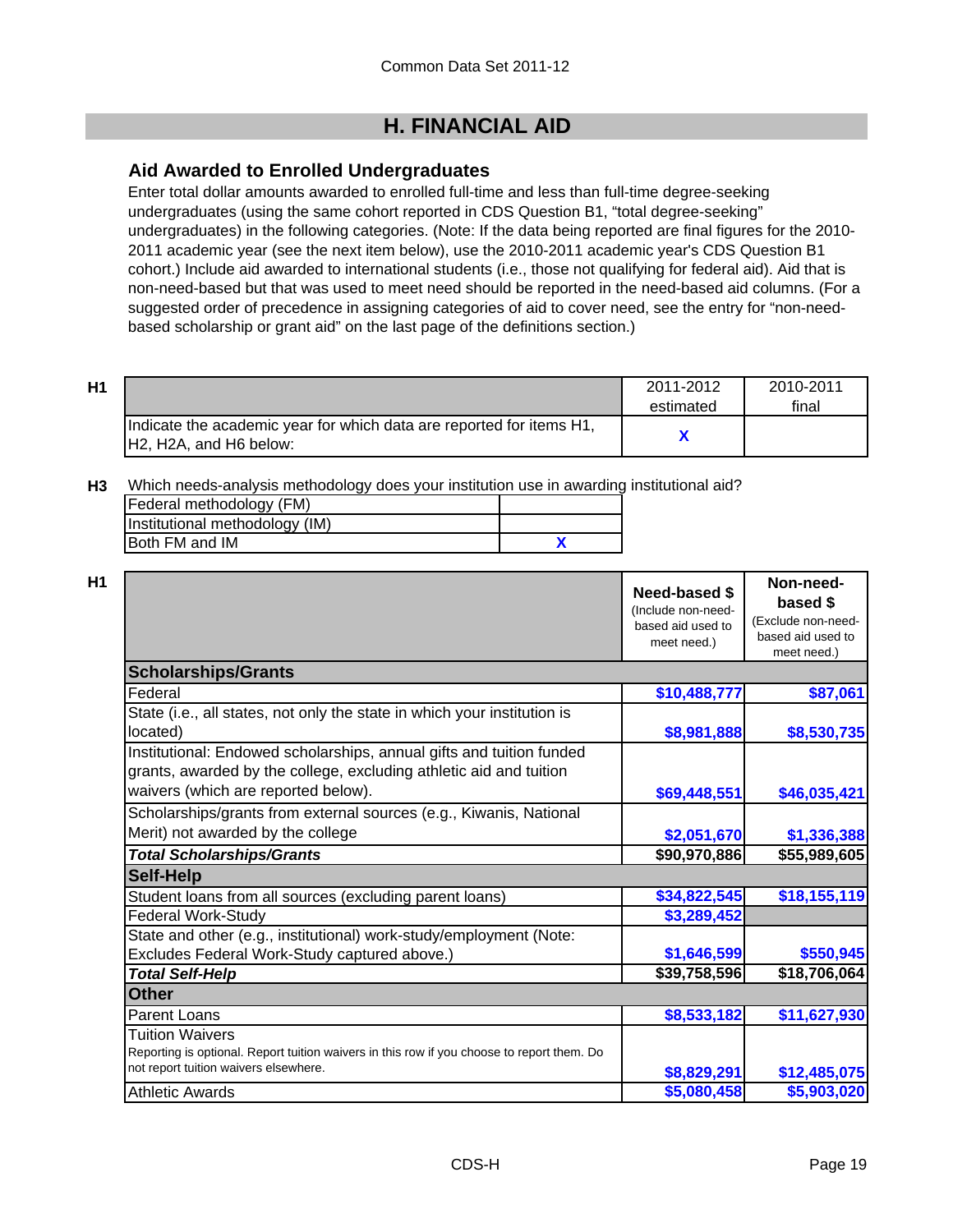**H2 Number of Enrolled Students Awarded Aid:** List the number of degree-seeking full-time and less-thanfull-time undergraduates who applied for and were awarded financial aid from any source. **Aid that is nonneed-based but that was used to meet need should be counted as need-based aid.** Numbers should reflect the cohort awarded the dollars reported in H1. Note: In the chart below, students may be counted in more than one row, and full-time freshmen should also be counted as full-time undergraduates.

|                   |                                                            | <b>First-time</b> | <b>Full-time</b> | <b>Less Than</b>     |
|-------------------|------------------------------------------------------------|-------------------|------------------|----------------------|
|                   |                                                            | <b>Full-time</b>  | Undergraduate    | <b>Full-time</b>     |
|                   |                                                            | <b>Freshmen</b>   | (Incl. Fresh.)   | <b>Undergraduate</b> |
| a)                | Number of degree-seeking undergraduate students            |                   |                  |                      |
|                   | (CDS Item B1 if reporting on Fall 2011 cohort)             |                   |                  |                      |
|                   |                                                            | 2,139             | 9,632            | 512                  |
|                   | b) Number of students in line a who applied for need-based |                   |                  |                      |
|                   | financial aid                                              | 1,432             | 5,976            | 219                  |
| C)                | Number of students in line <b>b</b> who were determined to |                   |                  |                      |
|                   | have financial need                                        | 929               | 4,575            | 187                  |
|                   | d) Number of students in line c who were awarded any       |                   |                  |                      |
|                   | financial aid                                              | 929               | 4,571            | 185                  |
| e)                | Number of students in line d who were awarded any          |                   |                  |                      |
|                   | need-based scholarship or grant aid                        | 922               | 4,425            | 164                  |
| f)                | Number of students in line d who were awarded any          |                   |                  |                      |
|                   | need-based self-help aid                                   | 710               | 3,866            | 147                  |
| g)                | Number of students in line d who were awarded any non-     |                   |                  |                      |
|                   | need-based scholarship or grant aid                        | 392               | 1,387            | 30                   |
| $\vert h \rangle$ | Number of students in line d whose need was fully met      |                   |                  |                      |
|                   | (exclude PLUS loans, unsubsidized loans, and private       |                   |                  |                      |
|                   | alternative loans)                                         | 414               | 1,599            | 39                   |
| i)                | On average, the percentage of need that was met of         |                   |                  |                      |
|                   | students who were awarded any need-based aid.              |                   |                  |                      |
|                   | Exclude any aid that was awarded in excess of need as      |                   |                  |                      |
|                   | well as any resources that were awarded to replace EFC     |                   |                  |                      |
|                   | (PLUS loans, unsubsidized loans, and private alternative   |                   |                  |                      |
|                   | loans)                                                     | 82%               | 79%              | 63%                  |
| j)                | The average financial aid package of those in line d.      |                   |                  |                      |
|                   | Exclude any resources that were awarded to replace         |                   |                  |                      |
|                   | EFC (PLUS loans, unsubsidized loans, and private           |                   |                  |                      |
|                   | alternative loans)                                         | \$32,793          | \$31,709         | \$16,655             |
|                   | Average need-based scholarship and grant award of          |                   |                  |                      |
| $\mathsf{k}$      | those in line e                                            | \$23,741          | \$23,200         | \$13,165             |
| $\vert$           | Average need-based self-help award (excluding PLUS         |                   |                  |                      |
|                   | loans, unsubsidized loans, and private alternative loans)  |                   |                  |                      |
|                   | of those in line f                                         | \$5,075           | \$6,802          | \$4,988              |
|                   | m) Average need-based loan (excluding PLUS loans,          |                   |                  |                      |
|                   | unsubsidized loans, and private alternative loans) of      |                   |                  |                      |
|                   | those in line f who were awarded a need-based loan         |                   |                  |                      |
|                   |                                                            | \$3,989           | \$5,550          | \$4,953              |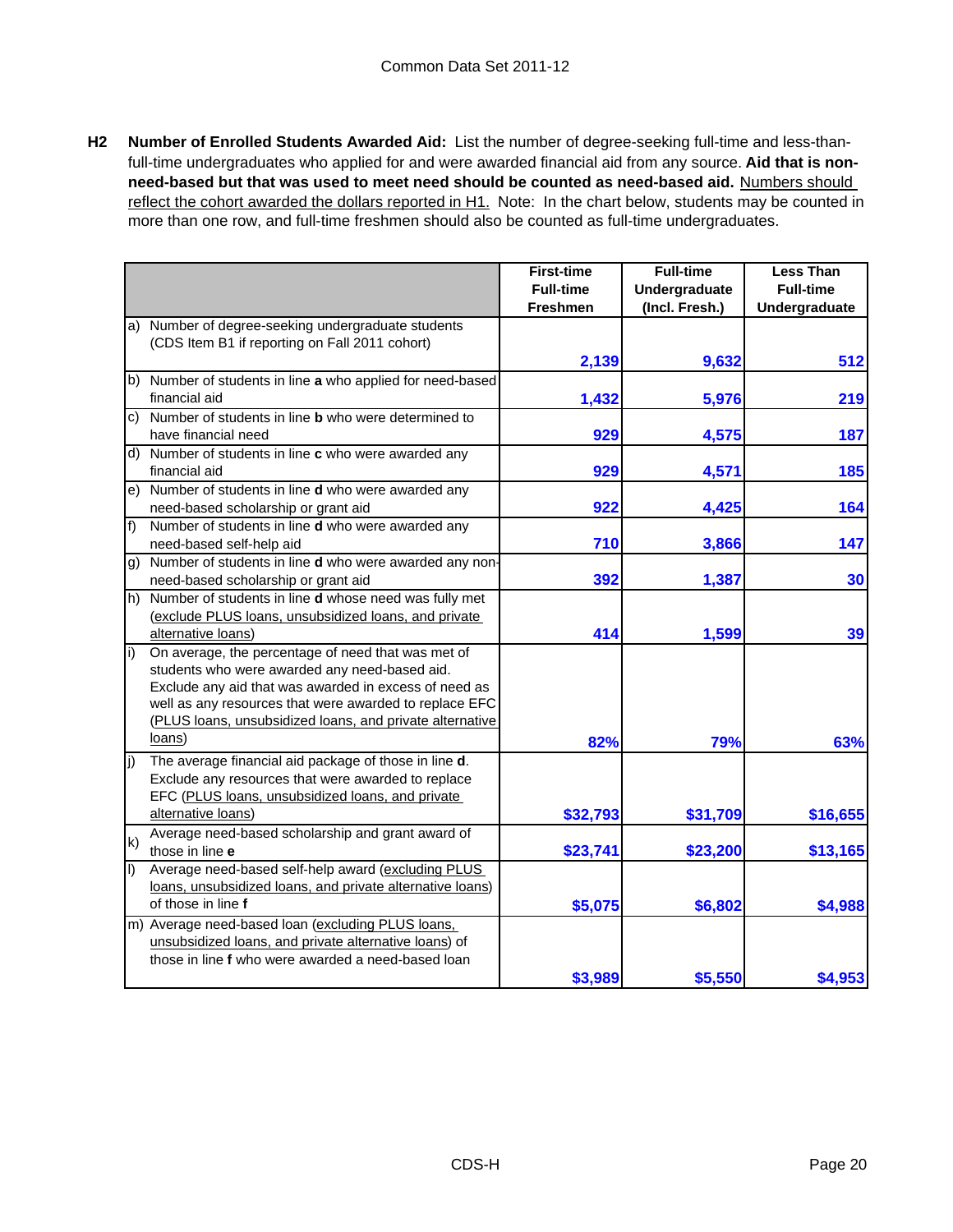**H2A Number of Enrolled Students Awarded Non-need-based Scholarships and Grants**: List the number of degree-seeking full-time and less-than-full-time undergraduates who had no financial need and who were awarded institutional non-need-based scholarship or grant aid. Numbers should reflect the cohort awarded the dollars reported in H1. Note: In the chart below, students may be counted in more than one row, and full-time freshmen should also be counted as full-time undergraduates.

| H <sub>2</sub> A |                                                                                                                                                                 | <b>First-time</b> | <b>Full-time</b> | <b>Less Than</b> |
|------------------|-----------------------------------------------------------------------------------------------------------------------------------------------------------------|-------------------|------------------|------------------|
|                  |                                                                                                                                                                 | <b>Full-time</b>  | <b>Undergrad</b> | <b>Full-time</b> |
|                  |                                                                                                                                                                 | <b>Freshmen</b>   | (Incl. Fresh.)   | <b>Undergrad</b> |
| ln)              | Number of students in line a who had no financial need<br>and who were awarded institutional non-need-based<br>scholarship or grant aid (exclude those who were |                   |                  |                  |
|                  | awarded athletic awards and tuition benefits)                                                                                                                   | 513               | 1,739            |                  |
| lo)              | Average dollar amount of institutional non-need-based<br>scholarship and grant aid awarded to students in line n                                                |                   |                  |                  |
|                  |                                                                                                                                                                 | \$23,208          | \$21,445         | \$8,721          |
| (p               | Number of students in line a who were awarded an<br>institutional non-need-based athletic scholarship or grant                                                  |                   |                  |                  |
|                  |                                                                                                                                                                 | 45                | 210              | 8                |
| lg)              | Average dollar amount of institutional non-need-based                                                                                                           |                   |                  |                  |
|                  | athletic scholarships and grants awarded to students in                                                                                                         |                   |                  |                  |
|                  | line <b>p</b>                                                                                                                                                   | \$25,249          | \$27,117         | \$26,067         |

#### **H3** Incorporated into H1 above.

**Note:** These are the graduates and loan types to include and exclude in order to fill out CDS H4, H4a, H5, and H5a.

Include: \* 2011 undergraduate class who graduated between July 1, 2098 and June 30, 2011 who started at your institution as first- time students and received a bachelor's degree between July 1, 2010 and June 30, 2011. \* only loans made to students who borrowed

while enrolled at your institution. \* co-signed loans.

Exclude: \* those who transferred in. \* money borrowed at other institutions.

| H4        | Provide the percentage of the class (defined above) who borrowed at any time through<br>any loan programs (institutional, state, Federal Perkins, Federal Stafford Subsidized and<br>Unsubsidized, private loans that were certified by your institution, etc.; exclude parent<br>loans). Include both Federal Direct Student Loans and Federal Family Education Loans. |     |
|-----------|-------------------------------------------------------------------------------------------------------------------------------------------------------------------------------------------------------------------------------------------------------------------------------------------------------------------------------------------------------------------------|-----|
|           |                                                                                                                                                                                                                                                                                                                                                                         | 53% |
| H4a       |                                                                                                                                                                                                                                                                                                                                                                         |     |
|           | Provide the percentage of the class (defined above) who borrowed at any time through<br>federal loan programs--Federal Perkins, Federal Stafford Subsidized and Unsubsidized.<br>Include both Federal Direct Student Loans and Federal Family Education Loans. NOTE:                                                                                                    |     |
|           | exclude all institutional, state, private alternative loans and parent loans.                                                                                                                                                                                                                                                                                           | 52% |
| <b>H5</b> | Report the average per-undergraduate-borrower cumulative principal borrowed of those                                                                                                                                                                                                                                                                                    |     |
|           | in line H4.                                                                                                                                                                                                                                                                                                                                                             |     |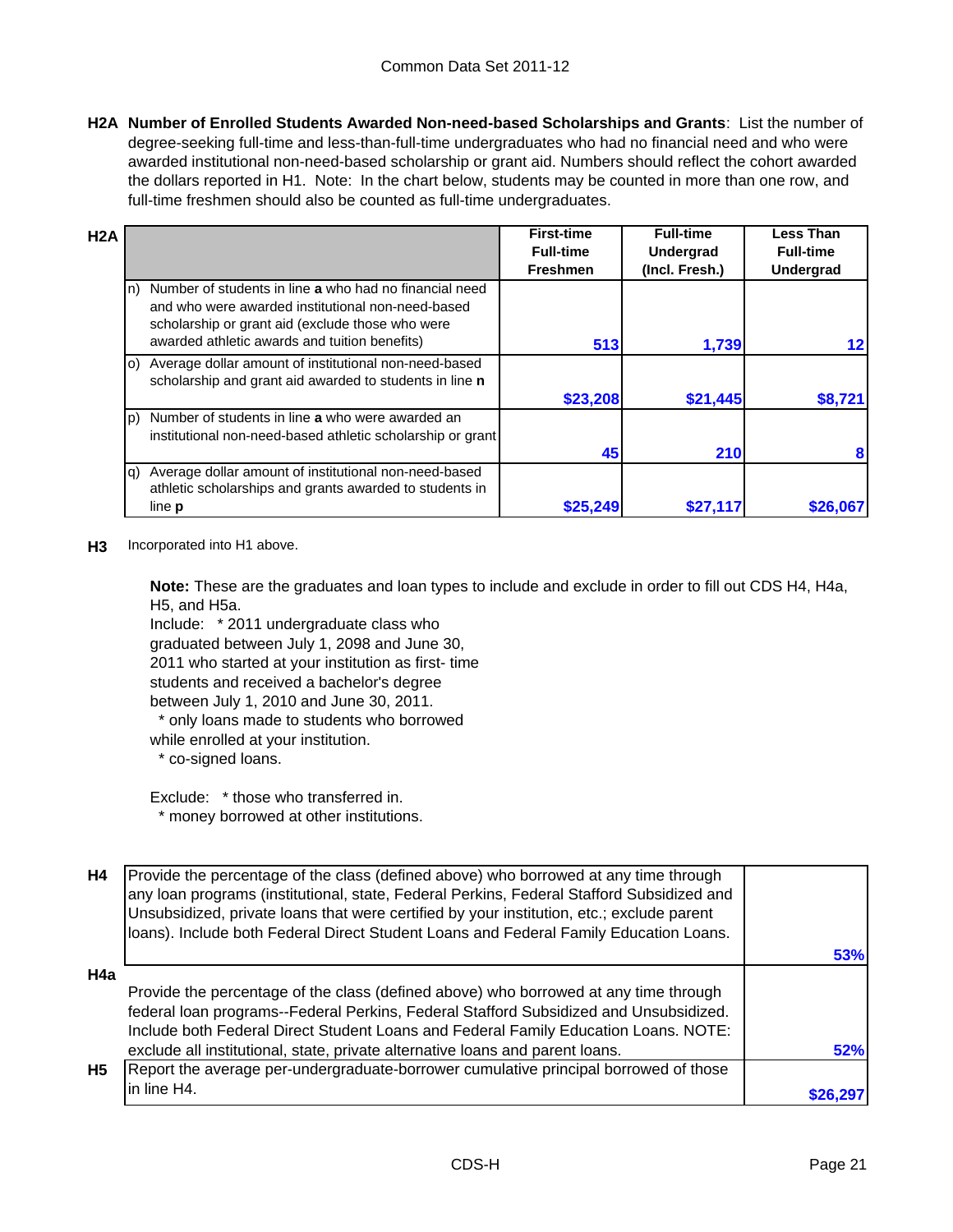**H5a** Report the average per-undergraduate-borrower cumulative principal borrowed, of those in H4a, through federal loan programs--Federal Perkins, Federal Stafford Subsidized and Unsubsidized. Include both Federal Direct Student Loans and Federal Family Education Loans. These are listed in line H4a. NOTE: exclude all institutional, state, private alternative loans and exclude parent loans.

**Aid to Undergraduate Degree-seeking Nonresident Aliens** (Note: Report numbers and dollar amounts for the same academic year checked in item H1.)

**H6** Indicate your institution's policy regarding institutional scholarship and grant aid for undergraduate degreeseeking nonresident aliens:

**X** Institutional need-based scholarship or grant aid is available Institutional non-need-based scholarship or grant aid is available Institutional scholarship or grant aid is not available

If institutional financial aid is available for undergraduate degree-seeking nonresident aliens, provide the number of undergraduate degree-seeking nonresident aliens who were awarded need-based or non-need-based aid:

| Average dollar amount of institutional financial aid awarded to undergraduate degree- |          |
|---------------------------------------------------------------------------------------|----------|
| seeking nonresident aliens:                                                           | \$24,514 |

| Total dollar amount of institutional financial aid awarded to undergraduate degree- |             |
|-------------------------------------------------------------------------------------|-------------|
| seeking nonresident aliens:                                                         | \$3,382,878 |

**H7** Check off all financial aid forms nonresident alien first-year financial aid applicants must submit:

| Institution's own financial aid form              |  |
|---------------------------------------------------|--|
| <b>CSS/Financial Aid PROFILE</b>                  |  |
| International Student's Financial Aid Application |  |
| International Student's Certification of Finances |  |
| Other (specify):                                  |  |
|                                                   |  |

## **Process for First-Year/Freshman Students**

**H8** Check off all financial aid forms domestic first-year (freshman) financial aid applicants must submit:

| <b>FAFSA</b>                         |  |
|--------------------------------------|--|
| Institution's own financial aid form |  |
| <b>CSS/Financial Aid PROFILE</b>     |  |
| State aid form                       |  |
| Noncustodial PROFILE                 |  |
| <b>Business/Farm Supplement</b>      |  |
| Other (specify):                     |  |
|                                      |  |

**H9** Indicate filing dates for first-year (freshman) students:

| Priority date for filing required financial aid forms:             | <b>February 1</b> |
|--------------------------------------------------------------------|-------------------|
| Deadline for filing required financial aid forms:                  |                   |
| No deadline for filing required forms (applications processed on a |                   |
| rolling basis):                                                    |                   |

**\$21,491**

**138**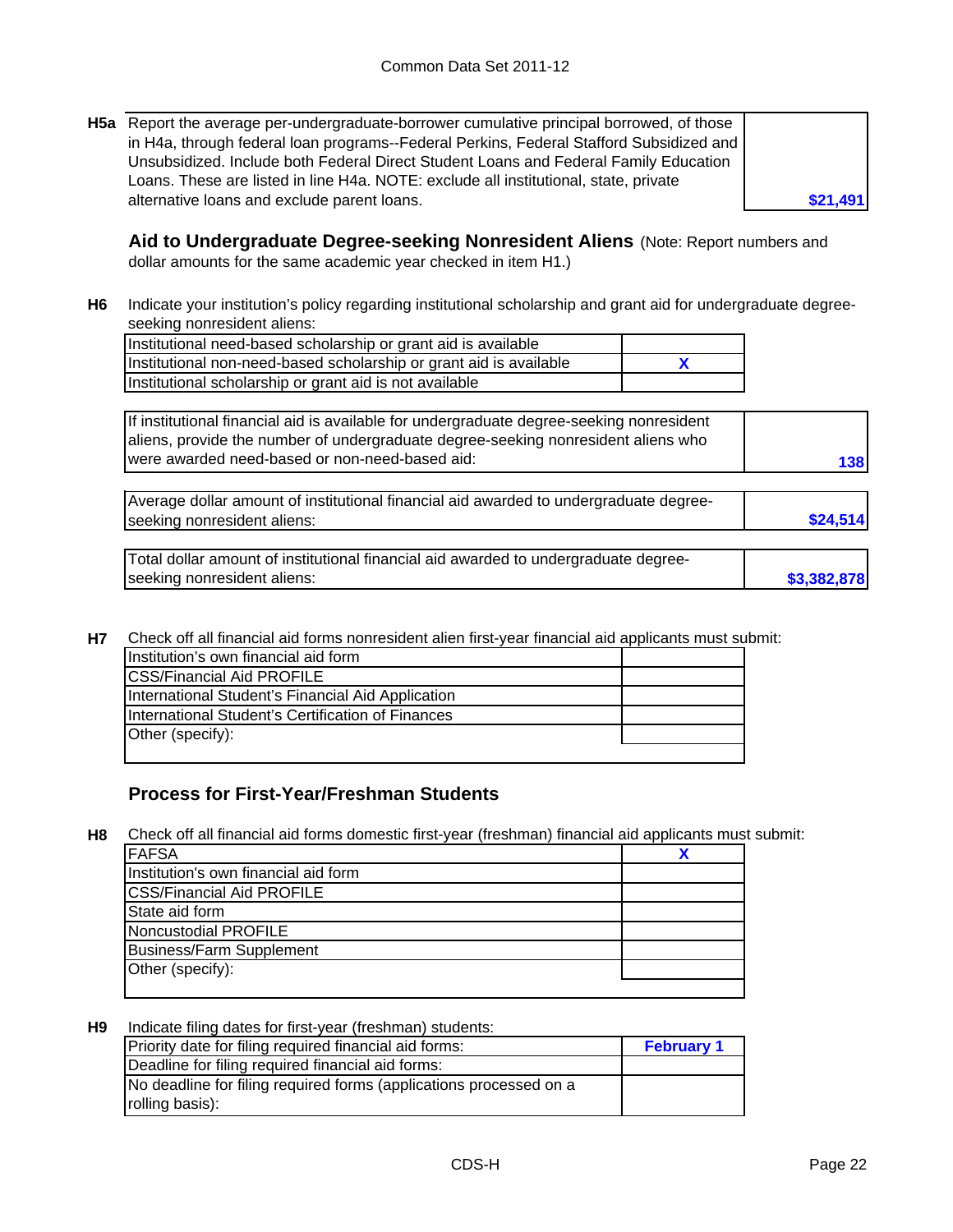**H10** Indicate notification dates for first-year (freshman) students (answer a or b):

| a) Students notified on or about (date): |                |     |
|------------------------------------------|----------------|-----|
|                                          | Yes            | No. |
| b) Students notified on a rolling basis: |                |     |
| If yes, starting date:                   | <b>March 1</b> |     |

### **H11** Indicate reply dates:

|           | Students must reply by (date): |  |
|-----------|--------------------------------|--|
| or within | weeks of notification.         |  |

## **Types of Aid Available**

Please check off all types of aid available to undergraduates at your institution:

**H12** Loans

| FEDERAL DIRECT STUDENT LOAN PROGRAM (DIRECT LOAN) |  |
|---------------------------------------------------|--|
| Direct Subsidized Stafford Loans                  |  |
| <b>IDirect Unsubsidized Stafford Loans</b>        |  |
| Direct PLUS Loans                                 |  |

| <b>Federal Perkins Loans</b>                       |  |
|----------------------------------------------------|--|
| <b>Federal Nursing Loans</b>                       |  |
| State Loans                                        |  |
| College/university loans from institutional funds  |  |
| Other (specify):                                   |  |
| <b>Private Alternative Education Loan Programs</b> |  |

#### **H13** Scholarships and Grants

| NEED-BASED:                                                          |   |
|----------------------------------------------------------------------|---|
| <b>Federal Pell</b>                                                  |   |
| <b>SEOG</b>                                                          |   |
| State scholarships/grants                                            | χ |
| Private scholarships                                                 |   |
| College/university scholarship or grant aid from institutional funds |   |
| United Negro College Fund                                            |   |
| <b>Federal Nursing Scholarship</b>                                   |   |
| Other (specify):                                                     |   |
|                                                                      |   |

**H14** Check off criteria used in awarding institutional aid. Check all that apply.

|                          | Non-Need Based | Need-Based |
|--------------------------|----------------|------------|
| Academics                | χ              | Х          |
| Alumni affiliation       |                |            |
| Art                      |                |            |
| <b>Athletics</b>         | X              |            |
| Job skills               |                |            |
| <b>ROTC</b>              |                |            |
| Leadership               | X              |            |
| Minority status          |                |            |
| Music/drama              | χ              | x          |
| Religious affiliation    |                |            |
| State/district residency |                |            |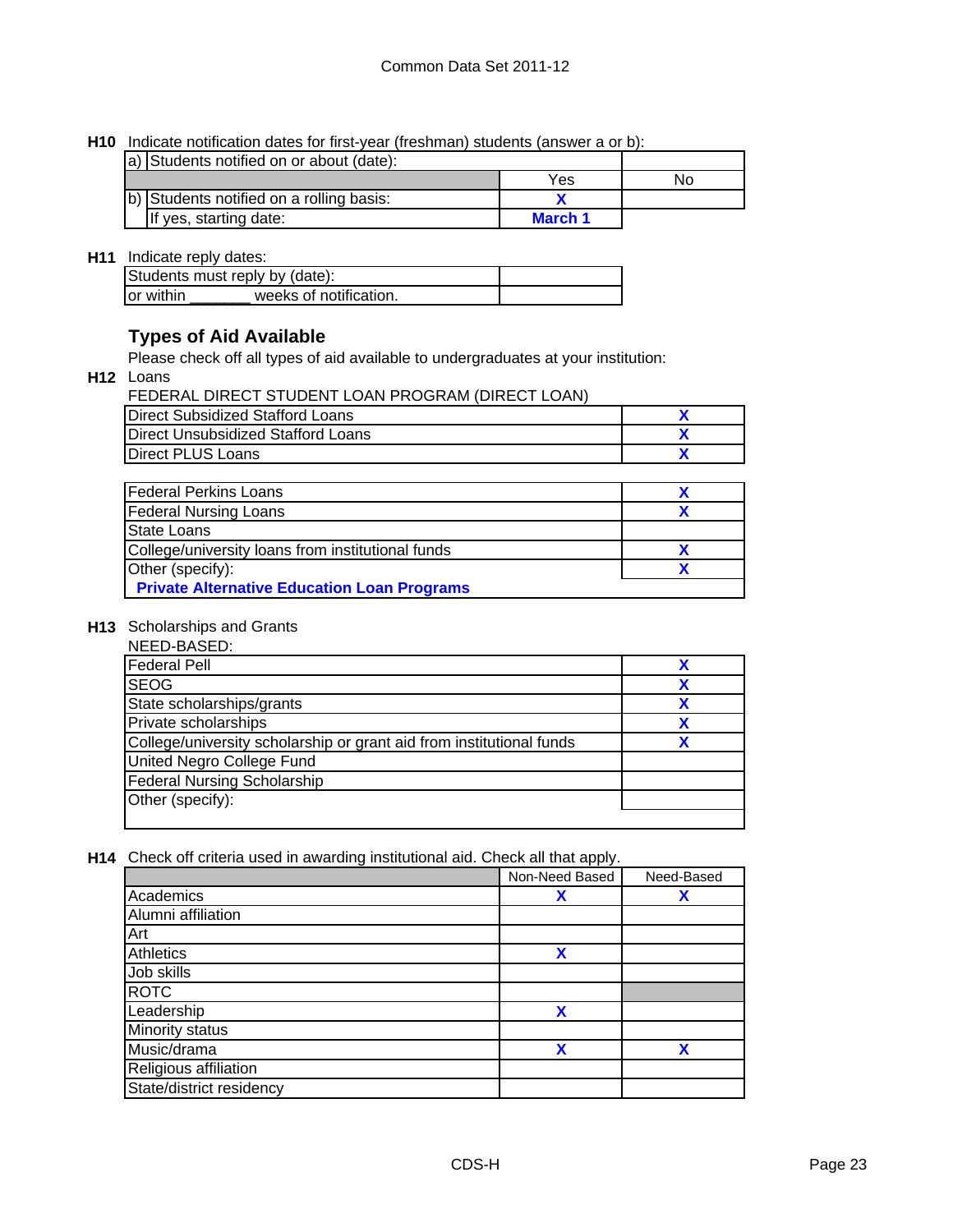### **H15**

If your institution has recently implemented any major financial aid policy, program, or initiative to make your institution more affordable to incoming students such as replacing loans with grants, or waiving costs for families below a certain income level please provide details below:

**None**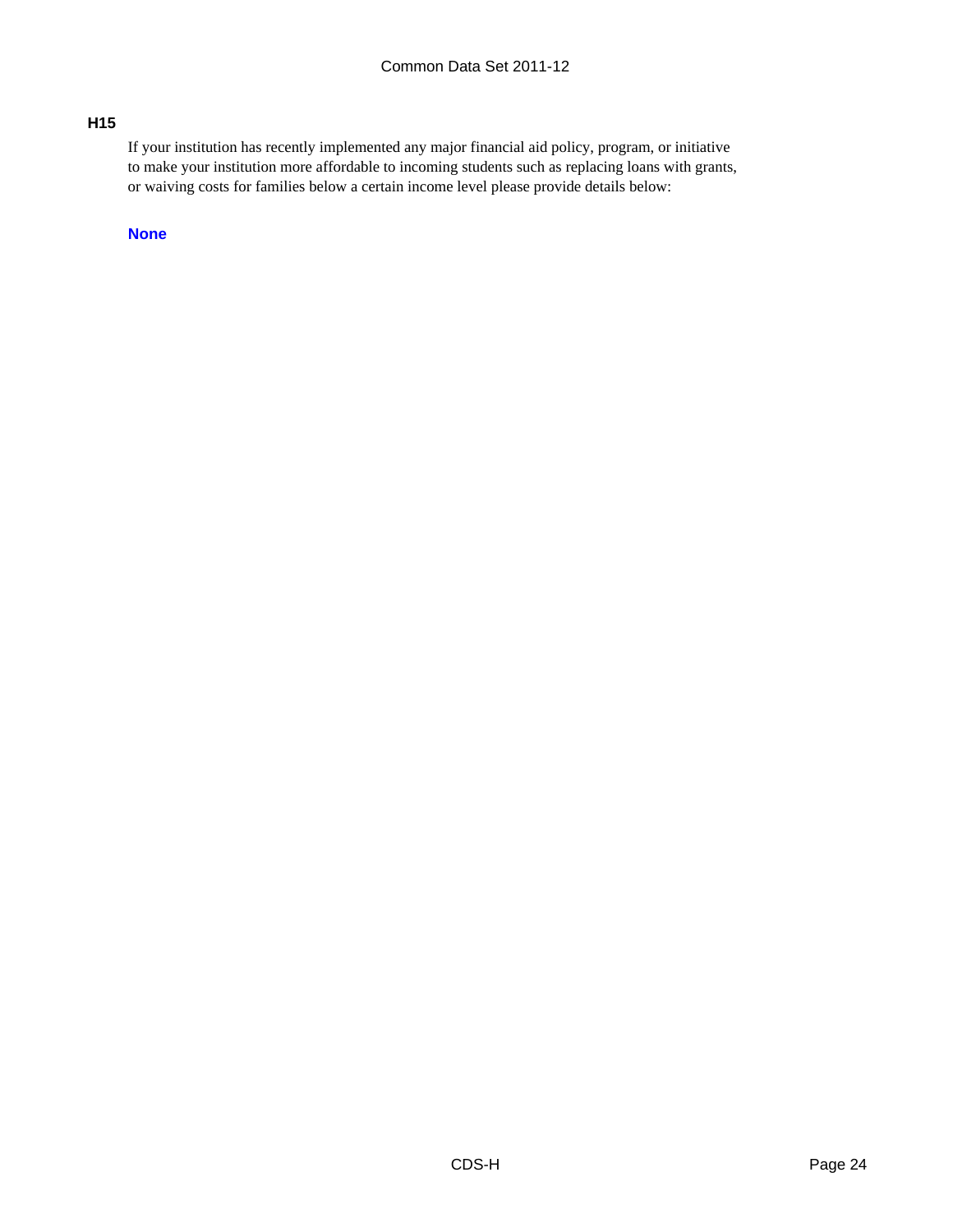## **I. INSTRUCTIONAL FACULTY AND CLASS SIZE**

# **Please report the number of instructional faculty members in each category for Fall 2011. Include faculty who are on your institution's payroll on the census date your institution uses for**

#### **I1 IPEDS/AAUP.**

The following definition of full-time instructional faculty is used by the American Association of University Professors (AAUP) in its annual Faculty Compensation Survey (the part time definitions are not used by AAUP). Instructional Faculty is defined as those members of the instructional-research staff whose major regular assignment is instruction, including those with released time for research. Use the chart below to determine inclusions and exclusions:

|                                                                                                                                                                                                                                          | Full-time | Part-time                                                                       |
|------------------------------------------------------------------------------------------------------------------------------------------------------------------------------------------------------------------------------------------|-----------|---------------------------------------------------------------------------------|
| (a) instructional faculty in preclinical and clinical medicine, faculty who are not paid (e.g.,<br>those who donate their services or are in the military), or research-only faculty, post-<br>doctoral fellows, or pre-doctoral fellows | Exclude   | Include only if<br>they teach one<br>or more non-<br>clinical credit<br>courses |
| (b) administrative officers with titles such as dean of students, librarian, registrar, coach,<br>and the like, even though they may devote part of their time to classroom instruction and<br>may have faculty status                   | Exclude   | Include if they<br>teach one or<br>more non-<br>clinical credit<br>courses      |
| (c) other administrators/staff who teach one or more non-clinical credit courses even<br>though they do not have faculty status                                                                                                          | Exclude   | Include                                                                         |
| (d) undergraduate or graduate students who assist in the instruction of courses, but<br>have titles such as teaching assistant, teaching fellow, and the like                                                                            | Exclude   | Exclude                                                                         |
| (e) faculty on sabbatical or leave with pay                                                                                                                                                                                              | Include   | Exclude                                                                         |
| (f) faculty on leave without pay                                                                                                                                                                                                         | Exclude   | Exclude                                                                         |
| (g) replacement faculty for faculty on sabbatical leave or leave with pay                                                                                                                                                                | Exclude   | Include                                                                         |

*Full-time instructional faculty:* faculty employed on a full-time basis for instruction (including those with released time for research)

*Part-time instructional faculty:* Adjuncts and other instructors being paid solely for part-time classroom instruction. Also includes full-time faculty teaching less than two semesters, three quarters, two trimesters, or two four-month sessions. Employees who are not considered full-time instructional faculty but who teach one or more non-clinical credit courses may be counted as part-time faculty.

*Minority faculty: includes faculty who designate themselves as Black, non-Hispanic; American Indian or Alaska Native; Asian, Native Hawaiian or other Pacific Islander, or Hispanic.* 

*Doctorate: includes such degrees as Doctor of Philosophy, Doctor of Education, Doctor of Juridical Science, and Doctor of Public Health in any field such as arts, sciences, education, engineering, business, and public administration. Also includes terminal degrees formerly designated as "first professional," including dentistry (DDS or DMD), medicine (MD), optometry (OD), osteopathic medicine (DO), pharmacy (DPharm or BPharm), podiatric medicine (DPM), veterinary medicine (DVM), chiropractic (DC or DCM), or law (JD).*

*Terminal degree:* the highest degree in a field: example, M. Arch (architecture) and MFA (master of fine arts).

|     |                                                         | Full-Time | Part-Time | Total |
|-----|---------------------------------------------------------|-----------|-----------|-------|
| la) | Total number of instructional faculty                   | 1,043     | 359       | 1,402 |
| b)  | Total number who are members of minority groups         | 314       | 143       | 457   |
| lc) | Total number who are women                              | 390       | 137       | 527   |
| ld) | Total number who are men                                | 653       | 222       | 875   |
| le) | Total number who are nonresident aliens (international) | 36        |           | 46I   |
|     | Total number with doctorate, or other terminal degree   |           |           |       |
|     |                                                         | 912       | 217       | 1.129 |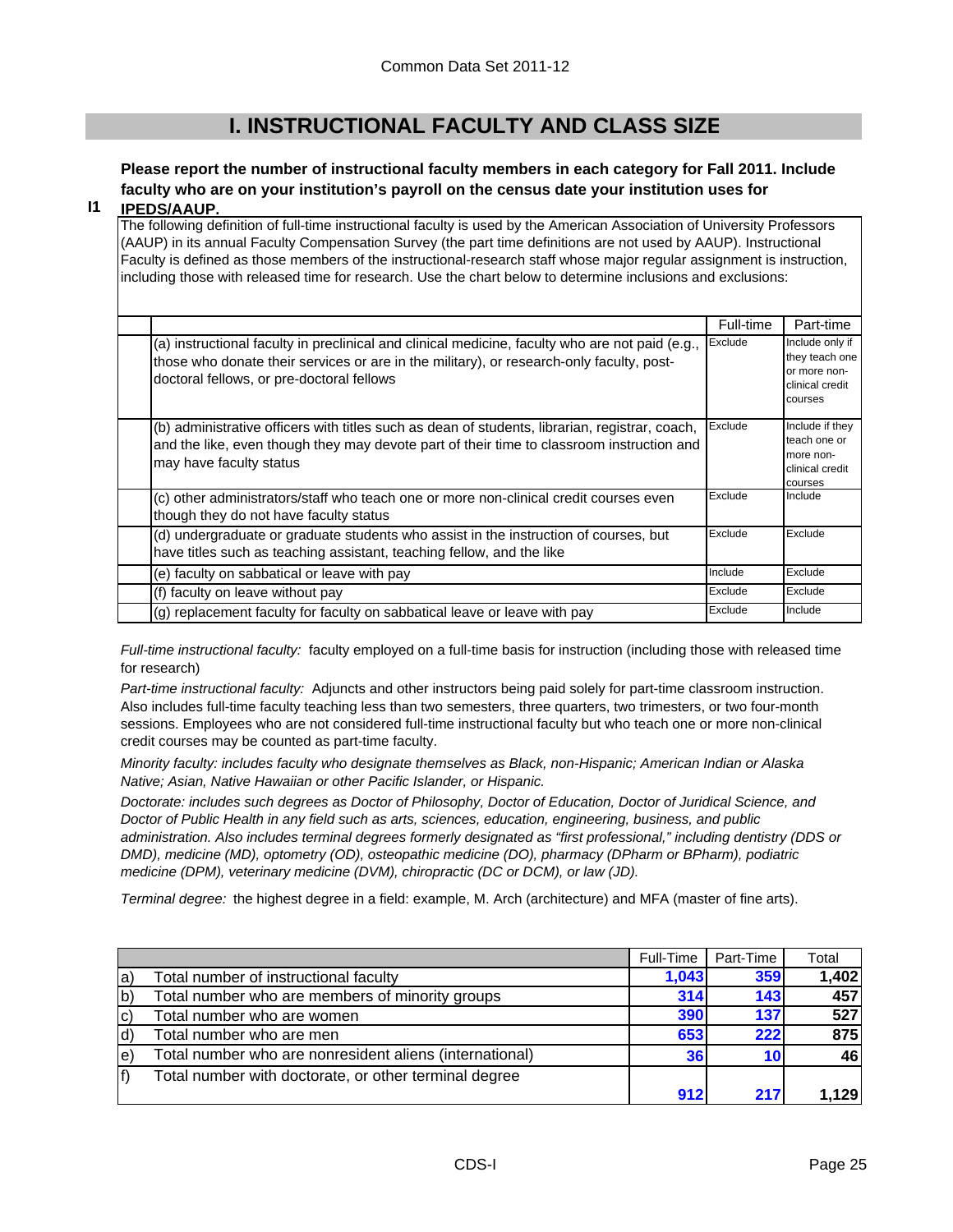| Ig) | Total number whose highest degree is a master's but not a terminal |     |     |            |
|-----|--------------------------------------------------------------------|-----|-----|------------|
|     | master's                                                           | 110 | 100 | <b>210</b> |
|     | Total number whose highest degree is a bachelor's                  | 14  | 33  |            |
|     | Total number whose highest degree is unknown or other (Note:       |     |     |            |
|     | Items f, g, h, and i must sum up to item a.)                       |     |     | 16         |
| (j  | Total number in stand-alone graduate/ professional programs in     |     |     |            |
|     | which faculty teach virtually only graduate-level students         | 88  | 64  | 152        |

### **I2 Student to Faculty Ratio**

Report the Fall 2011 ratio of full-time equivalent students (full-time plus 1/3 part time) to full-time equivalent instructional faculty (full time plus 1/3 part time). In the ratio calculations, exclude both faculty and students in stand-alone graduate or professional programs such as medicine, law, veterinary, dentistry, social work, business, or public health in which faculty teach virtually only graduate-level students. Do not count undergraduate or graduate student teaching assistants as faculty.

| <b>Fall 2011 Student to Faculty ratio</b> | 11 $\frac{1}{10}$ 1 | (based on | 12,880 students   |
|-------------------------------------------|---------------------|-----------|-------------------|
|                                           |                     | andl      | $1,343$ faculty). |

#### **I3 Undergraduate Class Size**

In the table below, please use the following definitions to report information about the size of classes and class sections offered in the Fall 2011 term.

*Class Sections:* A class section is an organized course offered for credit, identified by discipline and number, meeting at a stated time or times in a classroom or similar setting, and not a subsection such as a laboratory or discussion session. Undergraduate class sections are defined as any sections in which at least one degree-seeking undergraduate student is enrolled for credit. Exclude distance learning classes and noncredit classes and individual instruction such as dissertation or thesis research, music instruction, or one-to-one readings. Exclude students in independent study, co-operative programs, internships, foreign language taped tutor sessions, practicums, and all students in one-on-one classes. Each class section should be counted only once and should not be duplicated because of course catalog cross-listings.

*Class Subsections:* A class subsection includes any subsection of a course, such as laboratory, recitation, and discussion subsections that are supplementary in nature and are scheduled to meet separately from the lecture portion of the course. Undergraduate subsections are defined as any subsections of courses in which degree-seeking undergraduate students enrolled for credit. As above, exclude noncredit classes and individual instruction such as dissertation or thesis research, music instruction, or one-to-one readings. Each class subsection should be counted only once and should not be duplicated because of cross-listings.

Using the above definitions, please report for each of the following class-size intervals the number of class sections and class subsections offered in Fall 2011. For example, a lecture class with 800 students who met at another time in 40 separate labs with 20 students should be counted once in the "100+" column in the class section column and 40 times under the "20-29" column of the class subsections table.

| <u>UNUEL ALQUALE CIASS SIZE (DI UVIUE TIUMINELS)</u> |         |           |           |           |       |       |        |              |
|------------------------------------------------------|---------|-----------|-----------|-----------|-------|-------|--------|--------------|
| <b>CLASS</b>                                         | $2 - 9$ | $10 - 19$ | $20 - 29$ | 30-39     | 40-49 | 50-99 | $100+$ | <b>Total</b> |
| <b>SECTIONS</b>                                      | 339     | 692       | 442       | 289       | 103   | 96    | 34     | 1995         |
|                                                      |         |           |           |           |       |       |        |              |
| <b>CLASS SUB-</b>                                    | $2 - 9$ | $10 - 19$ | $20 - 29$ | $30 - 39$ | 40-49 | 50-99 | $100+$ | <b>Total</b> |
| <b>SECTIONS</b>                                      | 137     | 152       | 139       | 34        |       |       |        | 476          |

### **Number of Class Sections with Undergraduates Enrolled**

**Undergraduate Class Size (provide numbers)**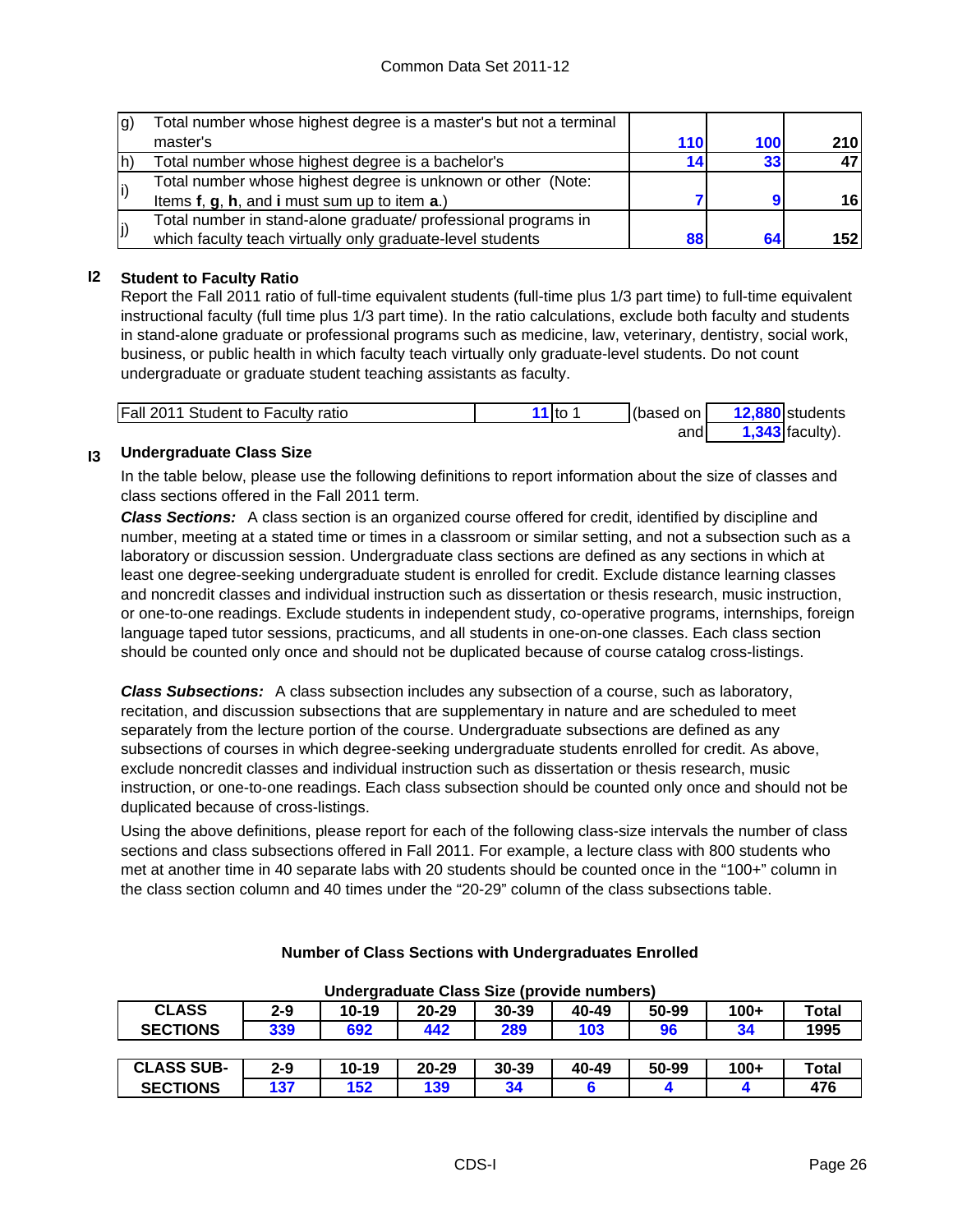# **J. DEGREES CONFERRED**

### **J1 Degrees conferred between July 1, 2010 and June 30, 2011**

For each of the following discipline areas, provide the percentage of diplomas/certificates, associate, and bachelor's degrees awarded. To determine the percentage, use majors, not headcount (e.g., students with one degree but a double major will be represented twice). Calculate the percentage from your institution's IPEDS Completions by using the sum of 1st and 2nd majors for each CIP code as the numerator and the sum of the Grand Total by 1st Majors and the Grand Total by 2nd major as the denominator. If you prefer, you can compute the percentages using 1st majors only.

| <b>Category</b>                                       | Diploma/<br><b>Certificates</b> | <b>Associate</b> | <b>Bachelor's</b> | <b>CIP 2010 Categories</b><br>to Include |  |
|-------------------------------------------------------|---------------------------------|------------------|-------------------|------------------------------------------|--|
| Agriculture                                           |                                 |                  |                   |                                          |  |
| Natural resources and conservation                    |                                 |                  | 2%                | 3                                        |  |
| Architecture                                          |                                 |                  | 3%                | $\overline{4}$                           |  |
| Area, ethnic, and gender studies                      |                                 |                  | 0%                | 5                                        |  |
| Communication/journalism                              |                                 |                  | 10%               | 9                                        |  |
| Communication technologies                            |                                 |                  |                   | 10                                       |  |
| Computer and information sciences                     |                                 |                  | $1\%$             | 11                                       |  |
| Personal and culinary services                        |                                 |                  |                   | 12                                       |  |
| Education                                             |                                 |                  | 1%                | 13                                       |  |
| Engineering                                           |                                 |                  | 6%                | 14                                       |  |
| Engineering technologies                              |                                 |                  |                   | 15                                       |  |
| Foreign languages, literatures, and linguistics       |                                 |                  | 0%                | 16                                       |  |
| Family and consumer sciences                          |                                 |                  | 0%                | 19                                       |  |
| Law/legal studies                                     |                                 |                  | 1%                | 22                                       |  |
| English                                               |                                 |                  | 2%                | 23                                       |  |
| Liberal arts/general studies                          |                                 |                  | 2%                | 24                                       |  |
| Library science                                       |                                 |                  |                   | 25                                       |  |
| Biological/life sciences                              |                                 |                  | 15%               | 26                                       |  |
| Mathematics and statistics                            |                                 |                  | 1%                | 27                                       |  |
| Military science and military technologies            |                                 |                  |                   | 28 & 29                                  |  |
| Interdisciplinary studies                             |                                 |                  | 0%                | 30                                       |  |
| Parks and recreation                                  |                                 |                  | 2%                | 31                                       |  |
| Philosophy and religious studies                      |                                 |                  | 1%                | 38                                       |  |
| Theology and religious vocations                      |                                 |                  |                   | 39                                       |  |
| Physical sciences                                     |                                 |                  | 1%                | 40                                       |  |
| Science technologies                                  |                                 |                  |                   | 41                                       |  |
| Psychology                                            |                                 |                  | 7%                | 42                                       |  |
| Homeland Security, law enforcement, firefighting, and |                                 |                  |                   | 43                                       |  |
| protective services                                   |                                 |                  |                   |                                          |  |
| Public administration and social services             |                                 |                  |                   | 44                                       |  |
| Social sciences                                       | 100%                            |                  | 9%                | 45                                       |  |
| <b>Construction</b> trades                            |                                 |                  |                   | 46                                       |  |
| Mechanic and repair technologies                      |                                 |                  |                   | 47                                       |  |
| Precision production                                  |                                 |                  |                   | 48                                       |  |
| Transportation and materials moving                   |                                 |                  |                   | 49                                       |  |
| Visual and performing arts                            |                                 |                  | 8%                | 50                                       |  |
| <b>Health professions and related programs</b>        |                                 |                  | 8%                | $\overline{51}$                          |  |
| Business/marketing                                    |                                 |                  | 19%               | $52\,$                                   |  |
| History                                               |                                 |                  | $1\%$             | 54                                       |  |
| Other                                                 |                                 |                  |                   |                                          |  |
| TOTAL (should = 100%)                                 | 100%                            | $0\%$            | 100%              |                                          |  |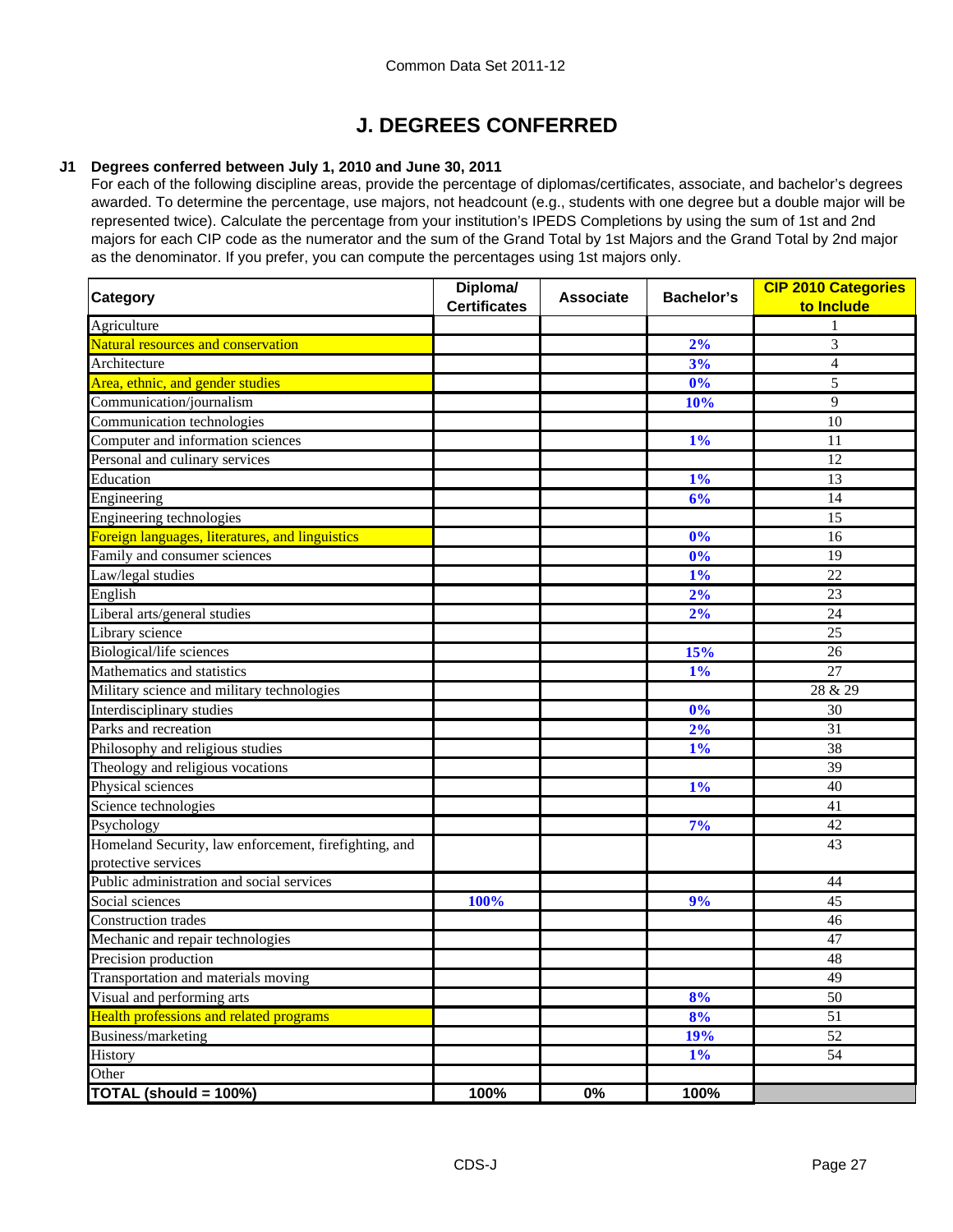#### **SUMMARY OF SIGNIFICANT CHANGES TO THE CDS FOR 2011-2012**

The items listed below are shaded in yellow throughout the spreadsheet's worksheets.

#### **CHANGED ITEMS**

- J Column heading for CIP categories to include now reads: CIP 2010 Categories to Include
- J CIP category 3 description now reads: Natural resources and conservation<br>J CIP category 5 description now reads: Area, ethnic, and gender studies
- CIP category 5 description now reads: Area, ethnic, and gender studies
- J CIP category 16 description now reads: Foreign languages, literatures, and linguistics
- J CIP category 51 description now reads: Health professions and related programs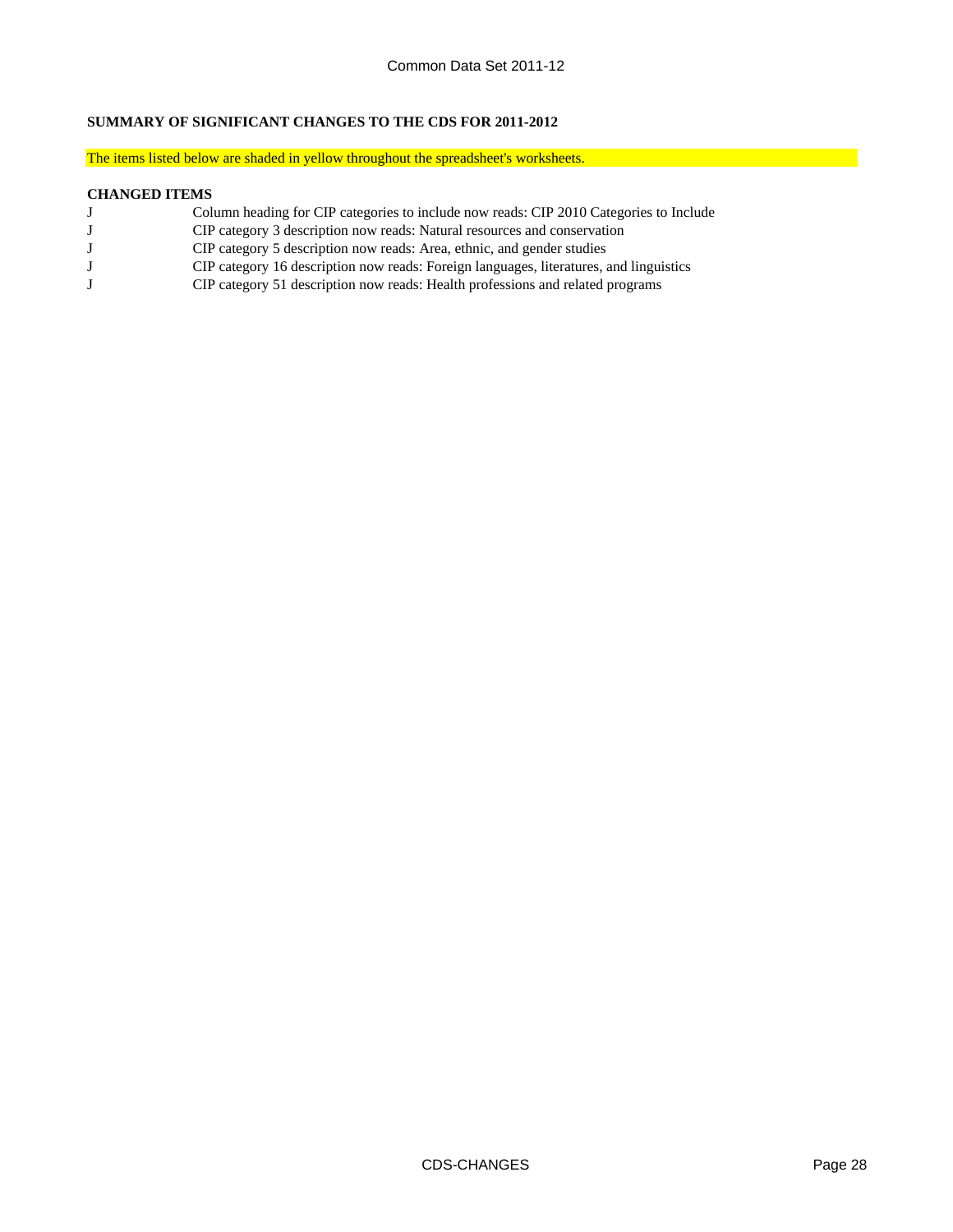# **Common Data Set Definitions**

**All definitions related to the financial aid section appear at the end of the Definitions document.**

Items preceded by an asterisk (\*) represent definitions agreed to among publishers which do not appear on the CDS document but may be present on individual publishers' surveys.

**\*Academic advisement:** Plan under which each student is assigned to a faculty member or a trained adviser, who, through regular meetings, helps the student plan and implement immediate and long-term academic and vocational goals.

**Accelerated program:** Completion of a college program of study in fewer than the usual number of years, most often by attending summer sessions and carrying extra courses during the regular academic term**.**

**Admitted student:** Applicant who is offered admission to a degree-granting program at your institution. **\*Adult student services:** Admission assistance, support, orientation, and other services expressly for adults who have started college for the first time, or who are re-entering after a lapse of a few years.

**American Indian or Alaska Native:** A person having origins in any of the original peoples of North and South America (including Central America) who maintains cultural identification through tribal affiliation or community recognition.

**Applicant (first-time, first year):** An individual who has fulfilled the institution's requirements to be considered for admission (including payment or waiving of the application fee, if any) and who has been notified of one of the following actions: admission, nonadmission, placement on waiting list, or application withdrawn (by applicant or institution).

**Application fee:** That amount of money that an institution charges for processing a student's application for acceptance. This amount is *not* creditable toward tuition and required fees, nor is it refundable if the student is not admitted to the institution.

**Asian or Pacific Islander:** A person having origins in any of the original peoples of the Far East, Southeast Asia, the Indian Subcontinent, or Pacific Islands. This includes people from China, Japan, Korea, the Philippine Islands, American Samoa, India, and Vietnam.

**Associate degree:** An award that normally requires at least two but less than four years of full-time equivalent college work.

**Bachelor's degree:** An award (baccalaureate or equivalent degree, as determined by the Secretary of the U.S. Department of Education) that normally requires at least four years but *not* more than five years of fulltime equivalent college-level work. This includes ALL bachelor's degrees conferred in a five-year cooperative (work-study plan) program. (A cooperative plan provides for alternate class attendance and employment in business, industry, or government; thus, it allows students to combine actual work experience with their college studies.) Also, it includes bachelor's degrees in which the normal four years of work are completed in three years.

**Black, non-Hispanic:** A person having origins in any of the black racial groups of Africa (except those of Hispanic origin).

**Board (charges):** Assume average cost for 19 meals per week or the maximum meal plan.

**Books and supplies (costs):** Average cost of books and supplies. Do not include unusual costs for special groups of students (e.g., engineering or art majors), unless they constitute the majority of students at your institution.

**Calendar system:** The method by which an institution structures most of its courses for the academic year.

**Campus Ministry:** Religious student organizations (denominational or nondenominational) devoted to fostering religious life on college campuses. May also refer to Campus Crusade for Christ, an interdenominational Christian organization.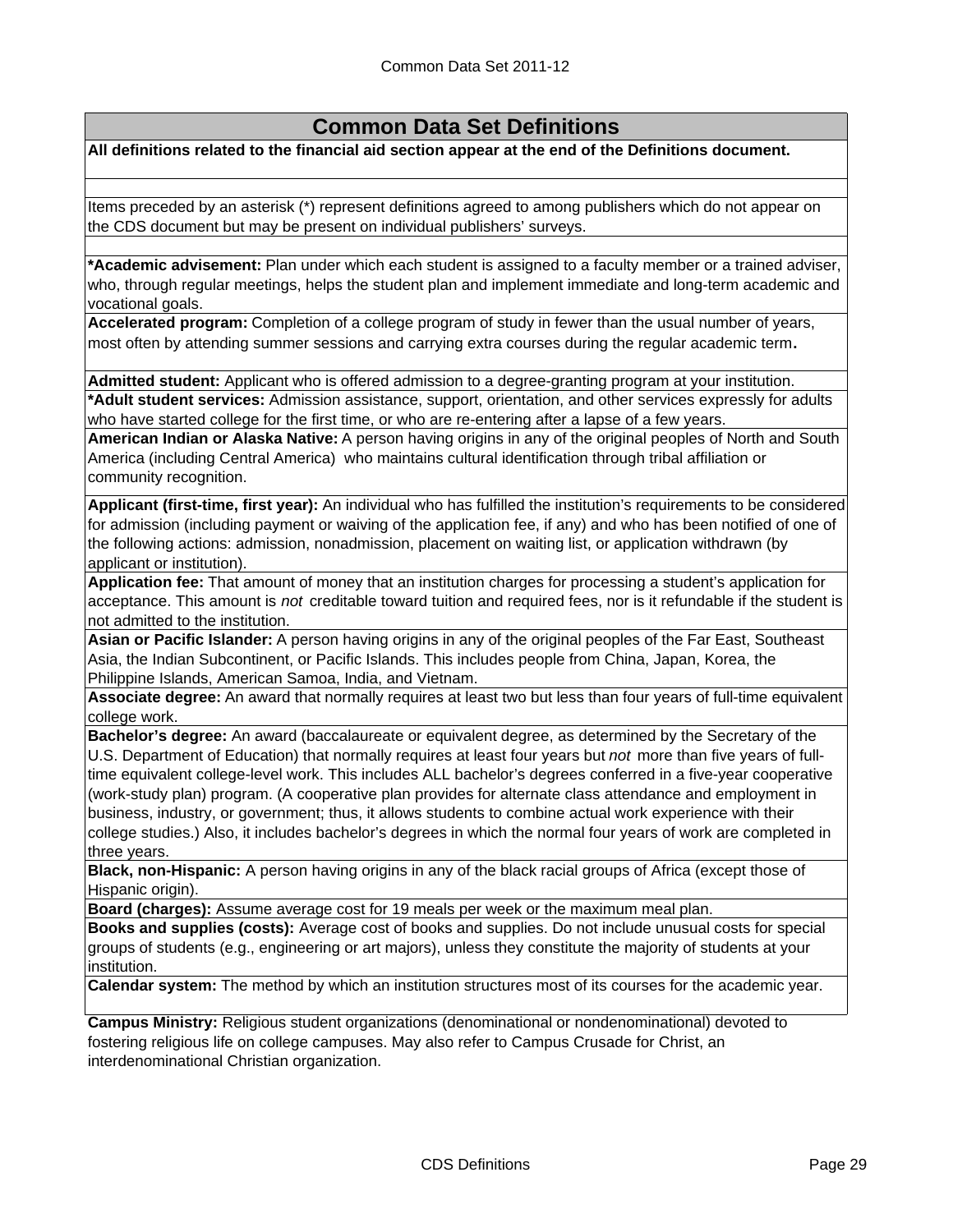**\*Career and placement services:** A range of services, including (often) the following: coordination of visits of employers to campus; aptitude and vocational testing; interest inventories, personal counseling; help in resume writing, interviewing, launching the job search; listings for those students desiring employment and those seeking permanent positions; establishment of a permanent reference folder; career resource materials.

**Carnegie units:** One year of study or the equivalent in a secondary school subject.

**Certificate:** See **Postsecondary award, certificate, or diploma.**

**Class rank:** The relative numerical position of a student in his or her graduating class, calculated by the high school on the basis of grade-point average, whether weighted or unweighted.

**College-preparatory program:** Courses in academic subjects (English, history and social studies, foreign languages, mathematics, science, and the arts) that stress preparation for college or university study.

**Common Application:** The standard application form distributed by the National Association of Secondary School Principals for a large number of private colleges who are members of the Common Application Group.

**\*Community service program:** Referral center for students wishing to perform volunteer work in the community or participate in volunteer activities coordinated by academic departments.

**Commuter:** A student who lives off campus in housing that is not owned by, operated by, or affiliated with the college. This category includes students who commute from home and students who have moved to the area to attend college.

**Contact hour:** A unit of measure that represents an hour of scheduled instruction given to students. Also referred to as clock hour.

**Continuous basis (for program enrollment):** A calendar system classification that is used by institutions that enroll students at any time during the academic year. For example, a cosmetology school or a word processing school might allow students to enroll and begin studies at various times, with no requirement that classes begin on a certain date.

**Cooperative education program:** A program that provides for alternate class attendance and employment in business, industry, or government.

**Cooperative housing:** College-owned, -operated, or -affiliated housing in which students share room and board expenses and participate in household chores to reduce living expenses.

**\*Counseling service:** Activities designed to assist students in making plans and decisions related to their education, career, or personal development.

**Credit:** Recognition of attendance or performance in an instructional activity (course or program) that can be applied by a recipient toward the requirements for a degree, diploma, certificate, or other formal award.

**Credit course:** A course that, if successfully completed, can be applied toward the number of courses required for achieving a degree, diploma, certificate, or other formal award.

**Credit hour:** A unit of measure representing an hour (50 minutes) of instruction over a 15-week period in a semester or trimester system or a 10-week period in a quarter system. It is applied toward the total number of hours needed for completing the requirements of a degree, diploma, certificate, or other formal award.

**Cross-registration:** A system whereby students enrolled at one institution may take courses at another institution without having to apply to the second institution.

**Deferred admission:** The practice of permitting admitted students to postpone enrollment, usually for a period of one academic term or one year.

**Degree:** An award conferred by a college, university, or other postsecondary education institution as official recognition for the successful completion of a program of studies.

**Degree-seeking students:** Students enrolled in courses for credit who are recognized by the institution as seeking a degree or formal award. At the undergraduate level, this is intended to include students enrolled in vocational or occupational programs.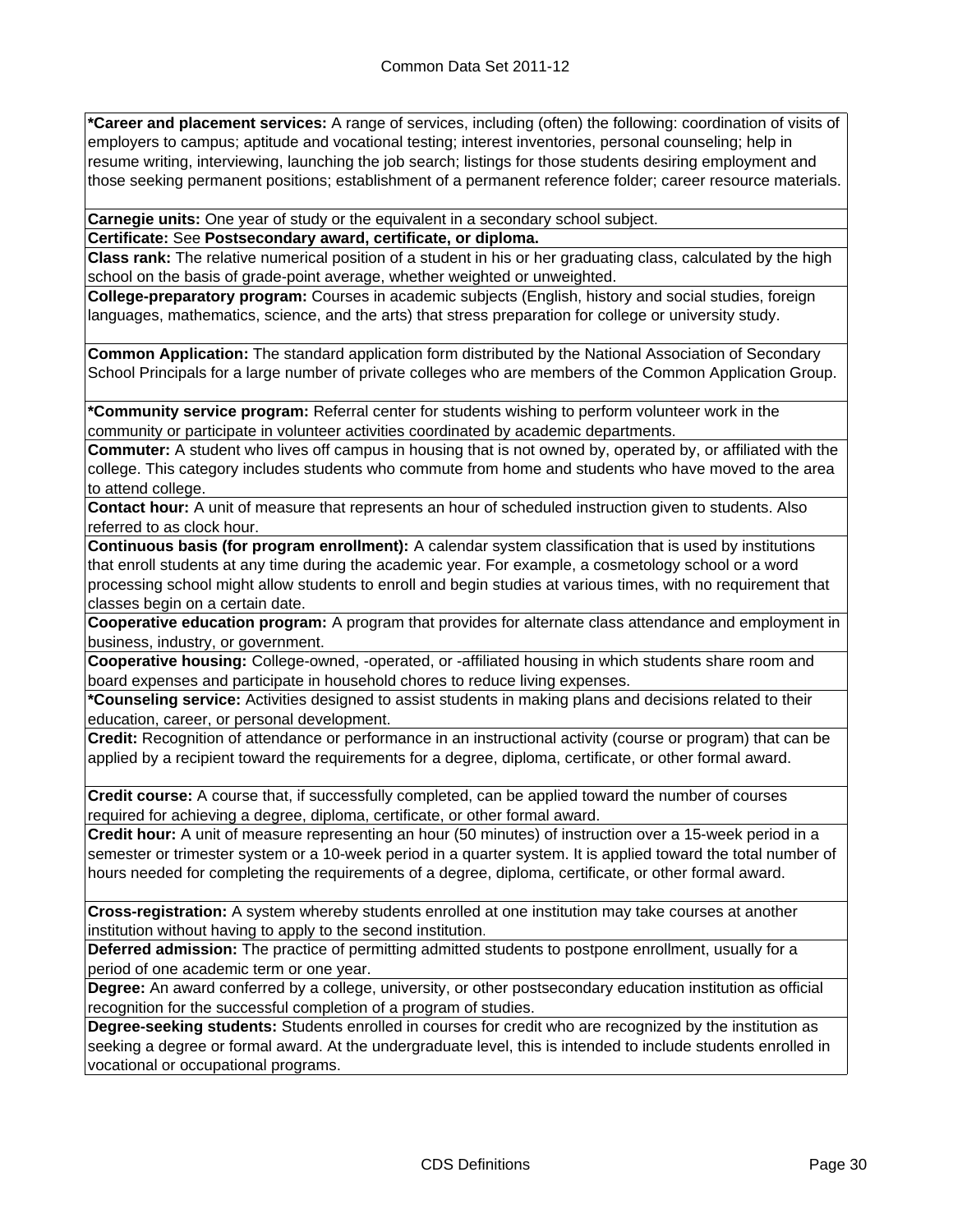**Differs by program (calendar system):** A calendar system classification that is used by institutions that have occupational/vocational programs of varying length. These schools may enroll students at specific times depending on the program desired. For example, a school might offer a two-month program in January, March, May, September, and November; and a three-month program in January, April, and October.

**Diploma:** See **Postsecondary award, certificate, or diploma.**

**Distance learning:** An option for earning course credit at off-campus locations via cable television, internet, satellite classes, videotapes, correspondence courses, or other means.

**Doctor's degree-research/scholarship:** A Ph.D. or other doctor's degree that requires advanced work beyond the master's level, including the preparation and defense of a dissertation based on original research, or the planning and execution of an original project demonstrating substantial artistic or scholarly achievement. Some examples of this type of degree may include Ed.D., D.M.A., D.B.A., D.Sc., D.A., or D.M, and others, as designated by the awarding institution.

**Doctor's degree-professional practice:** A doctor's degree that is conferred upon completion of a program providing the knowledge and skills for the recognition, credential, or license required for professional practice. The degree is awarded after a period of study such that the total time to the degree, including both preprofessional and professional preparation, equals at least six full-time equivalent academic years. Some of these degrees were formerly classified as "first-professional" and may include: Chiropractic (D.C. or D.C.M.); Dentistry (D.D.S. or D.M.D.); Law (L.L.B. or J.D.); Medicine (M.D.); Optometry (O.D.); Osteopathic Medicine (D.O); Pharmacy (Pharm.D.); Podiatry (D.P.M., Pod.D., D.P.); or, Veterinary Medicine (D.V.M.), and others, as designated by the awarding institution.

**Doctor's degree-other:** A doctor's degree that does not meet the definition of a doctor's degree research/scholarship or a doctor's degree - professional practice.

**Double major:** Program in which students may complete two undergraduate programs of study simultaneously.

**Dual enrollment:** A program through which high school students may enroll in college courses while still enrolled in high school. Students are not required to apply for admission to the college in order to participate.

**Early action plan:** An admission plan that allows students to apply and be notified of an admission decision well in advance of the regular notification dates. If admitted, the candidate is not committed to enroll; the student may reply to the offer under the college's regular reply policy.

**Early admission:** A policy under which students who have not completed high school are admitted and enroll full time in college, usually after completion of their junior year.

**Early decision plan:** A plan that permits students to apply and be notified of an admission decision (and financial aid offer if applicable) well in advance of the regular notification date. Applicants agree to accept an offer of admission and, if admitted, to withdraw their applications from other colleges. There are three possible decisions for early decision applicants: admitted, denied, or not admitted but forwarded for consideration with the regular applicant pool, without prejudice.

**English as a Second Language (ESL):** A course of study designed specifically for students whose native language is not English.

**Exchange student program-domestic:** Any arrangement between a student and a college that permits study for a semester or more at another college **in the United States** without extending the amount of time required for a degree. **See also Study abroad**.

**External degree program:** A program of study in which students earn credits toward a degree through independent study, college courses, proficiency examinations, and personal experience. External degree programs require minimal or no classroom attendance.

**Extracurricular activities (as admission factor):** Special consideration in the admissions process given for participation in both school and nonschool-related activities of interest to the college, such as clubs, hobbies, student government, athletics, performing arts, etc.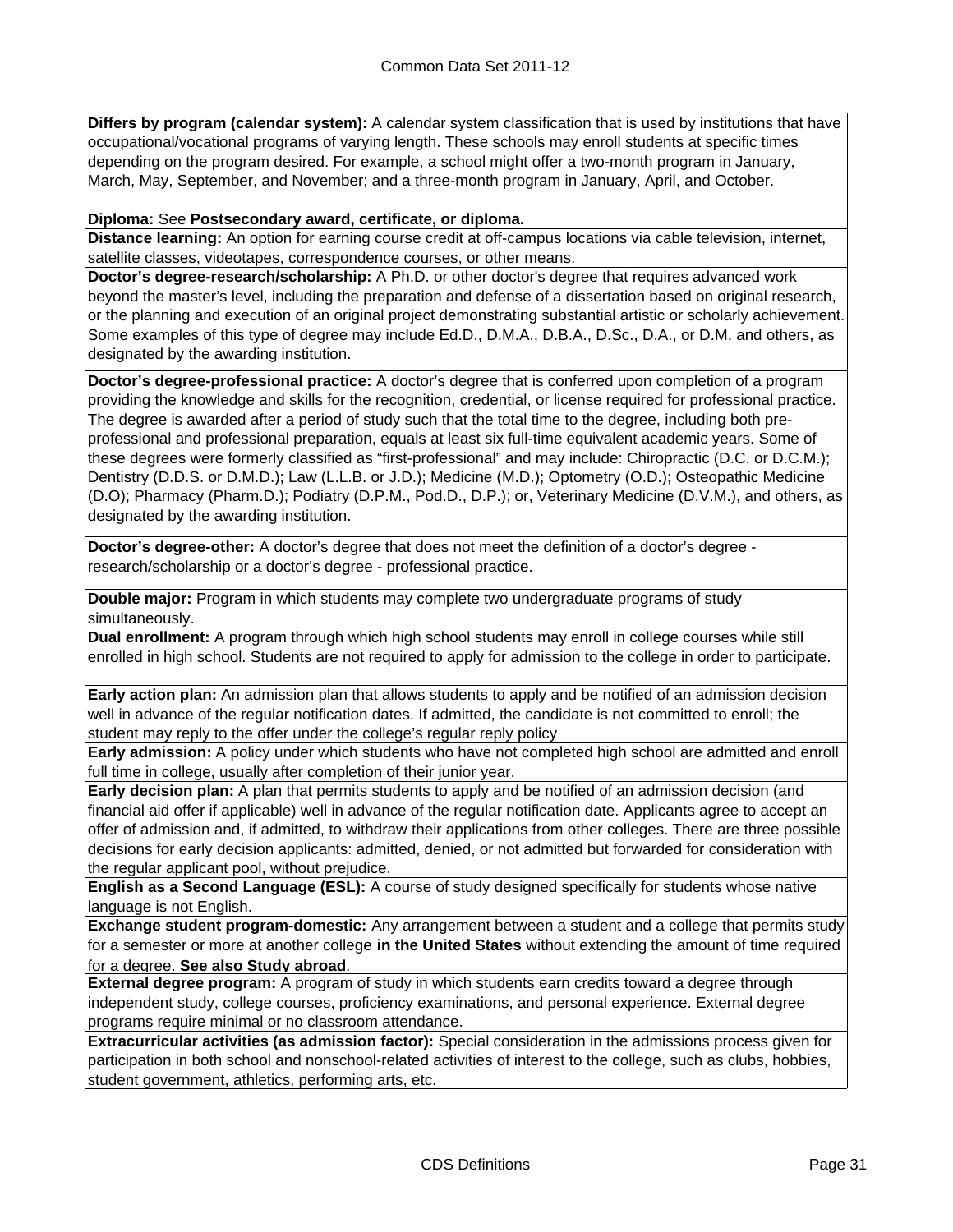**First-time student:** A student attending any institution for the first time at the level enrolled. Includes students enrolled in the fall term who attended a postsecondary institution for the first time at the same level in the prior summer term. Also includes students who entered with advanced standing (college credit earned before graduation from high school).

**First-time, first-year (freshman) student:** A student attending any institution for the first time at the undergraduate level. Includes students enrolled in the fall term who attended college for the first time in the prior summer term. Also includes students who entered with advanced standing (college credits earned before graduation from high school).

**First-year student:** A student who has completed less than the equivalent of 1 full year of undergraduate work; that is, less than 30 semester hours (in a 120-hour degree program) or less than 900 contact hours.

**Freshman:** A first-year undergraduate student.

**\*Freshman/new student orientation:** Orientation addressing the academic, social, emotional, and intellectual issues involved in beginning college. May be a few hours or a few days in length; at some colleges, there is a fee.

**Full-time student (undergraduate):** A student enrolled for 12 or more semester credits, 12 or more quarter credits, or 24 or more contact hours a week each term.

**Geographical residence (as admission factor):** Special consideration in the admission process given to students from a particular region, state, or country of residence.

**Grade-point average (academic high school GPA):** The sum of grade points a student has earned in secondary school divided by the number of courses taken. The most common system of assigning numbers to grades counts four points for an A, three points for a B, two points for a C, one point for a D, and no points for an E or F. Unweighted GPA's assign the same weight to each course. Weighting gives students additional points for their grades in advanced or honors courses.

**Graduate student:** A student who holds a bachelor's or equivalent, and is taking courses at the postbaccalaureate level.

**\*Health services:** Free or low cost on-campus primary and preventive health care available to students.

**High school diploma or recognized equivalent:** A document certifying the successful completion of a prescribed secondary school program of studies, or the attainment of satisfactory scores on the Tests of General Educational Development (GED), or another state-specified examination.

**Hispanic:** A person of Mexican, Puerto Rican, Cuban, Central or South American, or other Spanish culture or origin, regardless of race.

**Honors program:** Any special program for very able students offering the opportunity for educational enrichment, independent study, acceleration, or some combination of these.

**Independent study:** Academic work chosen or designed by the student with the approval of the department concerned, under an instructor's supervision, and usually undertaken outside of the regular classroom structure.

**In-state tuition:** The tuition charged by institutions to those students who meet the state's or institution's residency requirements.

**International student:** See **Nonresident alien.**

**International student group:** Student groups that facilitate cultural dialogue, support a diverse campus, assist international students in acclimation and creating a social network.

**Internship:** Any short-term, supervised work experience usually related to a student's major field, for which the student earns academic credit. The work can be full- or part-time, on- or off-campus, paid or unpaid.

**\*Learning center:** Center offering assistance through tutors, workshops, computer programs, or audiovisual equipment in reading, writing, math, and skills such as taking notes, managing time, taking tests.

**\*Legal services:** Free or low cost legal advice for a range of issues (personal and other).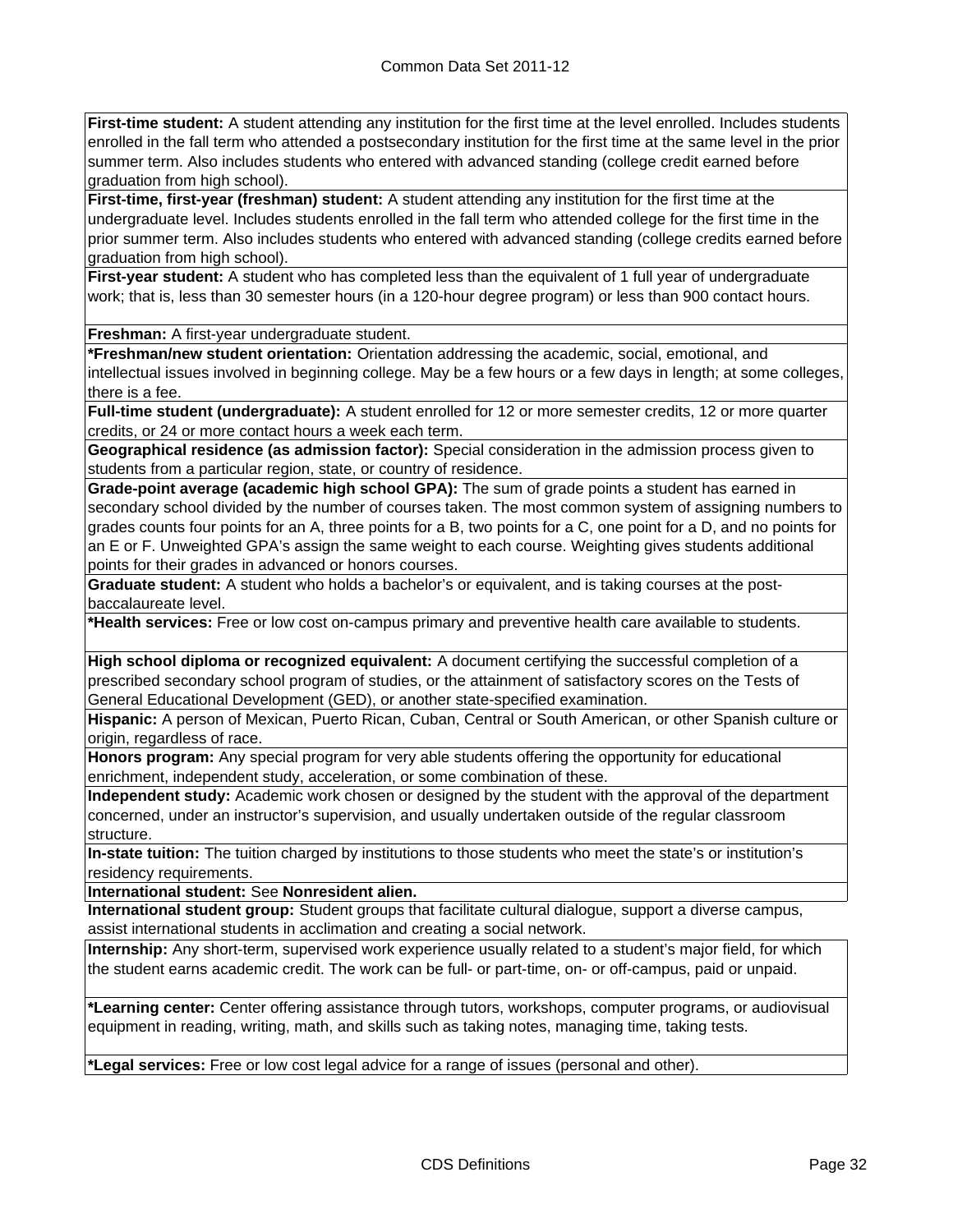**Liberal arts/career combination:** Program in which a student earns undergraduate degrees in two separate fields, one in a liberal arts major and the other in a professional or specialized major, whether on campus or through cross‑registration.

**Master's degree:** An award that requires the successful completion of a program of study of generally one or two full-time equivalent academic years of work beyond the bachelor's degree. Some of these degrees, such as those in Theology (M.Div., M.H.L./Rav) that were formerly classified as "first-professional", may require more than two full-time equivalent academic years of work.

**Minority affiliation (as admission factor):** Special consideration in the admission process for members of designated racial/ethnic minority groups.

**\*Minority student center:** Center with programs, activities, and/or services intended to enhance the college experience of students of color.

**Model United Nations:** A simulation activity focusing on conflict resolution, globalization, and diplomacy. Assuming roles as foreign ambassadors and "delegates," students conduct research, engage in debate, draft resolutions, and may participate in a national Model UN conference.

**Nonresident alien:** A person who is not a citizen or national of the United States and who is in this country on a visa or temporary basis and does not have the right to remain indefinitely.

**\*On-campus day care:** Licensed day care for students' children (usually age 3 and up); usually for a fee.

**Open admission:** Admission policy under which virtually all secondary school graduates or students with GED equivalency diplomas are admitted without regard to academic record, test scores, or other qualifications.

**Other expenses (costs):** Include average costs for clothing, laundry, entertainment, medical (if not a required fee), and furnishings.

**Out-of-state tuition:** The tuition charged by institutions to those students who do not meet the institution's or state's residency requirements.

**Part-time student (undergraduate):** A student enrolled for fewer than 12 credits per semester or quarter, or fewer than 24 contact hours a week each term.

**\*Personal counseling**: One-on-one or group counseling with trained professionals for students who want to explore personal, educational, or vocational issues.

**Post-baccalaureate certificate:** An award that requires completion of an organized program of study requiring 18 credit hours beyond the bachelor's; designed for persons who have completed a baccalaureate degree but do not meet the requirements of academic degrees carrying the title of master.

**Post-master's certificate:** An award that requires completion of an organized program of study of 24 credit hours beyond the master's degree but does not meet the requirements of academic degrees at the doctoral level.

**Postsecondary award, certificate, or diploma:** Includes the following three IPEDS definitions for postsecondary awards, certificates, and diplomas of varying durations and credit/contact hour requirements—

*Less Than 1 Academic Year:* Requires completion of an organized program of study at the postsecondary level (below the baccalaureate degree) in less than 1 academic year (2 semesters or 3 quarters) or in less than 900 contact hours by a student enrolled full-time.

*At Least 1 But Less Than 2 Academic Years:* Requires completion of an organized program of study at the postsecondary level (below the baccalaureate degree) in at least 1 but less than 2 full-time equivalent academic years, or designed for completion in at least 30 but less than 60 credit hours, or in at least 900 but less than 1,800 contact hours.

*At Least 2 But Less Than 4 Academic Years:* Requires completion of an organized program of study at the postsecondary level (below the baccalaureate degree) in at least 2 but less than 4 full-time equivalent academic years, or designed for completion in at least 60 but less than 120 credit hours, or in at least 1,800 but less than 3,600 contact hours.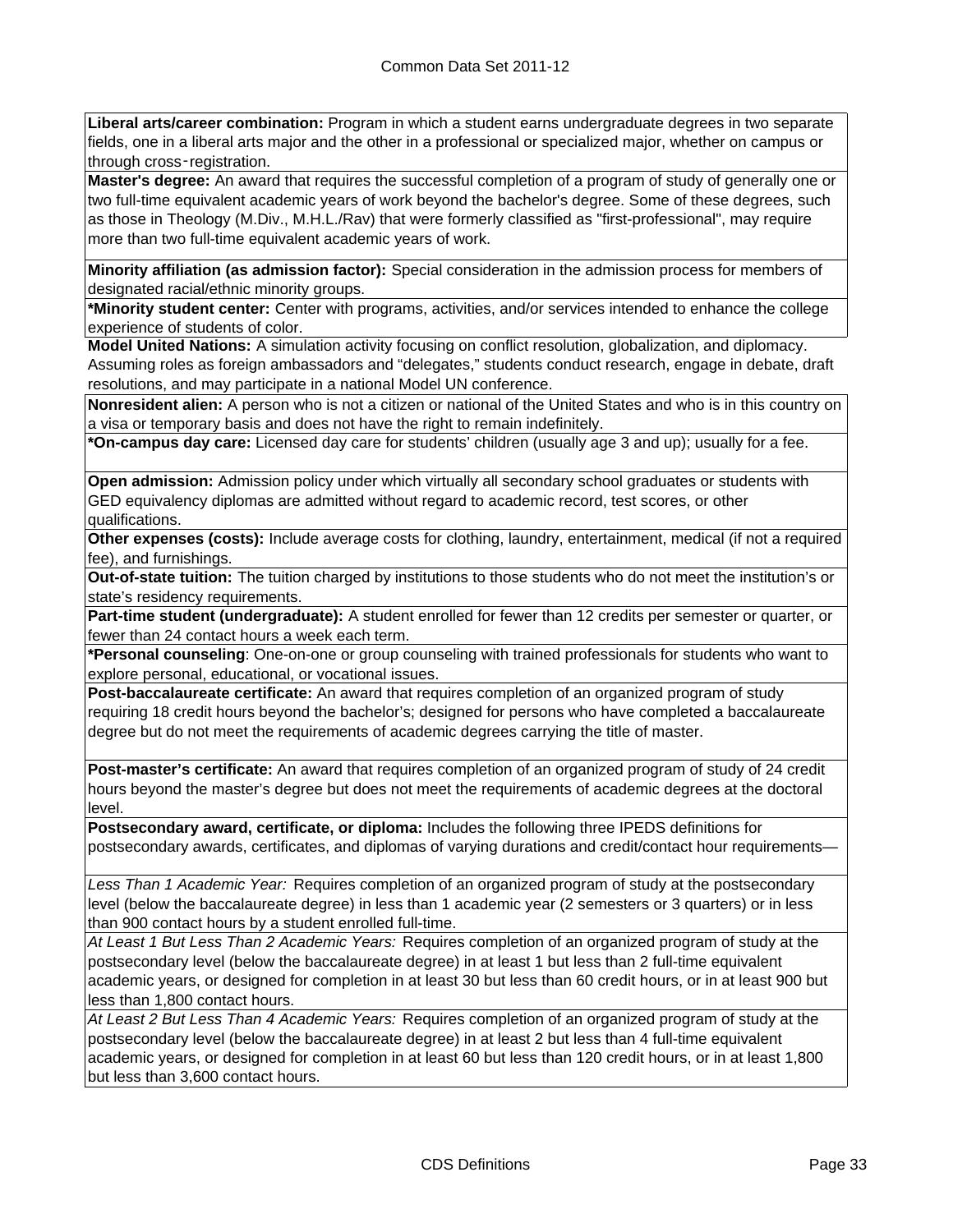**Private institution:** An educational institution controlled by a private individual(s) or by a nongovernmental agency, usually supported primarily by other than public funds, and operated by other than publicly elected or appointed officials.

**Private for-profit institution:** A private institution in which the individual(s) or agency in control receives compensation, other than wages, rent, or other expenses for the assumption of risk.

**Private nonprofit institution:** A private institution in which the individual(s) or agency in control receives no compensation, other than wages, rent, or other expenses for the assumption of risk. These include both independent nonprofit schools and those affiliated with a religious organization.

**Proprietary institution:** See **Private for-profit institution.**

**Public institution:** An educational institution whose programs and activities are operated by publicly elected or appointed school officials, and which is supported primarily by public funds.

**Quarter calendar system:** A calendar system in which the academic year consists of three sessions called quarters of about 12 weeks each. The range may be from 10 to 15 weeks. There may be an additional quarter in the summer.

**Race/ethnicity:** Category used to describe groups to which individuals belong, identify with, or belong in the eyes of the community. The categories do not denote scientific definitions of anthropological origins. A person may be counted in only one group.

**Race/ethnicity unknown:** Category used to classify students or employees whose race/ethnicity is not known and whom institutions are unable to place in one of the specified racial/ethnic categories.

**Religious affiliation/commitment (as admission factor):** Special consideration given in the admission process for affiliation with a certain church or faith/religion, commitment to a religious vocation, or observance of certain religious tenets/lifestyle.

**\*Religious counseling:** One-on-one or group counseling with trained professionals for students who want to explore religious problems or issues.

**\*Remedial services:** Instructional courses designed for students deficient in the general competencies necessary for a regular postsecondary curriculum and educational setting.

**Required fees:** Fixed sum charged to students for items not covered by tuition and required of such a large proportion of all students that the student who does NOT pay is the exception. Do not include application fees or optional fees such as lab fees or parking fees.

**Resident alien or other eligible non-citizen:** A person who is not a citizen or national of the United States and who has been admitted as a legal immigrant for the purpose of obtaining permanent resident alien status (and who holds either an alien registration card [Form I-551 or I-151], a Temporary Resident Card [Form I-688], or an Arrival-Departure Record [Form I-94] with a notation that conveys legal immigrant status, such as Section 207 Refugee, Section 208 Asylee, Conditional Entrant Parolee or Cuban-Haitian).

**Room and board (charges)—on campus:** Assume double occupancy in institutional housing and 19 meals per week (or maximum meal plan).

**Secondary school record (as admission factor):** Information maintained by the secondary school that may include such things as the student's high school transcript, class rank, GPA, and teacher and counselor recommendations.

**Semester calendar system:** A calendar system that consists of two semesters during the academic year with about 16 weeks for each semester of instruction. There may be an additional summer session.

**Student-designed major:** A program of study based on individual interests, designed with the assistance of an adviser.

**Study abroad:** Any arrangement by which a student completes part of the college program studying in another country. Can be at a campus abroad or through a cooperative agreement with some other U.S. college or an institution of another country.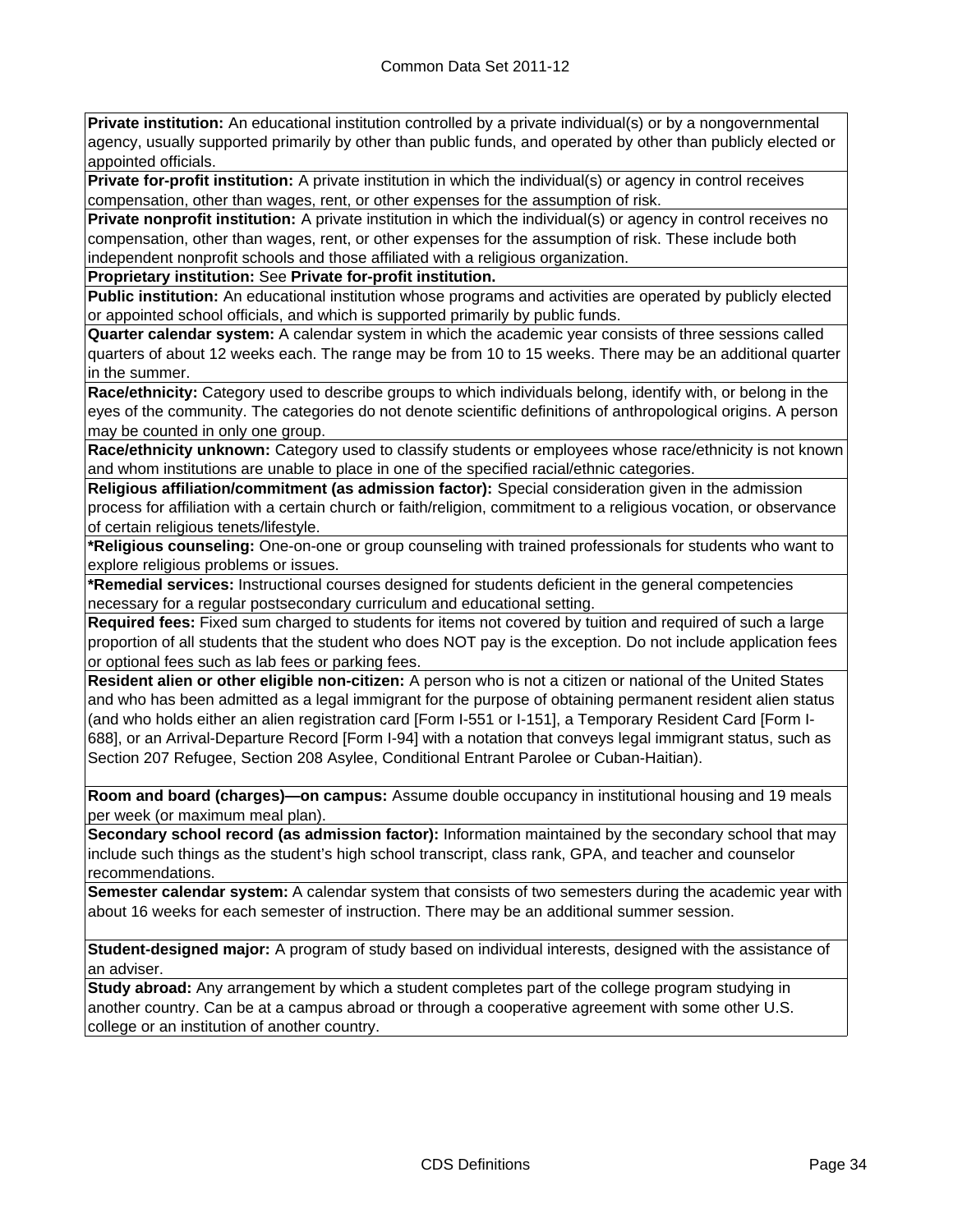**\*Summer session:** A summer session is shorter than a regular semester and not considered part of the academic year. It is not the third term of an institution operating on a trimester system or the fourth term of an institution operating on a quarter calendar system. The institution may have 2 or more sessions occurring in the summer months. Some schools, such as vocational and beauty schools, have year-round classes with no separate summer session.

**Talent/ability (as admission factor):** Special consideration given to students with demonstrated talent/abilities in areas of interest to the institution (e.g., sports, the arts, languages, etc.).

**Teacher certification program:** Program designed to prepare students to meet the requirements for certification as teachers in elementary, middle/junior high, and secondary schools.

**Transfer applicant:** An individual who has fulfilled the institution's requirements to be considered for admission (including payment or waiving of the application fee, if any) and who has previously attended another college or university and earned college-level credit.

**Transfer student:** A student entering the institution for the first time but known to have previously attended a postsecondary institution at the same level (e.g., undergraduate). The student may transfer with or without credit.

**Transportation (costs):** Assume two round trips to student's hometown per year for students in institutional housing or daily travel to and from your institution for commuter students.

**Trimester calendar system:** An academic year consisting of 3 terms of about 15 weeks each.

**Tuition:** Amount of money charged to students for instructional services. Tuition may be charged per term, per course, or per credit.

**\*Tutoring:** May range from one-on-one tutoring in specific subjects to tutoring in an area such as math, reading, or writing. Most tutors are college students; at some colleges, they are specially trained and certified.

**Unit:** a standard of measurement representing hours of academic instruction (e.g., semester credit, quarter credit, contact hour).

**Undergraduate:** A student enrolled in a four- or five-year bachelor's degree program, an associate degree program, or a vocational or technical program below the baccalaureate.

**\*Veteran's counseling:** Helps veterans and their dependents obtain benefits for their selected program and provides certifications to the Veteran's Administration. May also provide personal counseling on the transition from the military to a civilian life.

**\*Visually impaired:** Any person whose sight loss is not correctable and is sufficiently severe as to adversely affect educational performance.

**Volunteer work (as admission factor):** Special consideration given to students for activity done on a volunteer basis (e.g., tutoring, hospital care, working with the elderly or disabled) as a service to the community or the public in general.

**Wait list:** List of students who meet the admission requirements but will only be offered a place in the class if space becomes available.

**Weekend college:** A program that allows students to take a complete course of study and attend classes only on weekends.

**White, non-Hispanic:** A person having origins in any of the original peoples of Europe, North Africa, or the Middle East (except those of Hispanic origin).

**\*Women's center:** Center with programs, academic activities, and/or services intended to promote an understanding of the evolving roles of women.

**Work experience (as admission factor):** Special consideration given to students who have been employed prior to application, whether for relevance to major, demonstration of employment-related skills, or as explanation of student's academic and extracurricular record.

### **Financial Aid Definitions**

**Awarded aid**: The dollar amounts offered to financial aid applicants.